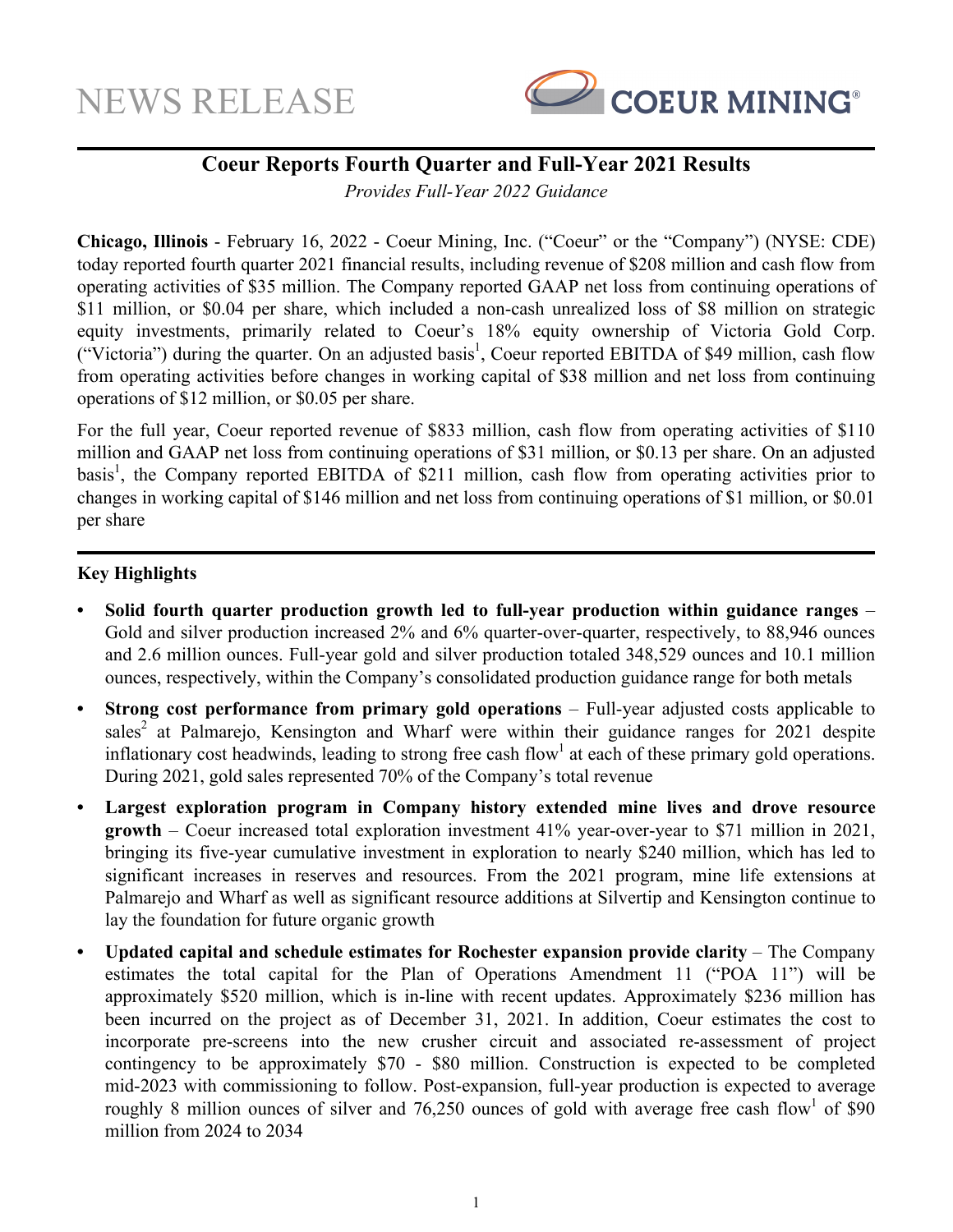- **• Silvertip trade-off study underway** The Company commenced work to assess the economics of a potential larger expansion and restart of its high-grade Silvertip silver-zinc-lead property in British Columbia. The review is evaluating the potential to target a higher throughput to take advantage of the significant resource growth and on a timetable that would sequence an expansion and restart following completion and commissioning of the Rochester expansion. Results from this ongoing work are expected by the end of the year
- **• Initial Technical Report Summaries filed under new SEC rules confirm strength and stability of Coeur's multi-asset portfolio** – The Company today filed initial Technical Report Summaries pursuant to Item 1300 of SEC Regulation S-K. Highlights from the reports include reserve-only based mine lives of 8 years at Palmarejo, 13 years at Rochester, 3 years at Kensington and 8 years at Wharf

"Solid contributions from our diversified portfolio led to Coeur's strongest annual revenue in nearly a decade," said Mitchell J. Krebs, President and Chief Executive Officer. "Achieving our annual production guidance for both gold and silver was particularly gratifying in light of the global economic disruptions that continue to impact our industry.

"Through it all, our focus remained squarely on advancing the POA 11 expansion project at Rochester in northern Nevada. Comprehensive development and planning work during the fourth quarter has provided significant clarity on costs and timing. We believe the decision to proceed with pre-screens as an expected accretive scope change to the existing project flowsheet will contribute further to Rochester's overall flexibility. The updated Rochester capital schedule envisions a long-lived linchpin of sustainable production and free cash flow with compelling opportunities for further organic growth.

"We also continued our successful multi-year exploration program by executing the largest drilling campaign in Coeur's history. Our commitment to delivering organic growth through the drill bit led to further extension of mine lives at Wharf and Palmarejo as well as enhanced understanding of geologic models in all our operating districts. We also made important new discoveries at our Silvertip property in northern British Columbia and Crown property in southern Nevada.

"We have taken advantage of the higher metal prices in recent years to invest in the attractive returns available from brownfield expansions and exploration to position the Company as America's premier, growing precious metals mining company with a diversified, North American asset base capable of generating attractive returns and sustainable cash flow over the long-term."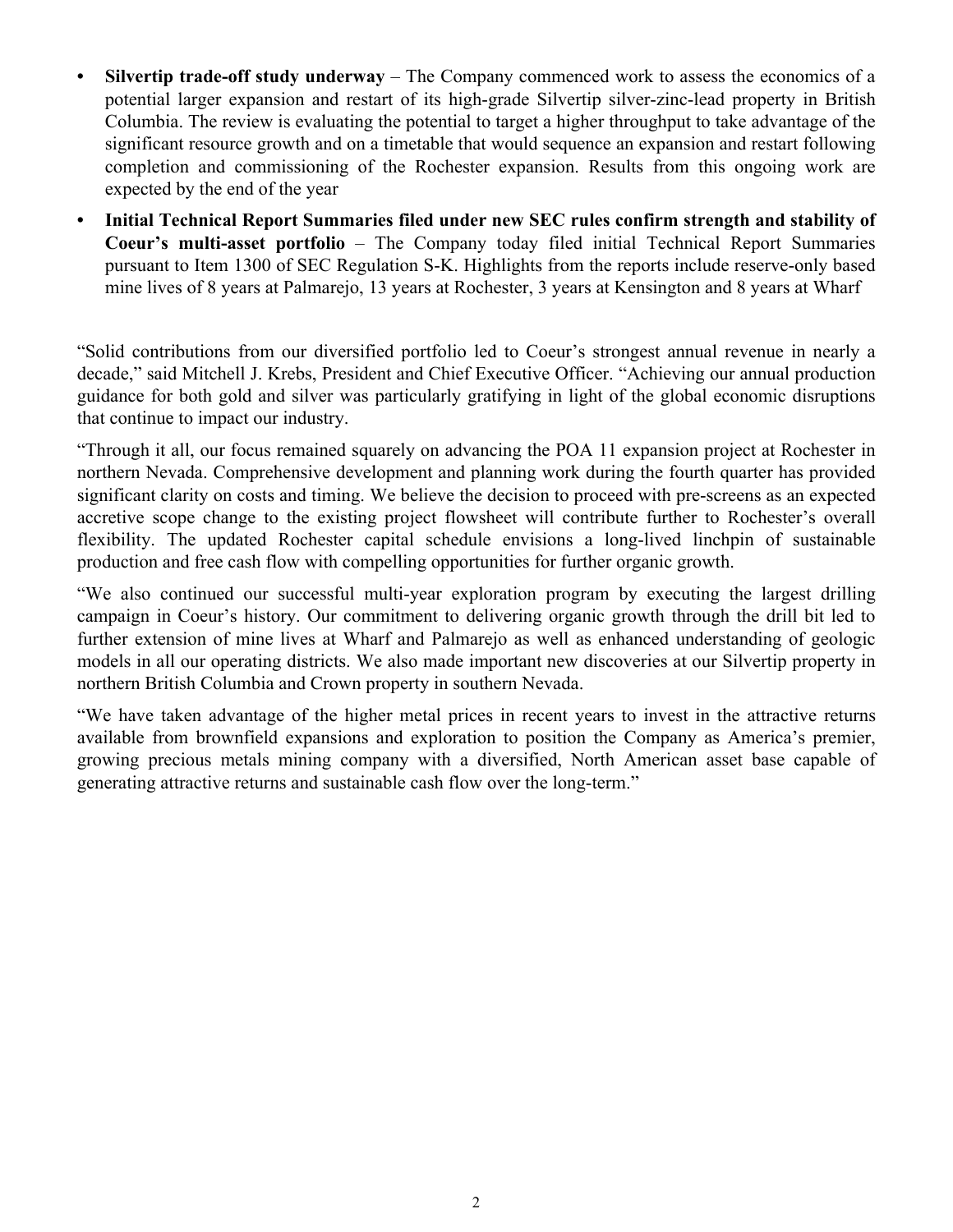## **Financial and Operating Highlights (Unaudited)**

| (Amounts in millions, except per share amounts, gold/<br>silver ounces produced & sold, and per-ounce metrics) |                    | 2021         |                | 4O 2021             | 30 2021             |      | 2Q 2021             | 1Q 2021             | 2020                        |               | 4O 2020 |
|----------------------------------------------------------------------------------------------------------------|--------------------|--------------|----------------|---------------------|---------------------|------|---------------------|---------------------|-----------------------------|---------------|---------|
| <b>Gold Sales</b>                                                                                              | S                  | 578.9        | <sup>\$</sup>  | $146.7 \text{ }$ \$ | 147.7 S             |      | $146.2 \text{ }$ \$ | 138.3 \$            | 584.6 \$                    |               | 162.0   |
| <b>Silver Sales</b>                                                                                            | S                  | 253.9        | $\vert \$      | 61.2 \$             | 60.2                | - \$ | 68.7 \$             | 63.8 \$             | 200.2 <sub>5</sub>          |               | 66.4    |
| <b>Consolidated Revenue</b>                                                                                    | \$                 | 832.8        | \$             | $207.8$ \$          | $208.0 \text{ }$ \$ |      | 214.9 <sup>°</sup>  | $202.1 \text{ }$ \$ | 785.5 <sub>§</sub>          |               | 228.3   |
| <b>Costs Applicable to Sales<sup>2</sup></b>                                                                   | S                  | 511.5        | S              | 136.5 \$            | 134.3               | -S   | $132.6$ \$          | 108.1 S             | 440.3 $\sqrt{s}$            |               | 118.6   |
| <b>General and Administrative Expenses</b>                                                                     | $\pmb{\mathbb{S}}$ | 40.4         | $\vert$ \$     | 9.6 <sup>°</sup>    | 8.7 \$              |      | $10.5 \text{ }$ \$  | 11.6 <sup>°</sup>   | 33.7 S                      |               | 8.4     |
| <b>Net Income (Loss)</b>                                                                                       | S                  |              |                | $(10.7)$ \$         | $(54.8)$ \$         |      | 32.1 S              | 2.1 <sup>5</sup>    | 25.6 <sup>°</sup>           |               | 11.9    |
| <b>Net Income (Loss) Per Share</b>                                                                             | \$                 |              |                | $(0.04)$ \$         | $(0.21)$ \$         |      | $0.13 \text{ }$ \$  | $0.01 \text{ S}$    | $0.11 \text{ \textdegree }$ |               | 0.05    |
| <b>Adjusted Net Income (Loss)</b> <sup>1</sup>                                                                 | S                  |              |                | $(11.6)$ \$         | $(2.9)$ \$          |      | $(0.8)$ \$          | 13.9 <sup>°</sup>   | 59.0 \$                     |               | 19.1    |
| <b>Adjusted Net Income (Loss)</b> Per Share                                                                    | $\mathbf S$        |              |                | $(0.05)$ \$         | $(0.01)$ \$         |      | $0.00 \text{ }$ \$  | 0.06 S              | $0.24 \text{ } $$           |               | 0.08    |
| <b>Weighted Average Shares Outstanding</b>                                                                     |                    | 250.0        |                | 254.8               | 254.7               |      | 252.1               | 244.5               | 242.5                       |               | 244.3   |
| EBITDA <sup>1</sup>                                                                                            | S                  | 148.4        | $\overline{1}$ | 28.3 <sup>°</sup>   | $(14.2)$ \$         |      | 84.6 \$             | 49.7 \$             | 214.8 \$                    |               | 76.7    |
| Adjusted EBITDA <sup>1</sup>                                                                                   | S                  | 210.8        | S              | 48.7 \$             | 48.8 \$             |      | 52.7 \$             | 65.9 \$             | $263.4$ \$                  |               | 84.0    |
| <b>Cash Flow from Operating Activities</b>                                                                     | \$                 | 110.5        | $\sqrt{3}$     | 35.0 <sup>°</sup>   | $21.8 \text{ }$ \$  |      | 58.1 \$             | $(4.4)$ \$          | 148.7 \$                    |               | 67.3    |
| <b>Capital Expenditures</b>                                                                                    | S                  |              |                | $100.9$ \$          | 71.3 \$             |      | 78.2 \$             | 59.4 \$             | 99.3                        | $\mathcal{S}$ | 37.4    |
| Free Cash Flow <sup>1</sup>                                                                                    | \$                 |              |                | $(65.9)$ \$         | $(49.4)$ \$         |      | $(20.2)$ \$         | $(63.8)$ \$         | $49.4$ \$                   |               | 29.8    |
| Cash, Equivalents & Short-Term Investments                                                                     | S                  | $56.7$ S     |                | 56.7 \$             | 85.0 \$             |      | 124.1 S             | 154.1 S             | 92.8 \$                     |               | 92.8    |
| Total Debt <sup>3</sup>                                                                                        | S                  | 487.5        | $\overline{1}$ | 487.5 \$            | 442.4 \$            |      | 414.2 $\sqrt{s}$    | 412.1 S             | 275.5 \$                    |               | 275.5   |
| <b>Average Realized Price Per Ounce - Gold</b>                                                                 | S                  | 1,652        | S              | $1,652$ \$          | $1,645$ \$          |      | $1,651$ \$          | $1,664$ \$          | $1,641$ \$                  |               | 1,663   |
| <b>Average Realized Price Per Ounce - Silver</b>                                                               | $\mathbf{s}$       | $25.06$   \$ |                | 23.17S              | $24.18$ \$          |      | $26.60~{\rm \AA}$   | $26.19$ \$          | $20.79$ \$                  |               | 24.21   |
| <b>Gold Ounces Produced</b>                                                                                    |                    | 348,529      |                | 88,946              | 87,083              |      | 87,275              | 85,225              | 355,678                     |               | 96,377  |
| <b>Silver Ounces Produced</b>                                                                                  |                    | 10.1         |                | 2.6                 | 2.5                 |      | 2.6                 | 2.4                 | 9.7                         |               | 2.8     |
| <b>Gold Ounces Sold</b>                                                                                        |                    | 350,347      |                | 88,930              | 89,804              |      | 88,501              | 83,112              | 356,251                     |               | 97,400  |
| <b>Silver Ounces Sold</b>                                                                                      |                    | 10.1         |                | 2.6                 | 2.5                 |      | 2.6                 | 2.4                 | 9.6                         |               | 2.7     |

### **Financial Results**

Fourth quarter 2021 revenue totaled \$208 million compared to \$208 million in the prior period and \$228 million in the fourth quarter of 2020. The Company produced 88,946 and 2.6 million ounces of gold and silver, respectively, during the quarter. Metal sales totaled 88,930 ounces of gold and 2.6 million ounces of silver. Average realized gold and silver prices for the quarter were \$1,652 and \$23.17 per ounce, respectively, compared to \$1,645 and \$24.18 per ounce in the prior period and \$1,663 and \$24.21 per ounce in the fourth quarter of 2020.

Coeur generated \$833 million in revenue during 2021, representing a 6% increase year-over-year and its highest annual revenue in nearly ten years. Full-year gold and silver production totaled 348,529 and 10.1 million ounces, respectively, compared to 355,678 ounces of gold and 9.7 million ounces of silver in 2020. Metal sales in 2021 included 350,347 and 10.1 million ounces of gold and silver, respectively. Average realized gold and silver prices for the year were \$1,652 and \$25.06 per ounce, respectively, compared to \$1,641 and \$20.79 per ounce in 2020.

Gold and silver sales accounted for 71% and 29% of quarterly revenue, respectively. For the full year, gold and silver sales accounted for 70% and 30% of revenue. The Company's U.S. operations accounted for approximately 61% and 62% of fourth quarter and full-year revenue, respectively.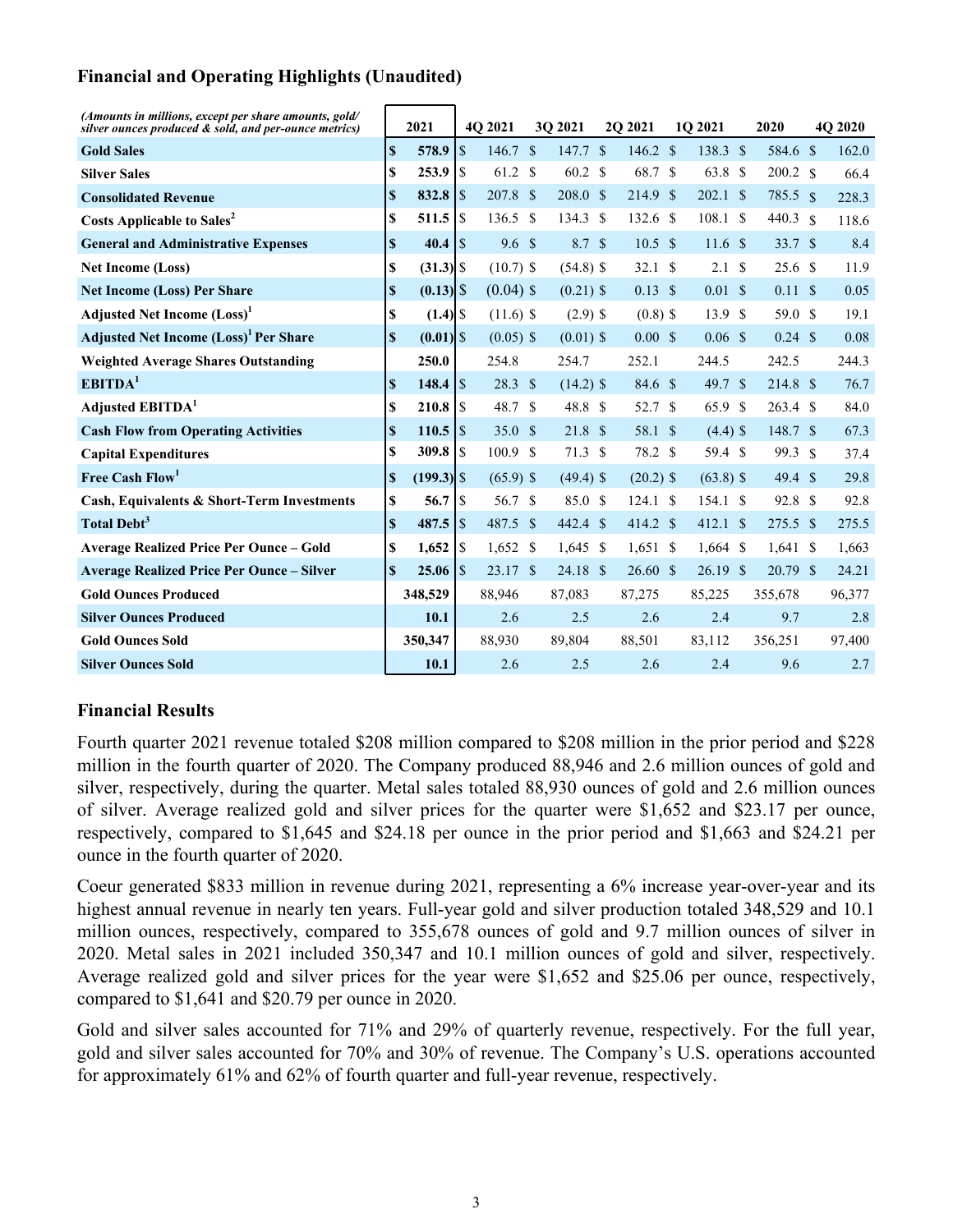Costs applicable to sales<sup>2</sup> remained consistent quarter-over-quarter at \$137 million while increasing  $16\%$ year-over-year to \$512 million. Higher costs during the year were due primarily to increased maintenance and consumable costs driven by inflation.

General and administrative expenses for the fourth quarter and full-year totaled \$10 million and \$40 million, respectively, compared to \$9 million and \$34 million in the prior periods, and at the low end of Coeur's 2021 guidance range of \$40 - \$45 million. Higher general and administrative expense in the fourth quarter and full-year primarily reflects increased employee-related expenses.

Coeur invested approximately \$18 million (\$14 million expensed and \$4 million capitalized) in exploration during the quarter, compared to roughly \$20 million (\$15 million expensed and \$5 million capitalized) in the prior period. For the full year, the Company invested approximately \$71 million (\$51 million expensed and \$20 million capitalized), compared to roughly \$51 million (\$43 million expensed and \$8 million capitalized), reflecting completion of the largest exploration program in Coeur's history and within the Company's 2021 guidance range of \$65 - \$75 million. See the "Operations" and "Exploration" sections for additional detail on the Company's exploration activities.

Operating costs related to COVID-19 mitigation and response efforts remained relatively steady quarterover-quarter at \$1 million, bringing the full-year expense to approximately \$7 million. These costs were primarily driven by employee-related expenses at Kensington and Palmarejo, and are included in "Predevelopment, reclamation, and other expenses" on the Company's income statement. Coeur has maintained rigorous health and safety protocols across its operations aimed at limiting the exposure and transmission of COVID-19 which has led to minimal business interruptions.

The Company recorded income tax expense of approximately \$1 million and \$35 million during the fourth quarter and for the full year, respectively. Cash income and mining taxes paid during the period totaled approximately \$10 million, bringing the full-year figure to \$57 million. Cash taxes paid in 2021 primarily reflect income and mining tax payments in Mexico. Additionally, Coeur expects to pay approximately \$20 - \$25 million in cash taxes during the first quarter of 2022 primarily as a result of its annual tax filings in Mexico.

Quarterly operating cash flow totaled \$35 million compared to \$22 million in the prior period, largely driven by favorable changes in working capital resulting primarily from the timing of payments. The Company satisfied the remaining \$8 million obligation under its prepayment agreement at Kensington and exercised an option to receive an additional \$15 million prepayment, resulting in a net cash inflow of approximately \$7 million in the fourth quarter. For the full year, operating cash flow decreased 26% to \$110 million largely driven by lower profitability at Rochester, Kensington and Wharf.

Capital expenditures increased 42% quarter-over-quarter to \$101 million, bringing the full-year total to \$310 million and within Coeur's 2021 guidance range of \$280 - \$310 million. Higher quarterly capital expenditures were driven by increased investment across the Company's portfolio. Expenditures related to the POA 11 expansion project at Rochester totaled \$47 million and \$148 million during the quarter and full-year, respectively. Sustaining and development capital expenditures accounted for approximately 32% and 68%, respectively, of Coeur's total capital investment in 2021.

### **Capital Projects Update**

### *Rochester Expansion*

As previously disclosed, the Company began seeing inflationary pressures on bids for remaining unawarded contracts on the POA 11 expansion project at Rochester during the second half of 2021, most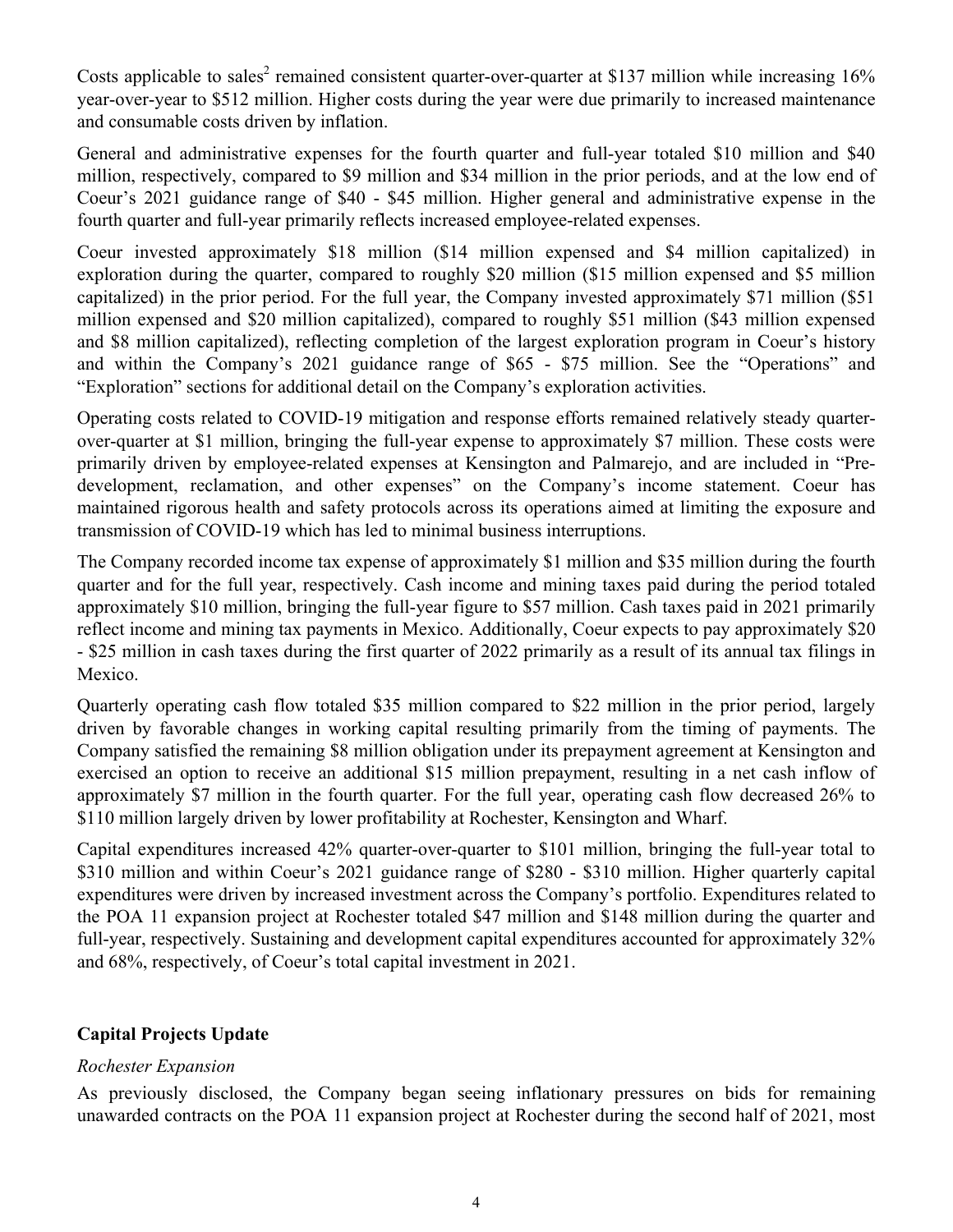notably on two structural, mechanical, piping, electrical and instrumentation ("SMPEI") construction contracts for the Merrill-Crowe process plant and crushing circuit, respectively. Coeur recently selected TIC - The Industrial Company, a subsidiary of Kiewit, as the general SMPEI contractor for construction of the Merrill-Crowe process plant and crusher corridor based on a revised commercial approach from the previous lump-sum commercial model to a single contract. SMPEI work under the initial contract is beginning to advance.

Coeur has also advanced work related to implementation of pre-screens as part of the POA 11 expansion project and has elected to proceed with this scope change enhancement. As previously disclosed, the Company plans to integrate pre-screens into the current crushing system at Rochester, which is expected to drive improved performance while providing valuable operating experience and knowledge that can be applied to the new crushing circuit as part of the POA 11 expansion. Coeur has commenced detailed engineering for pre-screens and intends to align construction of the pre-screens with the completion of the crusher corridor. Installation of pre-screens on the existing crusher system is scheduled for the first half of 2022 with commissioning expected to begin around mid-year.

In connection with the items discussed above, the Company has conducted a comprehensive re-baselining of the overall schedule and costs associated with the original scope of POA 11. Updates to key elements of the project timeline including commissioning are highlighted below:

|                             | <b>Start Date</b>    | <b>Initial Target</b><br><b>Completion Date</b> | <b>Updated Target</b><br><b>Completion Date</b> |
|-----------------------------|----------------------|-------------------------------------------------|-------------------------------------------------|
| Stage VI Leach Pad          | $2H 2020 \checkmark$ | $Mid-2022$                                      | Mid-2023                                        |
| Merrill-Crowe Process Plant | 1H 2021 $\checkmark$ | YE 2022                                         | $Mid-2023$                                      |
| <b>Crushing Circuit</b>     | 1H 2021 $\checkmark$ | YE 2022                                         | 3Q-2023                                         |

Coeur now estimates the total construction capital for POA 11 to be approximately \$597 million, which includes the 10-15% previously announced potential cost escalation as well as \$70 - \$80 million related to pre-screen implementation and additional project contingency to reflect ongoing COVID and schedule risk. As of December 31, 2021, the Company has incurred approximately \$236 million in the expansion and 61% of the capital is now committed (excluding the recently-awarded SMPEI contract, which is expected to be formalized in the first quarter).

Excluding capital leases, Coeur forecasts capital expenditures related to POA 11 to be approximately \$217 - \$257 million and \$131 - \$171 million in 2022 and 2023, respectively. Additional details on expected production and capital expenditures for Rochester can be found in the Technical Report Summary filed by the Company with the U.S. Securities and Exchange Commission on February 16, 2022 and summarized below.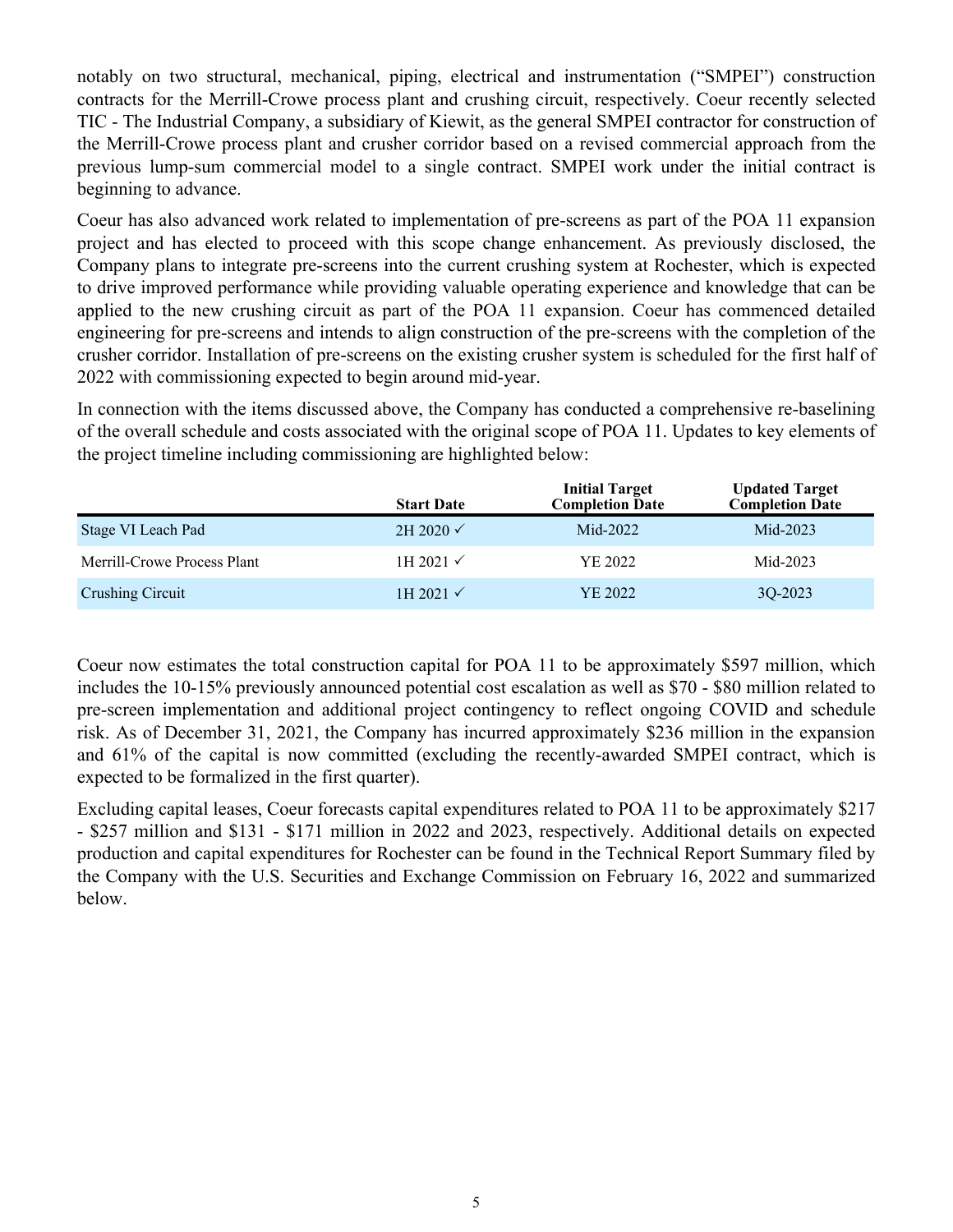| Average Throughput $(\text{tons})^4$           | 35 million         |
|------------------------------------------------|--------------------|
| Life of Mine based on Reserves                 | 13 years           |
| Strip Ratio                                    | 0.53:1             |
| Average Production (ounces) $(Ag/Au)^4$        | 8 million / 76,250 |
| Average Placed Grade (ounce per ton) (Ag / Au) | 0.39 / 0.003       |
| Recovered Placed Metal (Ag / Au)               | $(62\% / 92\%)$    |
| Mining Cost Per Ton <sup>4</sup>               | \$1.35             |
| Processing Cost Per Ton <sup>4</sup>           | \$2.15             |
| G&A Cost Per Ton <sup>4</sup>                  | \$0.64             |
| Annual Average Free Cash Flow <sup>1,4</sup>   | \$90 million       |
| $NPV_{5\%}$                                    | \$348 million      |
| <b>IRR</b>                                     | 17%                |

Note: for a description of the key assumptions, parameters and methods used to estimate the foregoing, as well as data verification procedures and a general discussion of the extent to which the estimates may be affected by known environmental, permitting, legal, title, taxation, sociopolitical, marketing or other relevant factors, please review the Technical Report Summary for Rochester which is available at www.sec.gov.

### *Silvertip Expansion and Restart*

As previously disclosed, the Company received preliminary capital estimates for an accelerated expansion and restart which were higher than originally anticipated and reflected overall inflationary pressures as well as supply disruptions and labor market tightness consistent with broader macroeconomic themes.

Coeur continues to generate positive results from ongoing exploration as highlighted by the 62% yearover-year increase in inferred resource tons. The Company continues to evaluate various opportunities to enhance the economics of a potential expansion and restart of Silvertip. Exploration investment in the fourth quarter and full-year totaled approximately \$4 million (substantially all expensed) and \$19 million (\$15 million expensed and \$3 million capitalized), respectively.

Up to seven core drill rigs were active during the quarter (five on surface and two underground) focused on expansion drilling at southern portions and deeper extensions of the Southern Silver, Discovery South and Camp Creek zones. A total of approximately 337,000 feet (102,725 meters) were drilled during the year, including roughly 75,100 feet (22,875 meters) drilled during the fourth quarter.

Recent surface drilling from south of the Southern Silver zone has cut 11 horizontal manto-style massive sulfide horizons with greater than 10% sphalerite, further suggesting the mineral system extends to the south. Similarly, surface drilling at the Camp Creek zone discovered a new chimney-style massive sulfide zone west of the Camp Creek fault, an area that remains completely open to expansion. At the end of 2021, all of the extensions from Discovery South, Southern Silver and Camp Creek ore bodies remain completely open for expansion. In 2022, Coeur plans to continue the resource growth program and followup drilling activity on the newly discovered zones. Additionally, ongoing metallurgical test work is continuing to validate the Company's assumptions on potential recovery rates and concentrate qualities.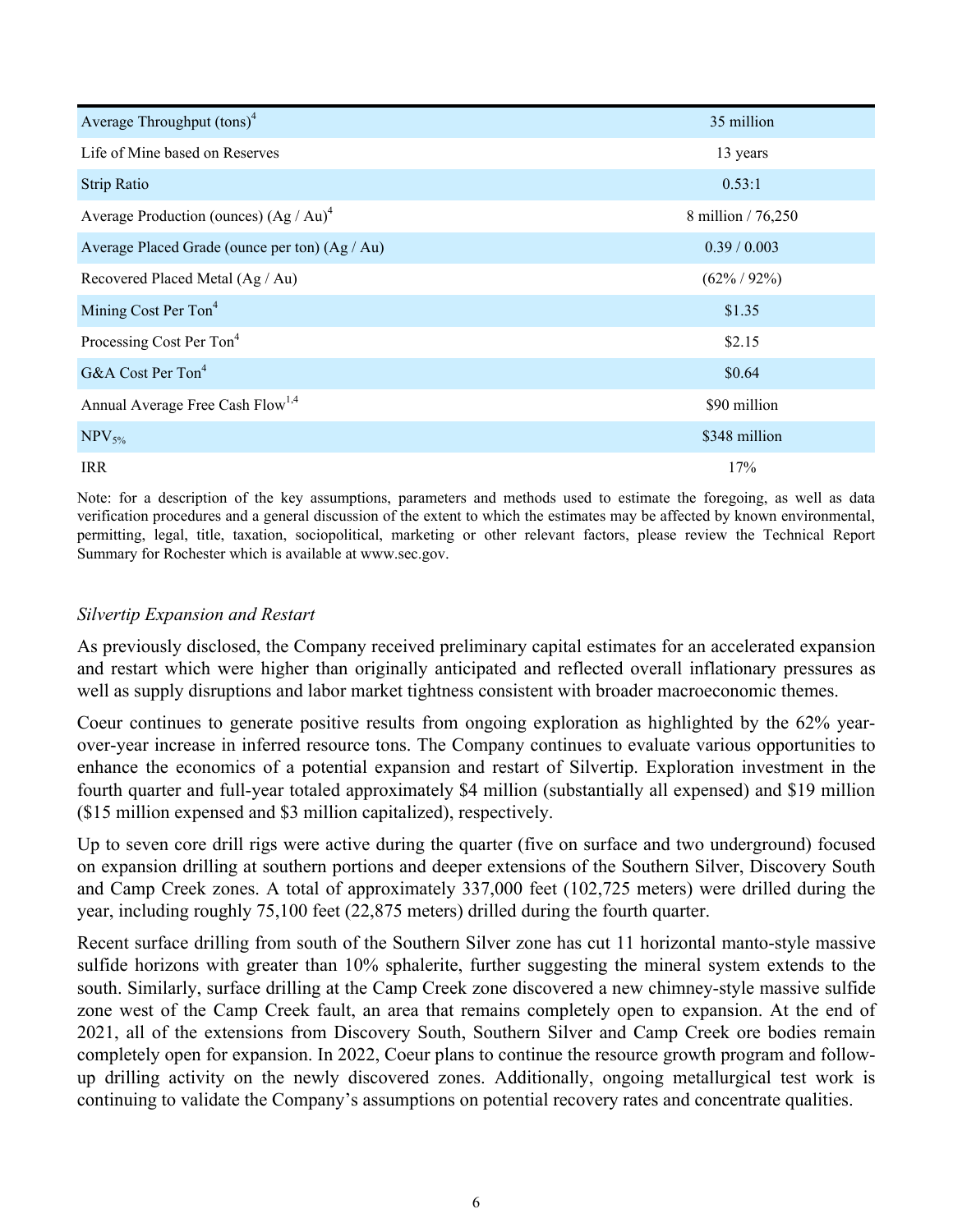Ongoing carrying costs at Silvertip totaled \$6 million in the fourth quarter, compared to \$6 million in the prior period. For the full year, ongoing carrying costs totaled \$25 million. Capital expenditures during the fourth quarter totaled \$26 million compared to \$15 million in the prior period as Coeur completed mill decommissioning and planned early civil works construction during the quarter. For 2022, capital expenditures are expected to be approximately \$18 - \$24 million, primarily focused on underground development and infill drilling as well as study work to evaluate additional opportunities to enhance the economics of a potential expansion and restart.

#### **Liquidity Update**

The Company ended the year with total liquidity of approximately \$257 million, including \$57 million of cash and \$200 million of available capacity under its \$300 million revolving credit facility ("RCF")<sup>5</sup>. The aggregate borrowing capacity under the RCF may be increased by up to \$100 million. Additionally, the Company had \$132 million of strategic investments in equity securities and the full \$100 million available under its at-the-market common stock offering program established in April 2020 ("ATM Program").

### **Hedging Update**

The Company did not execute any additional hedges during the fourth quarter. Coeur continues to proactively monitor market conditions to potentially layer in additional hedges on up to 70% of expected gold production in 2022 to provide greater assurance of expected cash flow during this period of elevated capital expenditures. The Company's silver price exposure remains unhedged. An overview of the hedges currently implemented is outlined below:

|                               | 2022    |
|-------------------------------|---------|
| Gold Ounces Hedged            | 132,000 |
| Avg. Ceiling $(\frac{s}{oz})$ | \$2,038 |
| Avg. Floor $(\frac{6}{oz})$   | \$1,630 |

#### **Mark-to-Market Adjustments**

The Company values its strategic investments in equity securities as of the end of each reporting period. The estimated fair values of the Company's equity investments in Victoria Gold Corp. and Integra Resources Corp. were \$124 million and \$8 million, respectively, at December 31, 2021 compared to \$131 million and \$9 million, respectively, at September 30, 2021, resulting in a non-cash unrealized loss of \$8 million during the fourth quarter of 2021. This figure is included in "Fair value adjustments, net" on the Company's income statement.

#### **Rochester LCM Adjustment**

Coeur reports the carrying value of metal and leach pad inventory at the lower of cost or net realizable value, with cost being determined using a weighted average cost method. At the end of the fourth quarter, the cost of ore on leach pads at Rochester exceeded its net realizable value which resulted in a lower of cost or market ("LCM") adjustment of \$8 million (approximately \$7 million in costs applicable to sales<sup>2</sup> and \$1 million of amortization).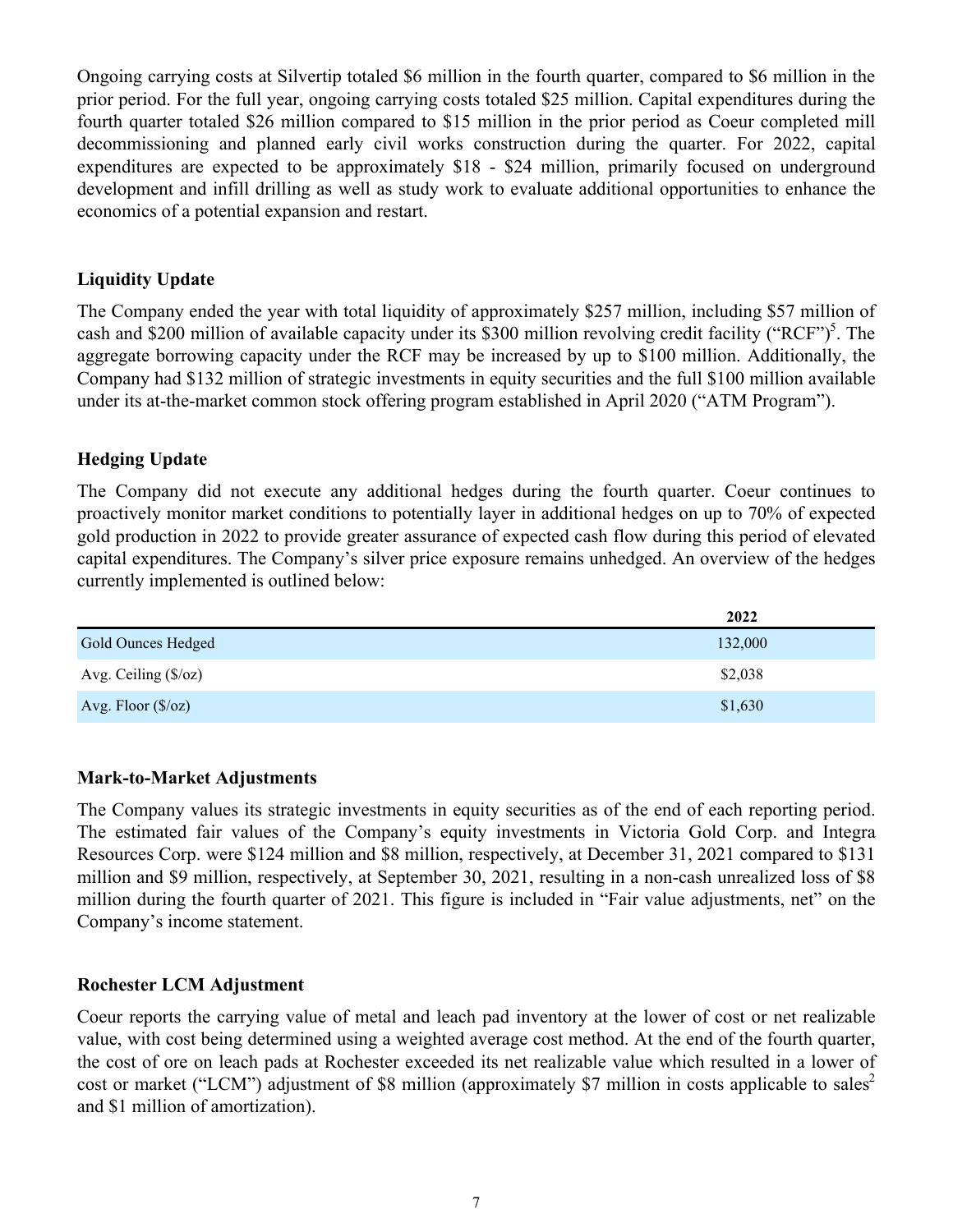## **Operations**

Fourth quarter and full-year 2021 highlights for each of the Company's operations are provided below.

## **Palmarejo, Mexico**

| (Dollars in millions, except per ounce amounts)                              | 2021      | 4O 2021 | 3Q 2021 | 2Q 2021 | <b>10 2021</b> | 2020      | 4Q 2020 |
|------------------------------------------------------------------------------|-----------|---------|---------|---------|----------------|-----------|---------|
| <b>Tons milled</b>                                                           | 2,106,741 | 587,615 | 517,363 | 517,373 | 484,390        | 1,751,525 | 509,848 |
| Average gold grade (oz/t)                                                    | 0.056     | 0.055   | 0.050   | 0.058   | 0.062          | 0.070     | 0.076   |
| Average silver grade (oz/t)                                                  | 3.93      | 3.86    | 3.86    | 3.94    | 4.07           | 4.45      | 4.30    |
| Average recovery rate – Au                                                   | 92.8%     | 89.7%   | 93.7%   | 92.4%   | 95.7%          | 89.9%     | 88.9%   |
| Average recovery rate $-Ag$                                                  | 82.4%     | 81.3%   | 85.5%   | 81.9%   | 81.3%          | 80.4%     | 81.3%   |
| Gold ounces produced                                                         | 109,202   | 28,748  | 24,254  | 27,595  | 28,605         | 110,608   | 34,511  |
| Silver ounces produced (000's)                                               | 6,821     | 1,843   | 1,708   | 1,667   | 1,603          | 6,269     | 1,783   |
| <b>Gold ounces sold</b>                                                      | 108,806   | 27,706  | 24,897  | 30,516  | 25,687         | 110,822   | 35,359  |
| Silver ounces sold (000's)                                                   | 6,806     | 1,813   | 1,715   | 1,640   | 1,638          | 6,302     | 1,767   |
| Average realized price per gold ounce                                        | \$1,380   | \$1,374 | \$1,335 | \$1,351 | \$1,462        | \$1,390   | \$1,395 |
| Average realized price per silver ounce                                      | \$25.00   | \$23.26 | \$24.15 | \$26.71 | \$26.12        | \$21.03   | \$24.45 |
| <b>Metal sales</b>                                                           | \$320.3   | \$80.4  | \$74.6  | \$85.0  | \$80.3         | \$286.6   | \$92.5  |
| Costs applicable to sales <sup>2</sup>                                       | \$153.7   | \$38.8  | \$39.0  | \$41.9  | \$34.0         | \$125.2   | \$36.1  |
| Adjusted CAS per AuOz <sup>1</sup>                                           | \$663     | \$653   | \$704   | \$662   | \$621          | \$609     | \$542   |
| Adjusted CAS per AgOz <sup>1</sup>                                           | \$11.95   | \$11.25 | \$12.50 | \$13.34 | \$10.98        | \$9.13    | \$9.61  |
| <b>Exploration expense</b>                                                   | \$8.6     | \$2.3   | \$2.8   | \$1.8   | \$1.7          | \$7.0     | \$2.6   |
| <b>Cash flow from operating activities</b>                                   | \$102.7   | \$32.9  | \$23.2  | \$33.4  | \$13.2         | \$118.3   | \$43.2  |
| <b>Sustaining capital expenditures (excludes)</b><br>capital lease payments) | \$36.5    | \$8.3   | \$8.4   | \$9.8   | \$10.0         | \$25.5    | \$9.0   |
| Development capital expenditures                                             | $S-$      | \$(0.1) | \$0.1   | $s-$    | $S-$           | $s-$      | \$(0.1) |
| <b>Total capital expenditures</b>                                            | \$36.5    | \$8.2   | \$8.5   | \$9.8   | \$10.0         | \$25.5    | \$8.9   |
| Free cash flow <sup>1</sup>                                                  | \$66.2    | \$24.7  | \$14.7  | \$23.6  | \$3.2          | \$92.8    | \$34.3  |

### *Operational*

- Fourth quarter gold and silver production totaled 28,748 and 1.8 million ounces, respectively, compared to 24,254 and 1.7 million ounces in the prior period and 34,511 and 1.8 million ounces in the fourth quarter of 2020. For the full year, gold and silver production totaled 109,202 and 6.8 million ounces, respectively, and were within 2021 guidance ranges of 100,000 - 110,000 ounces of gold and 6.5 - 7.8 million ounces of silver
- Production during the quarter benefited from a 14% increase in mill throughput as well as higher average gold grade, partially offset by lower gold and silver recoveries due to an increase of in-circuit inventory

## *Financial*

- Fourth quarter adjusted  $CAS<sup>1</sup>$  for gold and silver on a co-product basis decreased 7% and 10% to \$653 and \$11.25 per ounce, respectively, reflecting higher metal sales partially offset by higher cement consumption related to ongoing rehabilitation efforts
- For the full year, adjusted  $CAS<sup>1</sup>$  for gold and silver totaled \$663 and \$11.95 per ounce, respectively, compared to \$609 and \$9.13 in the prior period. Both cost metrics finished the year within their 2021 guidance ranges of \$635 - \$735 and \$11.75 - 12.75 per ounce of gold and silver, respectively, and benefited from Mexican Peso hedges
- Capital expenditures remained relatively consistent quarter-over-quarter at \$8 million, reflecting continued investment in business improvement projects, underground development and infill drilling.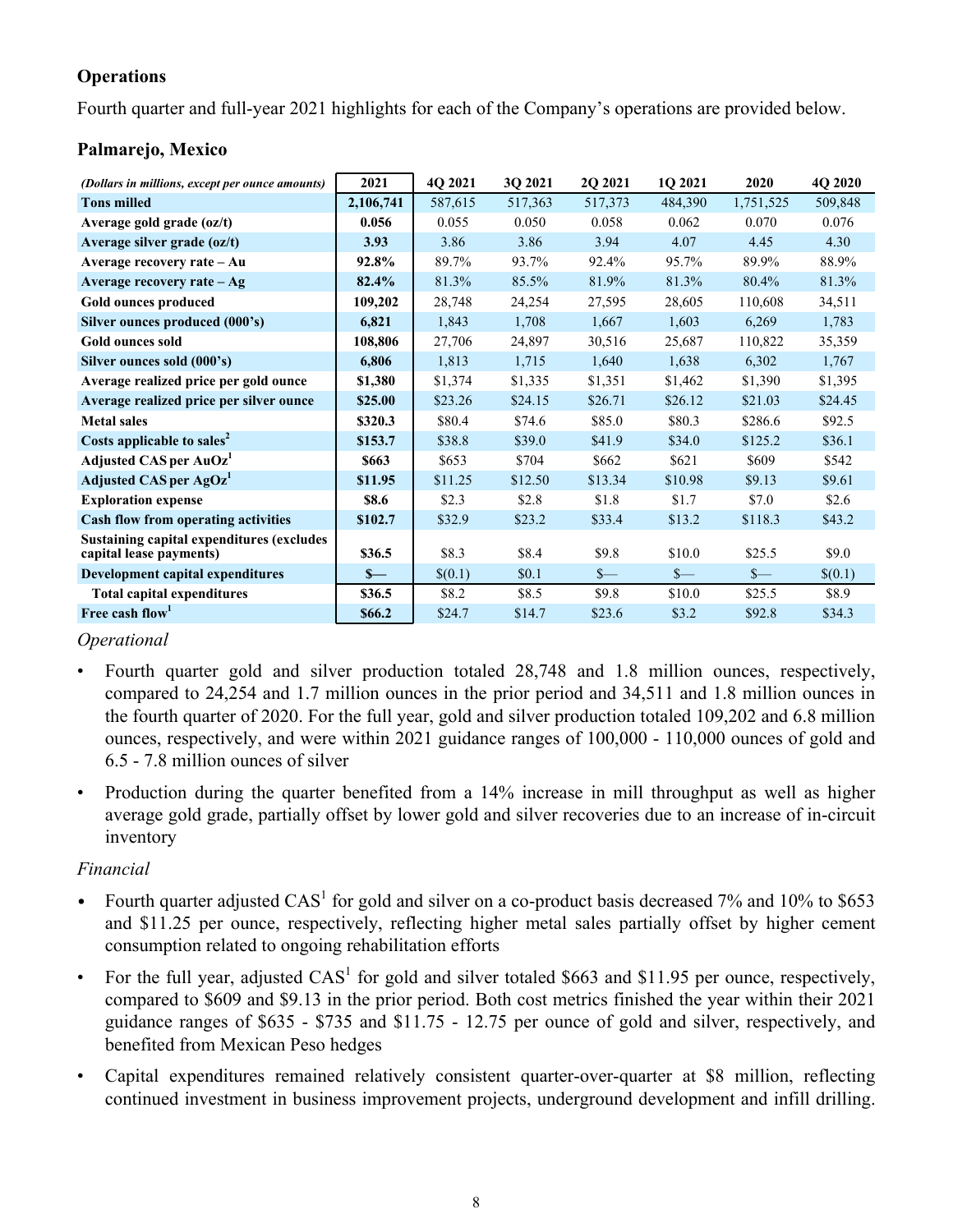Full-year capital expenditures increased 43% to \$37 million, primarily as a result of increased underground development and business improvement projects

• Free cash flow<sup>1</sup> in the fourth quarter totaled \$25 million compared to \$15 million in the prior period, largely driven by higher metal sales

## *Exploration*

- Exploration investment decreased 17% quarter-over-quarter to approximately \$4 million (\$2 million expensed and \$1 million capitalized), while full-year exploration investment increased 31% year-overyear to roughly \$14 million (\$9 million expensed and \$6 million capitalized)
- Up to seven surface and underground core drill rigs were active during the quarter. A total of approximately 49,500 feet (15,075 meters) were drilled during the period, including 23,800 feet (7,250 meters) of expansion and 25,700 feet (7,825 meters) of infill drilling. For the full year, a total of approximately 243,500 feet (74,200 meters) were drilled, including 104,200 feet (31,750 meters) of expansion and 139,300 feet (42,450 meters) of infill drilling
- Infill drilling focused on specific zones within the Independencia and Guadalupe deposits while surface rigs targeted areas of the northwest Independencia, Hidalgo (located within the Independencia deposit) and La Patria (located within the Guadalupe deposit) zones
- Expansion drilling during the quarter continued to focus on the Hidalgo and El Ojito (located in the northeastern portion of the Independencia deposit) zones
- Coeur began greenfield drilling in the La Carmela (located within the Guazapares district and outside the gold stream area of influence) zone after receiving surface agreements and environmental permits early in the quarter
- Coeur plans for six drill rigs to be active at Palmarejo in the first quarter of 2022, focusing on infill drilling in northwest Independencia and Hidalgo zones, and expects to maintain this pace throughout the year

## *Other*

• Approximately 43% of Palmarejo's gold sales in the fourth quarter and full-year were sold under its gold stream agreement at a price of \$800 per ounce, totaling 11,970 ounces in the fourth quarter and 46,506 ounces for the full year. The Company anticipates approximately 38% - 42% of Palmarejo's gold sales for 2022 will be sold under the stream agreement

## *Guidance*

- Full-year 2022 production is expected to be  $100,000 110,000$  ounces of gold and  $6.0 7.0$  million ounces of silver. Lower expected production in 2022 is primarily due to lower planned mining and throughput rates
- CAS<sup>1</sup> in 2022 are expected to be \$750 \$850 per gold ounce and \$13.50 \$14.50 per silver ounce. Higher  $CAS<sup>1</sup>$  in 2022 is a result of Coeur completing its Mexican Peso hedging program in 2021 and anticipated continued inflationary pressures
- Capital expenditures are expected to be \$50 \$55 million, primarily aimed at underground development as well as development of an open pit backfill tailings storage facility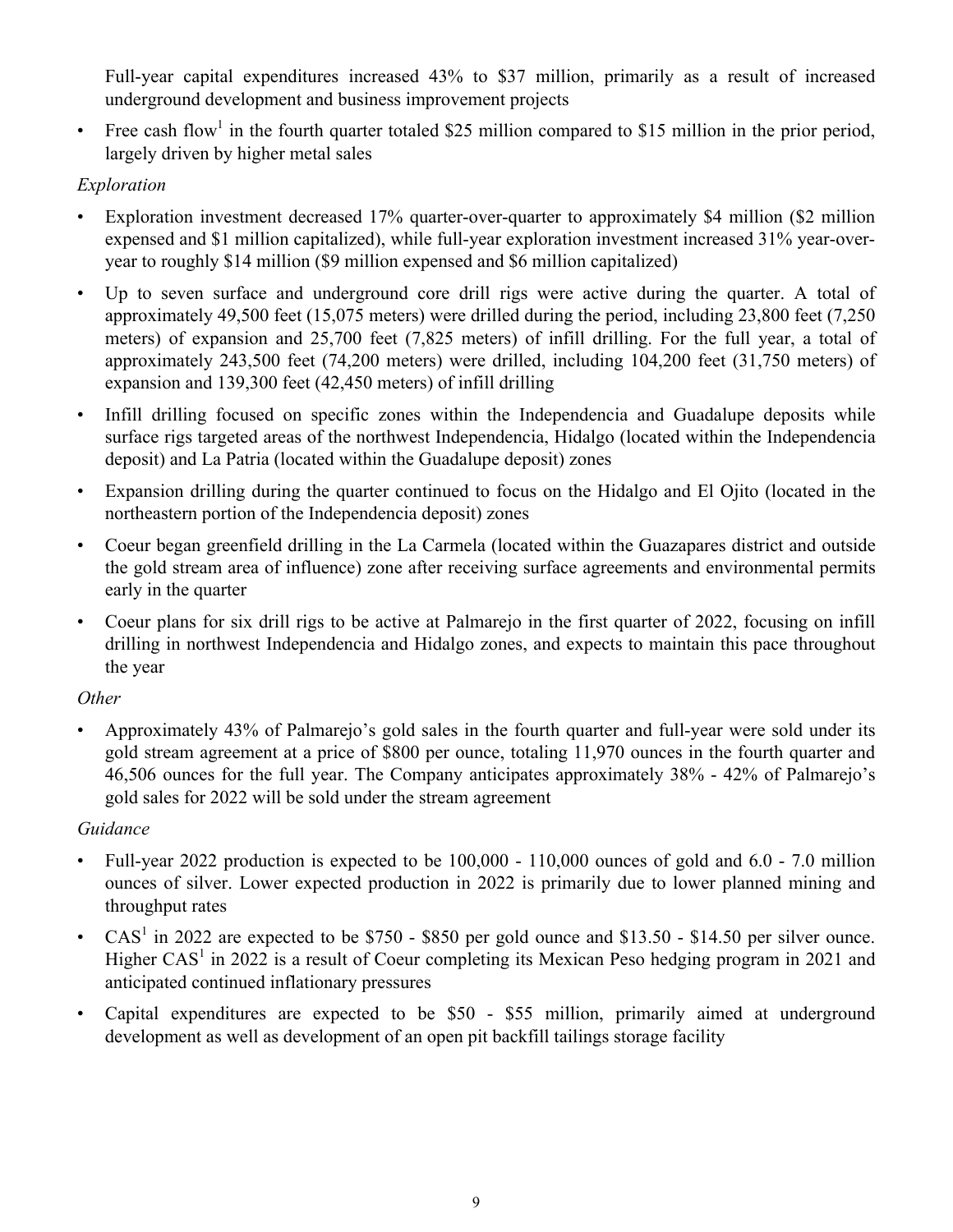#### **Rochester, Nevada**

| (Dollars in millions, except per ounce amounts)                             | 2021         | 4Q 2021   | 3Q 2021   | 2Q 2021   | 1Q 2021   | 2020       | 4Q 2020   |
|-----------------------------------------------------------------------------|--------------|-----------|-----------|-----------|-----------|------------|-----------|
| Ore tons placed                                                             | 13,687,536   | 3,823,764 | 3,427,078 | 3,195,777 | 3,240,917 | 15,696,565 | 4,000,889 |
| Average silver grade (oz/t)                                                 | 0.42         | 0.40      | 0.43      | 0.38      | 0.45      | 0.52       | 0.53      |
| Average gold grade $(oz/t)$                                                 | 0.002        | 0.003     | 0.002     | 0.003     | 0.003     | 0.002      | 0.002     |
| Silver ounces produced (000's)                                              | 3,158        | 757       | 739       | 888       | 774       | 3,175      | 1,020     |
| <b>Gold ounces produced</b>                                                 | 27,051       | 6,864     | 6,051     | 7,232     | 6,904     | 27,147     | 9,590     |
| Silver ounces sold (000's)                                                  | 3,242        | 801       | 758       | 912       | 771       | 3,054      | 912       |
| <b>Gold ounces sold</b>                                                     | 27,697       | 7,386     | 5,559     | 7,818     | 6,934     | 26,257     | 8,672     |
| Average realized price per silver ounce                                     | \$25.04      | \$22.98   | \$24.27   | \$26.38   | \$26.34   | \$20.93    | \$24.35   |
| Average realized price per gold ounce                                       | \$1,793      | \$1,797   | \$1,785   | \$1,794   | \$1,794   | \$1,765    | \$1,825   |
| <b>Metal sales</b>                                                          | \$130.8      | \$31.6    | \$28.3    | \$38.1    | \$32.8    | \$110.3    | \$38.2    |
| Costs applicable to sales <sup>2</sup>                                      | \$131.2      | \$37.5    | \$31.7    | \$38.0    | \$24.0    | \$86.1     | \$31.7    |
| Adjusted CAS per AgOz <sup>1</sup>                                          | \$23.57      | \$21.76   | \$22.68   | \$26.09   | \$19.07   | \$16.27    | \$20.18   |
| Adjusted CAS per AuOz <sup>1</sup>                                          | \$1,691      | \$1,707   | \$1,665   | \$1,787   | \$1,300   | \$1,370    | \$1,537   |
| <b>Exploration expense</b>                                                  | <b>\$6.0</b> | \$2.2     | \$2.4     | \$0.9     | \$0.5     | \$3.3      | \$0.8     |
| <b>Cash flow from operating activities</b>                                  | \$(26.5)     | \$(12.3)  | \$(9.5)   | \$4.0     | \$(8.7)   | \$(8.1)    | \$4.7     |
| <b>Sustaining capital expenditures (excludes</b><br>capital lease payments) | \$17.5       | \$5.8\$   | \$2.4     | \$7.3     | \$2.0     | \$7.0      | \$2.9     |
| Development capital expenditures                                            | \$149.0      | \$48.1    | \$37.7    | \$35.0    | \$28.2    | \$30.5     | \$13.9    |
| <b>Total capital expenditures</b>                                           | \$166.5      | \$53.9    | \$40.1    | \$42.3    | \$30.2    | \$37.5     | \$16.8    |
| Free cash flow <sup>1</sup>                                                 | \$(193.0)    | \$(66.2)  | \$(49.6)  | \$(38.3)  | \$(38.9)  | \$(45.6)   | \$(12.1)  |

*Operational* 

- Silver and gold production in the fourth quarter totaled 0.8 million and 6,864 ounces, respectively, compared to 0.7 million and 6,051 ounces in the prior period and 1.0 million and 9,590 ounces in the fourth quarter of 2020. For the full year, silver and gold production totaled 3.2 million and 27,051 ounces, respectively and were within 2021 guidance ranges of 3.2 - 4.4 million ounces of silver and 22,500 - 32,500 ounces of gold
- Tons placed increased 12% quarter-over-quarter to 3.8 million, largely due to improved haul truck availability as well as crusher throughput. Tonnage placed was impacted by a historic rain event in October which affected approximately 10 days of production. Placement rates were supplemented by stacking roughly 1.0 million tons of run-of-mine material during the quarter
- The Company plans to install pre-screens on the existing crusher corridor aimed at mitigating the impact of fine ore material and improving recoveries. The total cost of the pre-screens is anticipated to be approximately \$5 million, with commissioning expected to begin around mid-year. During construction, the project is expected to affect the Company's ability to crush material for up to 30 days during the second quarter. The experience and knowledge gained from utilizing pre-screens will be applied to new screening technology being integrated into the new crusher system flowsheet for POA 11

### *Financial*

Fourth quarter and full-year as well as third quarter adjusted  $CAS<sup>1</sup>$  exclude the impact of an LCM adjustment totaling approximately \$7 million and \$5 million, respectively, related to the net realizable value of metal and leach pad inventory. Additionally, full-year adjusted CAS<sup>1</sup> figures include a noncash inventory charge of approximately \$9 million made in the second quarter related to a change in Coeur's recovery rate assumption on the Stage IV leach pad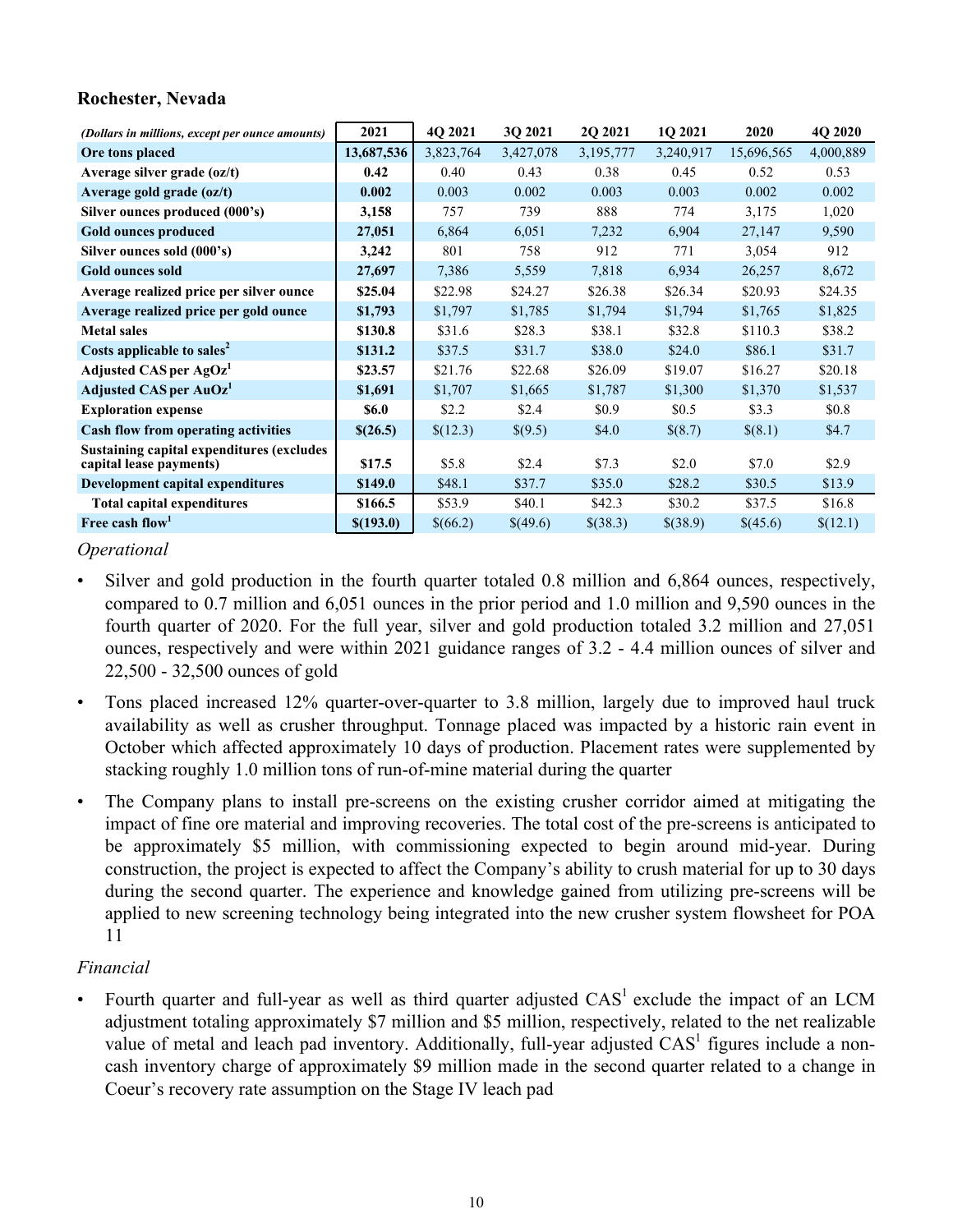- Fourth quarter adjusted  $CAS<sup>1</sup>$  for silver and gold on a co-product basis totaled \$21.76 and \$1,707 per ounce, respectively, compared to \$22.68 and \$1,665 per ounce in the prior period, largely driven by increased maintenance and consumable costs, partially offset by higher metal sales
- Full-year adjusted  $CAS<sup>1</sup>$  for silver and gold on a co-product basis totaled \$23.57 and \$1,691 per ounce, respectively, compared to \$16.27 and \$1,370 per ounce in the prior period. Higher unit costs in 2021 reflect the non-cash inventory charge discussed above as well as increased maintenance and consumable costs. Excluding the non-cash charge, full-year adjusted  $CAS<sup>1</sup>$  for silver and gold on a coproduct basis totaled \$21.92 and \$1,572 per ounce, respectively
- Capital expenditures increased 34% quarter-over-quarter to \$54 million, bringing the full-year total to \$167 million compared to \$38 million in the prior year, reflecting continued investment in the POA 11 expansion project as well as several sustaining projects commenced during the period
- Free cash flow<sup>1</sup> in the fourth quarter and full-year totaled  $\$(66)$  million and  $\$(193)$  million, respectively, compared to \$(50) million and \$(46) million in the prior periods

## *Exploration*

- Quarterly exploration investment decreased 20% quarter-over-quarter to approximately \$3 million (\$2 million expensed and \$1 million capitalized), while full-year exploration investment increased 76% year-over-year to approximately \$9 million (\$6 million expensed and \$3 million capitalized)
- Two reverse circulation drill rigs and two core drill rigs were active during the quarter. Infill drilling focused within the Rochester pit while expansion drilling tested Nevada Packard, North and East Rochester, Lincoln Hill and Gold Ridge. A total of approximately 32,800 feet (10,000 meters) were drilled during the period, including 30,000 feet (9,150 meters) focused on expansion and 2,800 feet (850 meters) focused on infill drilling. For the full year, a total of approximately 112,200 feet (34,200 meters) were drilled, including 81,200 feet (24,750 meters) of expansion and 31,000 feet (9,450 meters) of infill drilling
- Coeur completed its aggressive district-wide greenfield, gold-focused exploration program during the fourth quarter, which led to identifying several new expansion targets at Gold Ridge, Nevada Packard and Northeast Rochester. The Company plans to have up to two reverse circulation drill rigs active at Rochester during 2022 to focus on greenfield and resource expansion targets in these areas. Approval of an updated Plan of Operations for West Rochester (composed of Lincoln Hill, Independence Hill and Gold Ridge) is expected by the end of March which will allow the Company to accelerate the exploration program in this area

## *Guidance*

- Full-year 2022 production is expected to be 3.0 4.0 million ounces of silver and 35,000 43,000 ounces of gold. Higher expected production in 2022 is a result of increased average gold and silver grades, partially offset by fewer planned crushed tons in the second quarter related to the installation of pre-screens on the existing crusher
- CAS<sup>1</sup> in 2022 are expected to be \$20.75 \$22.75 per silver ounce and \$1,490 \$1,590 per gold ounce
- Capital expenditures are expected to be \$220 \$260 million primarily due to investment in the POA 11 expansion project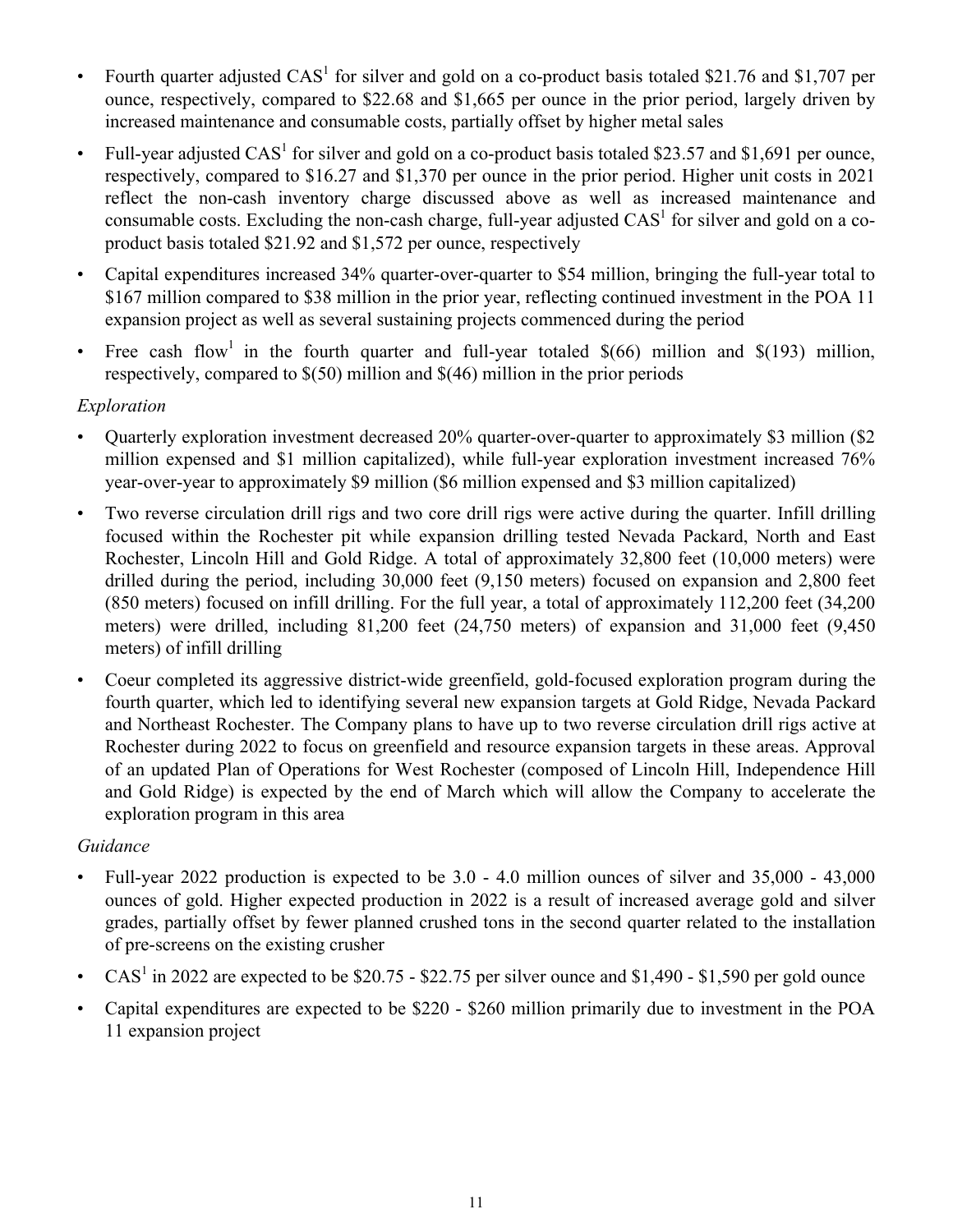## **Kensington, Alaska**

| (Dollars in millions, except per ounce amounts)                              | 2021    | 4Q 2021 | 30 2021 | 20 20 21 | 10 2021 | 2020    | 4Q 2020 |
|------------------------------------------------------------------------------|---------|---------|---------|----------|---------|---------|---------|
| <b>Tons milled</b>                                                           | 667,560 | 168,295 | 160,596 | 168,311  | 170,358 | 675,731 | 179,636 |
| Average gold grade $(oz/t)$                                                  | 0.19    | 0.21    | 0.19    | 0.18     | 0.19    | 0.20    | 0.20    |
| Average recovery rate                                                        | 93.2%   | 93.9%   | 93.0%   | 92.7%    | 93.2%   | 93.0%   | 93.0%   |
| Gold ounces produced                                                         | 121,140 | 33,516  | 28,621  | 28,322   | 30,681  | 124,867 | 32,990  |
| <b>Gold ounces sold</b>                                                      | 122,181 | 33,888  | 29,902  | 26,796   | 31,595  | 124,793 | 31,830  |
| Average realized price per gold ounce,<br>gross                              | \$1,785 | \$1,790 | \$1,764 | \$1,851  | \$1,754 | \$1,774 | \$1,837 |
| Treatment and refining charges per gold<br>ounce                             | \$28    | \$27    | \$29    | \$30     | \$30    | \$39    | \$37    |
| Average realized price per gold ounce,<br>net                                | \$1,757 | \$1,763 | \$1,735 | \$1,821  | \$1,724 | \$1,735 | \$1,800 |
| <b>Metal sales</b>                                                           | \$215.0 | \$59.8  | \$51.9  | \$48.8   | \$54.5  | \$216.5 | \$57.2  |
| Costs applicable to sales <sup>2</sup>                                       | \$133.1 | \$37.9  | \$34.6  | \$29.2   | \$31.4  | \$121.7 | \$29.3  |
| Adjusted CAS per AuOz <sup>1</sup>                                           | \$1,082 | \$1,111 | \$1,150 | \$1,088  | \$989   | \$972   | \$919   |
| Prepayment, working capital cash flow                                        | $S-$    | \$7.4   | \$(7.4) | \$7.9    | \$(7.9) | $S-$    | \$5.1   |
| <b>Exploration expense</b>                                                   | \$6.7   | \$1.6   | \$2.7   | \$1.3    | \$1.1   | \$8.6   | \$0.8\$ |
| Cash flow from operating activities                                          | \$70.8  | \$26.8  | \$13.6  | \$19.4   | \$11.0  | \$79.8  | \$31.0  |
| <b>Sustaining capital expenditures (excludes)</b><br>capital lease payments) | \$27.5  | \$8.0   | \$6.3\$ | \$6.0    | \$7.2   | \$19.8  | \$5.8   |
| Development capital expenditures                                             | $S-$    | $S-$    | $S-$    | $S-$     | $s-$    | $S-$    | \$—     |
| <b>Total capital expenditures</b>                                            | \$27.5  | \$8.0   | \$6.3\$ | \$6.0    | \$7.2   | \$19.8  | \$5.8   |
| Free cash flow <sup>1</sup>                                                  | \$43.3  | \$18.8  | \$7.3   | \$13.4   | \$3.8   | \$60.0  | \$25.2  |

#### *Operational*

- Gold production in the fourth quarter totaled 33,516 ounces compared to 28,621 ounces in the prior period and 32,990 ounces in the fourth quarter of 2020. For the full year, gold production totaled 121,140 ounces and was within 2021 guidance of 115,000 - 130,000 ounces
- Strong production during the quarter was driven by an 11% improvement in average gold grade and higher mill throughput quarter-over-quarter
- The higher-grade Jualin deposit accounted for approximately 19% of Kensington's fourth quarter production, higher than roughly 13% in the prior period, largely due to mine sequencing. For the full year, Jualin accounted for approximately 18% of Kensington's total production

### *Financial*

- Fourth quarter adjusted  $CAS<sup>1</sup>$  totaled \$1,111 per ounce compared to \$1,150 per ounce in the prior period reflecting higher metal sales, partially offset by higher consumable costs and employee-related expenses. Full-year adjusted  $CAS<sup>1</sup>$  increased 11% to \$1,082 per ounce but remained within the 2021 guidance range of \$1,010 - \$1,110 per ounce
- Capital expenditures increased 27% quarter-over-quarter to \$8 million, largely due to increased investment in underground development. For the full year, capital expenditures increased 39% to \$28 million primarily due to higher underground development investment and additional infill drilling
- Free cash flow<sup>1</sup> in the fourth quarter and full-year totaled \$19 million and \$43 million, respectively, compared to \$7 million and \$60 million in the prior periods. Fourth quarter free cash flow<sup>1</sup> benefited from increased metal sales and a favorable impact associated with the prepayment agreement, while full-year results were driven by lower metal sales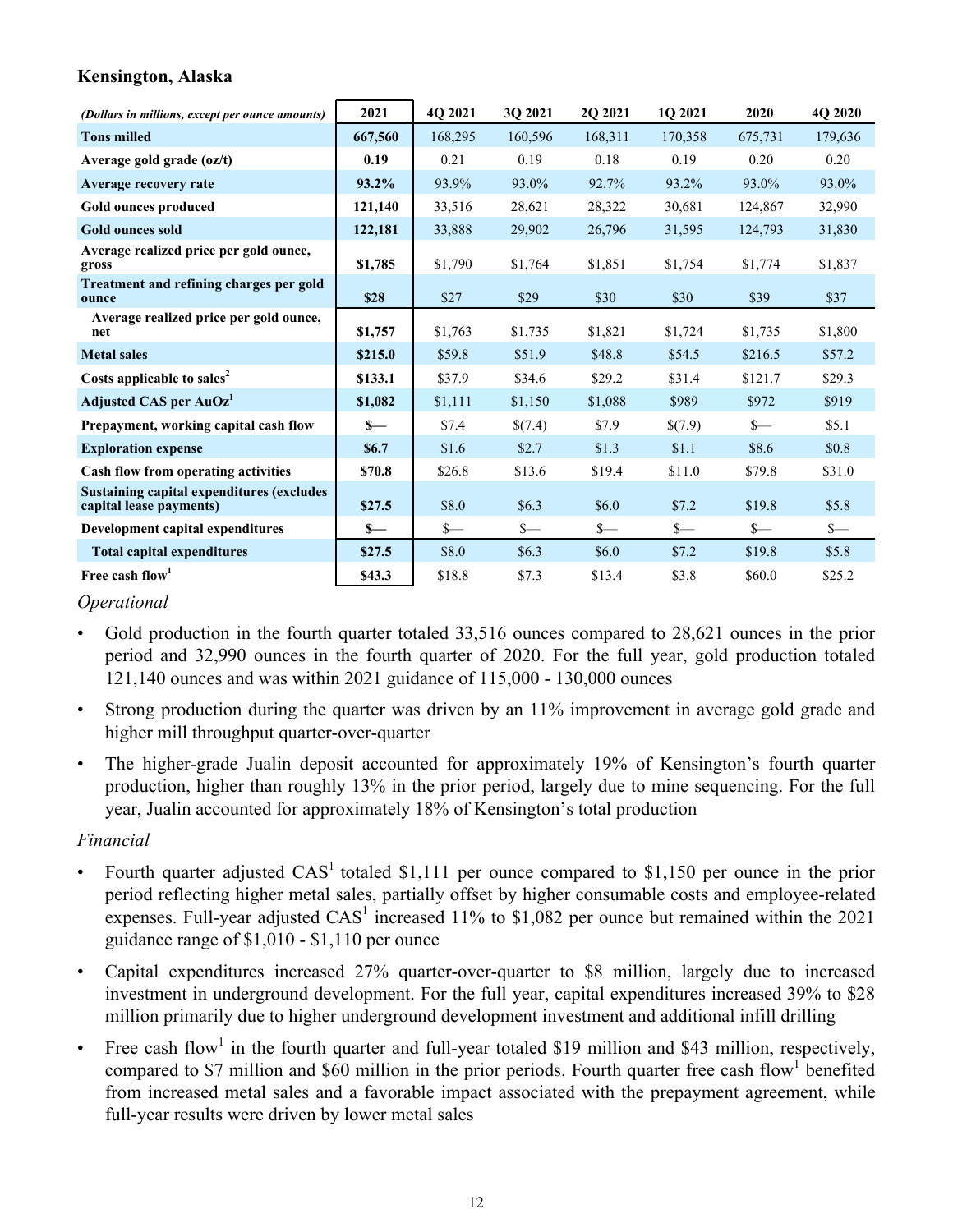## *Exploration*

- Exploration investment in the quarter totaled approximately \$3 million (\$2 million expensed and \$1 million capitalized), compared to \$4 million (\$3 million expensed and \$1 million capitalized) in the prior period. For the full year, exploration investment increased 4% to roughly \$11 million (\$7 million expensed and \$4 million capitalized)
- Three underground and one surface core drill rigs were active during the quarter. A total of approximately 36,300 feet (11,050 meters) were drilled during the period, including 19,800 feet (6,025 meters) of expansion and 16,500 feet (5,025 meters) of infill drilling. For the full year, a total of roughly 156,500 feet (47,725 meters) were drilled, including 86,800 feet (26,475 meters) of expansion and 69,700 feet (21,250 meters) of infill drilling
- Three underground rigs focused on infill drilling at Elmira and upper Kensington Zone 30 as well as expansion drilling at upper Kensington Zone 30 and Raven. Additionally, one surface core rig completed scout drilling late in the period at the Valentine-Fremming target (southwest of Kensington)
- In the first quarter of 2022, three underground drill rigs are expected to focus on infill drilling at the Elmira, upper Kensington Zone 30 and Eureka veins as well as expansion drilling at the Jennifer vein

## *Guidance*

- Full-year 2022 production is expected to be 110,000 120,000 ounces of gold. Lower anticipated production in 2022 is primarily the result of lower expected grade feed compared to 2021
- CAS<sup>1</sup> in 2022 are expected to be \$1,150 \$1,250 per gold ounce. Higher expected CAS<sup>1</sup> in 2022 is primarily due to expected continued inflationary pressures
- Capital expenditures are expected to be \$27 \$34 million focused on underground development and equipment replacements

| (Dollars in millions, except per ounce amounts)                              | 2021        | 4Q 2021   | 30 2021   | 2Q 2021   | 1Q 2021   | 2020      | 4Q 2020   |
|------------------------------------------------------------------------------|-------------|-----------|-----------|-----------|-----------|-----------|-----------|
| Ore tons placed                                                              | 4,702,882   | 1,074,189 | 1,489,169 | 1,025,481 | 1,114,043 | 4,710,875 | 1,047,647 |
| Average gold grade $(oz/t)$                                                  | 0.027       | 0.022     | 0.025     | 0.032     | 0.030     | 0.027     | 0.024     |
| Gold ounces produced                                                         | 91,136      | 19,818    | 28,157    | 24,126    | 19,035    | 93,056    | 19,286    |
| Silver ounces produced (000's)                                               | 90          | 15        | 16        | 33        | 26        | 115       | 33        |
| <b>Gold ounces sold</b>                                                      | 91,663      | 19,950    | 29,446    | 23,371    | 18,896    | 94,379    | 21,539    |
| Silver ounces sold (000's)                                                   | 86          | 11        | 18        | 31        | 26        | 114       | 35        |
| Average realized price per gold ounce                                        | \$1,795     | \$1,799   | \$1,789   | \$1,801   | \$1,791   | \$1,777   | \$1,835   |
| <b>Metal sales</b>                                                           | \$166.7     | \$36.2    | \$53.1    | \$42.9    | \$34.5    | \$170.2   | \$40.3    |
| Costs applicable to sales <sup>2</sup>                                       | \$93.6      | \$22.4    | \$29.1    | \$23.4    | \$18.7    | \$89.6    | \$21.4    |
| Adjusted CAS per AuOz <sup>1</sup>                                           | \$994       | \$1,104   | \$971     | \$963     | \$952     | \$887     | \$954     |
| <b>Exploration expense</b>                                                   | <b>SO.1</b> | \$(0.1)   | $S-$      | \$0.1     | \$0.1     | \$0.9     | \$0.3\$   |
| Cash flow from operating activities                                          | \$58.4      | \$8.4     | \$24.9    | \$17.3    | \$7.8     | \$74.9    | \$14.1    |
| <b>Sustaining capital expenditures (excludes)</b><br>capital lease payments) | \$4.0       | \$3.0     | \$0.3     | \$0.3     | \$0.4\$   | \$2.4     | \$1.2     |
| Development capital expenditures                                             | \$4.1       | \$1.2     | \$0.7     | \$1.1     | \$1.1     | $S-$      | $S-$      |
| <b>Total capital expenditures</b>                                            | \$8.1       | \$4.2     | \$1.0     | \$1.4     | \$1.5     | \$2.4     | \$1.2     |
| Free cash flow                                                               | \$50.3      | \$4.2     | \$23.9    | \$15.9    | \$6.3     | \$72.5    | \$12.9    |

## **Wharf, South Dakota**

*Operational*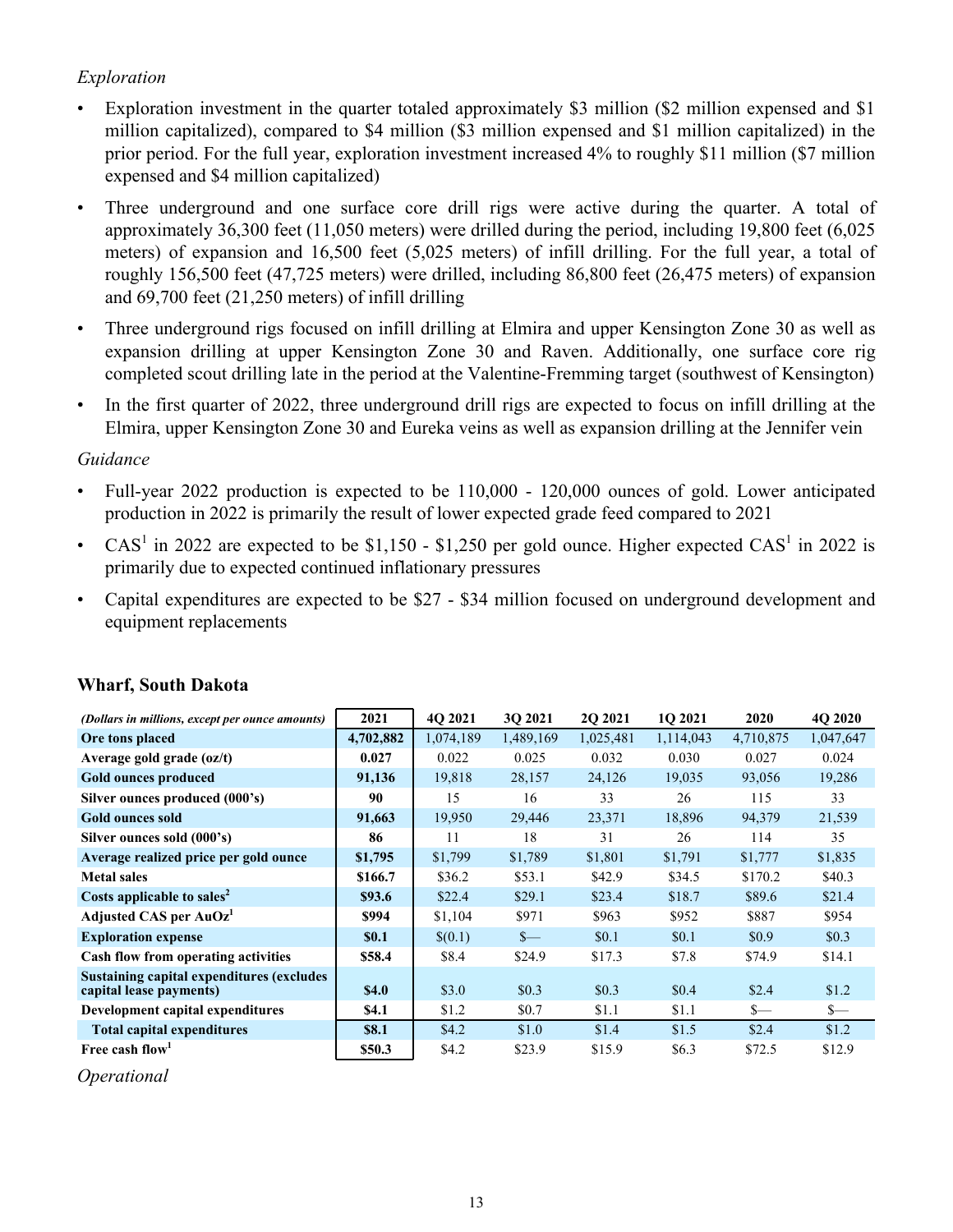- Gold production in the fourth quarter totaled 19,818 ounces compared to 28,157 ounces in the prior period and 19,286 ounces in the fourth quarter of 2020. For the full year, gold production totaled 91,136 ounces, within 2021 guidance of 85,000 - 95,000 ounces
- Lower production during the quarter was due primarily to lower grade material placed on the leach pad during the prior period as a result of planned mine sequencing

## *Financial*

- Adjusted CAS<sup>1</sup> on a by-product basis increased 14% quarter-over-quarter to \$1,104 per ounce, largely driven by lower metal sales. Full-year adjusted  $CAS<sup>1</sup>$  totaled \$994 per ounce and was within 2021 guidance of \$960 - \$1,060 per ounce
- Capital expenditures in the fourth quarter totaled \$4 million compared to \$1 million in the prior period, primarily related to new equipment purchases as well as increased investment in infill drilling. Fullyear capital expenditures totaled \$8 million compared to \$2 million in 2020, primarily reflecting increased investment in infill drilling during the year
- Free cash flow<sup>1</sup> was \$4 million and \$50 million in the fourth quarter and full-year, respectively, compared to \$24 million and \$73 million in the prior periods. Lower free cash flow<sup>1</sup> in the fourth quarter and full-year was largely driven by lower metal sales

## *Exploration*

- Exploration investment in the quarter and year totaled approximately \$1 million (substantially all capitalized) and approximately \$4 million (substantially all capitalized) as the Company made its largest exploration investment since acquiring the asset in 2015
- A total of approximately 21,700 feet (6,625 meters) were drilled during the period using one reverse circulation rig focusing on infill targets at the Portland Ridge – Boston claim group (located on the southern edge of the operation), Flossie (located west of Portland Ridge) and Juno (located north of the Portland pit) areas. For the full year, a total of roughly 123,400 feet (37,625 meters) were drilled
- The Company plans to have one reverse circulation rig during the first quarter of 2022 focused on infill drilling at the Flossie and Portland Ridge areas

## *Guidance*

- Full-year 2022 production is expected to be 70,000 80,000 ounces. Lower anticipated production in 2022 is primarily related to lower expected gold grade due to mine sequencing
- CAS<sup>1</sup> in 2022 are expected to be \$1,225 \$1,325 per gold ounce. Higher expected CAS<sup>1</sup> in 2022 is due to lower expected metal sales as well as continued inflationary pressures
- Capital expenditures are expected to be \$2 \$5 million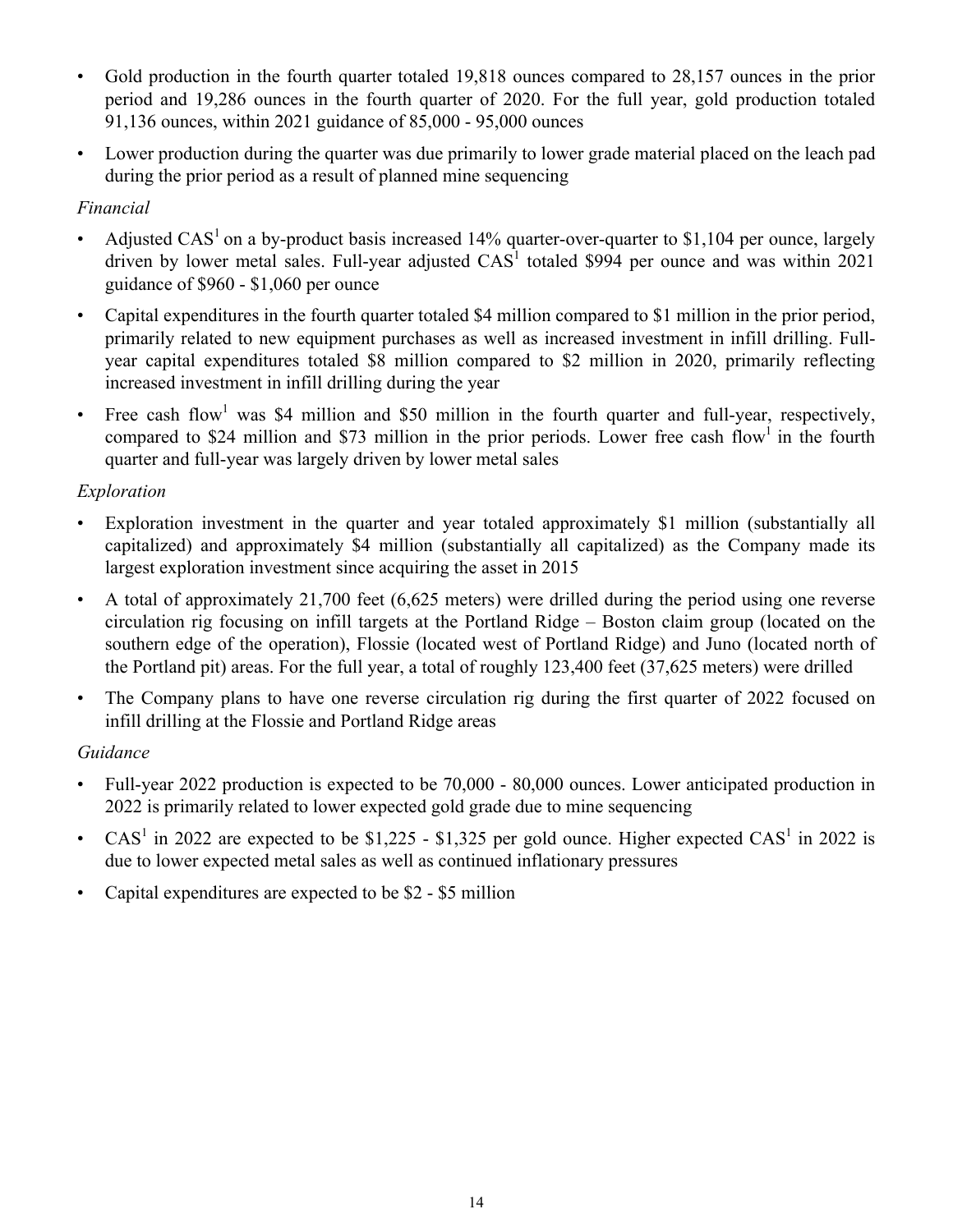## **Exploration**

The fourth quarter marked the end of a record-breaking exploration year for Coeur, wrapping up an industry-leading exploration program. During the fourth quarter, Coeur drilled roughly 251,300 feet (76,600 meters) for a total investment of approximately \$18 million (\$14 million expensed and \$4 million capitalized), compared to roughly 326,700 feet (99,575 meters) for a total investment of approximately \$20 million (\$15 million expensed and \$5 million capitalized) in the prior period. The decrease in drilling activity was largely driven by the seasonal wind-down of exploration activities across the Company's portfolio toward the end of the year.

For the full year, Coeur drilled roughly 1,164,100 feet (354,825 meters) at a total investment of approximately \$71 million (\$51 million expensed and \$20 million capitalized), compared to roughly 783,200 feet (238,725 meters) at a total investment of approximately \$51 million (\$43 million expensed and \$8 million capitalized) in 2020. Total feet drilled was 49% higher year-over-year, representing a new annual record for the Company.

As a result, measured and indicated resources grew across several sites, specifically at Silvertip, as silver, zinc and lead increased roughly 51%, 33% and 44%, respectively. The Company also saw promising resource growth at Palmarejo with an approximate 71% increase in gold and a roughly 44% increase in silver as well as an increase of roughly 18% in gold at Kensington.

Three reverse circulation drill rigs were active at the Crown exploration property in southern Nevada during the quarter, primarily focused on the Daisy, Secret Pass and SNA deposits, while one core rig focused on exploration drilling at C-Horst. The Company drilled approximately 36,100 feet (11,000 meters) and 191,400 feet (58,325 meters) during the quarter and full-year, respectively, compared to approximately 50,300 feet (15,325 meters) and 124,000 feet (37,800 meters) in the prior periods. Results were encouraging at Daisy, SNA and C-Horst where Coeur believes resource expansion is expected based on step-out drilling at all three sites.

The Company plans to continue the same pace of exploration at Crown during the first quarter of 2022, with one reverse circulation rig scheduled to conduct resource expansion and scout drilling on new targets within its 300-acre disturbance permit and two core rigs focused on infill drilling at C-Horst and SNA for metallurgy purposes.

Additionally, an amended permit to expand the C-Horst discovery footprint is expected to be received by the end of the second quarter of 2022. Coeur has experienced significant delays from the local federal agencies overseeing the permit process. Despite these delays, once received, the Company plans to begin testing multiple targets at the Pipeline Gulch and Tates Wash areas (both located between C-Horst and SNA) where surface geology, geochemistry and geophysics all indicate gold mineralization could exist similar to C-Horst.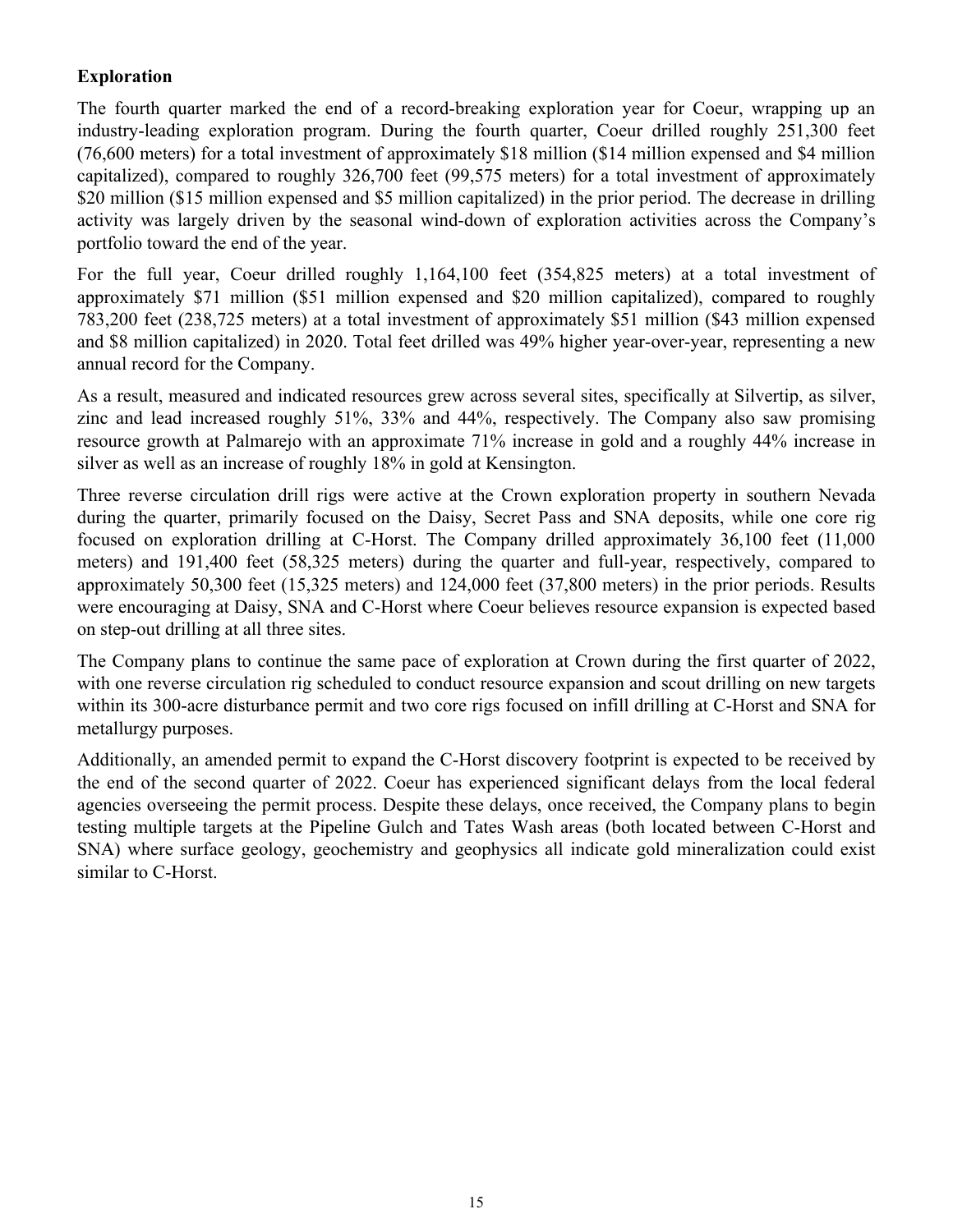#### **2022 Guidance**

Gold and silver production is expected to remain roughly consistent with 2021 levels, characterized by lower planned average grades at each operation as well as mine sequencing at Wharf and process enhancements at Rochester. Overall cost guidance has increased compared to 2021 primarily driven by expected inflationary pressures on operating costs.

### **2022 Production Guidance**

|              | Gold                | <b>Silver</b>    |
|--------------|---------------------|------------------|
|              | (oz)                | $(K \text{ oz})$ |
| Palmarejo    | $100,000 - 110,000$ | $6,000 - 7,000$  |
| Rochester    | $35,000 - 43,000$   | $3,000 - 4,000$  |
| Kensington   | $110,000 - 120,000$ |                  |
| Wharf        | $70,000 - 80,000$   |                  |
| <b>Total</b> | $315,000 - 353,000$ | $9,000 - 11,000$ |

#### **2022 Costs Applicable to Sales Guidance**

|                        | Gold              | <b>Silver</b>     |
|------------------------|-------------------|-------------------|
|                        | (S/Oz)            | (S/Oz)            |
| Palmarejo (co-product) | $$750 - $850$     | $$13.50 - $14.50$ |
| Rochester (co-product) | $$1,490 - $1,590$ | $$20.75 - $22.75$ |
| Kensington             | $$1,150 - $1,250$ |                   |
| Wharf (by-product)     | $$1,225 - $1,325$ |                   |

#### **2022 Capital, Exploration and G&A Guidance**

|                                              | (SM)          |
|----------------------------------------------|---------------|
| <b>Capital Expenditures, Sustaining</b>      | $$115 - $140$ |
| <b>Capital Expenditures, Development</b>     | $$205 - $250$ |
| <b>Exploration, Expensed</b>                 | $$18 - $23$   |
| <b>Exploration, Capitalized</b>              | $$18 - $23$   |
| <b>General &amp; Administrative Expenses</b> | $$42 - $46$   |

Note: The Company's guidance figures assume estimated prices of \$1,800/oz gold and \$24.00/oz silver as well as CAD of 1.25 and MXN of 20.00. Guidance figures exclude the impact of any metal sales or foreign exchange hedges.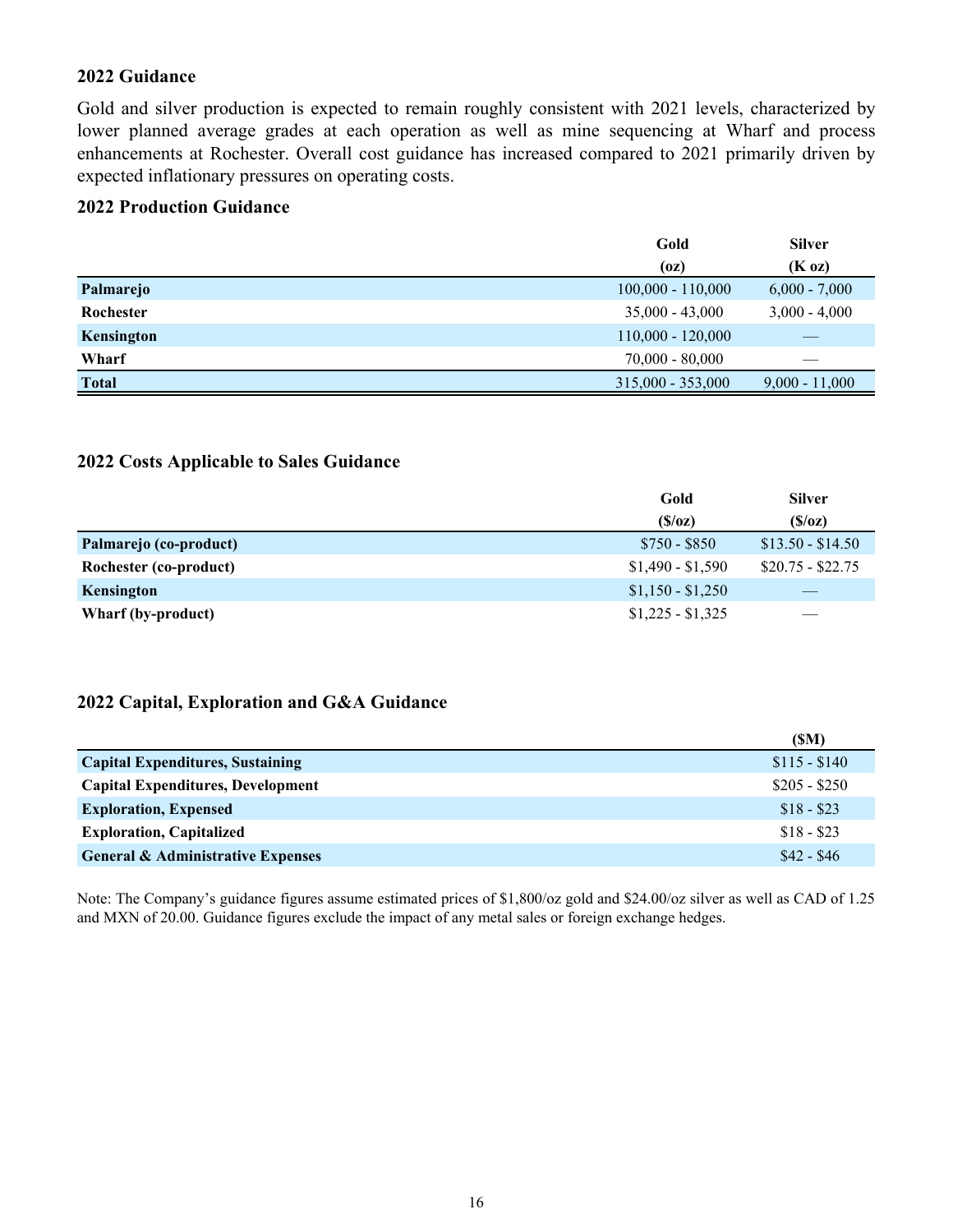#### **Financial Results and Conference Call**

Coeur will host a conference call to discuss its fourth quarter and full-year 2021 financial results on February 17, 2022 at 11:00 a.m. Eastern Time.

| Dial-In Numbers: | $(855)$ 560-2581 (U.S.)          |
|------------------|----------------------------------|
|                  | $(855)$ 669-9657 (Canada)        |
|                  | $(412)$ 542-4166 (International) |
| Conference ID:   | Coeur Mining                     |

Hosting the call will be Mitchell J. Krebs, President and Chief Executive Officer of Coeur, who will be joined by Thomas S. Whelan, Senior Vice President and Chief Financial Officer, Michael "Mick" Routledge, Senior Vice President and Chief Operating Officer, and other members of management. A replay of the call will be available through February 24, 2022.

| Replay numbers: | $(877)$ 344-7529 (U.S.)          |
|-----------------|----------------------------------|
|                 | (855) 669-9658 (Canada)          |
|                 | $(412)$ 317-0088 (International) |
| Conference ID:  | 986 14 49                        |

#### **About Coeur**

Coeur Mining, Inc. is a U.S.-based, well-diversified, growing precious metals producer with four wholly-owned operations: the Palmarejo gold-silver complex in Mexico, the Rochester silver-gold mine in Nevada, the Kensington gold mine in Alaska and the Wharf gold mine in South Dakota. In addition, the Company wholly-owns the Silvertip silver-zinc-lead mine in British Columbia and has interests in several precious metals exploration projects throughout North America.

#### **Cautionary Statements**

This news release contains forward-looking statements within the meaning of securities legislation in the United States and Canada, including statements regarding cash flow, capital allocation and investment, liquidity, exploration and development efforts and plans, resource growth, expectations regarding the potential expansion and restart at Silvertip, expectations and plans regarding the Rochester POA 11 expansion project (including post-completion results) and Silvertip, hedging strategies, the impact of inflation, anticipated production, costs and expenses, health and safety practices and operations at Palmarejo, Rochester, Wharf and Kensington. Such forward-looking statements involve known and unknown risks, uncertainties and other factors which may cause Coeur's actual results, performance or achievements to be materially different from any future results, performance or achievements expressed or implied by the forward-looking statements. Such factors include, among others, the risk that anticipated production, cost and expense levels are not attained, the risks and hazards inherent in the mining business (including risks inherent in developing large-scale mining projects, environmental hazards, industrial accidents, weather or geologically-related conditions), changes in the market prices of gold, silver, zinc and lead and a sustained lower price or higher treatment and refining charge environment, the uncertainties inherent in Coeur's production, exploratory and developmental activities, including risks relating to permitting and regulatory delays (including the impact of government shutdowns), ground conditions, grade and recovery variability, any future labor disputes or work stoppages (involving the Company and its subsidiaries or third parties), the uncertainties inherent in the estimation of mineral reserves, changes that could result from Coeur's future acquisition of new mining properties or businesses, the loss of access or insolvency of any third-party refiner or smelter to which Coeur markets its production, the potential effects of the COVID-19 pandemic, including impacts to workforce, materials and equipment availability, inflationary pressures, continued access to financing sources, government orders that may require temporary suspension of operations at one or more of our sites and effects on our suppliers or the refiners and smelters to whom the Company markets its production and on the communities where we operate, the effects of environmental and other governmental regulations and government shut-downs, the risks inherent in the ownership or operation of or investment in mining properties or businesses in foreign countries, Coeur's ability to raise additional financing necessary to conduct its business, make payments or refinance its debt, as well as other uncertainties and risk factors set out in filings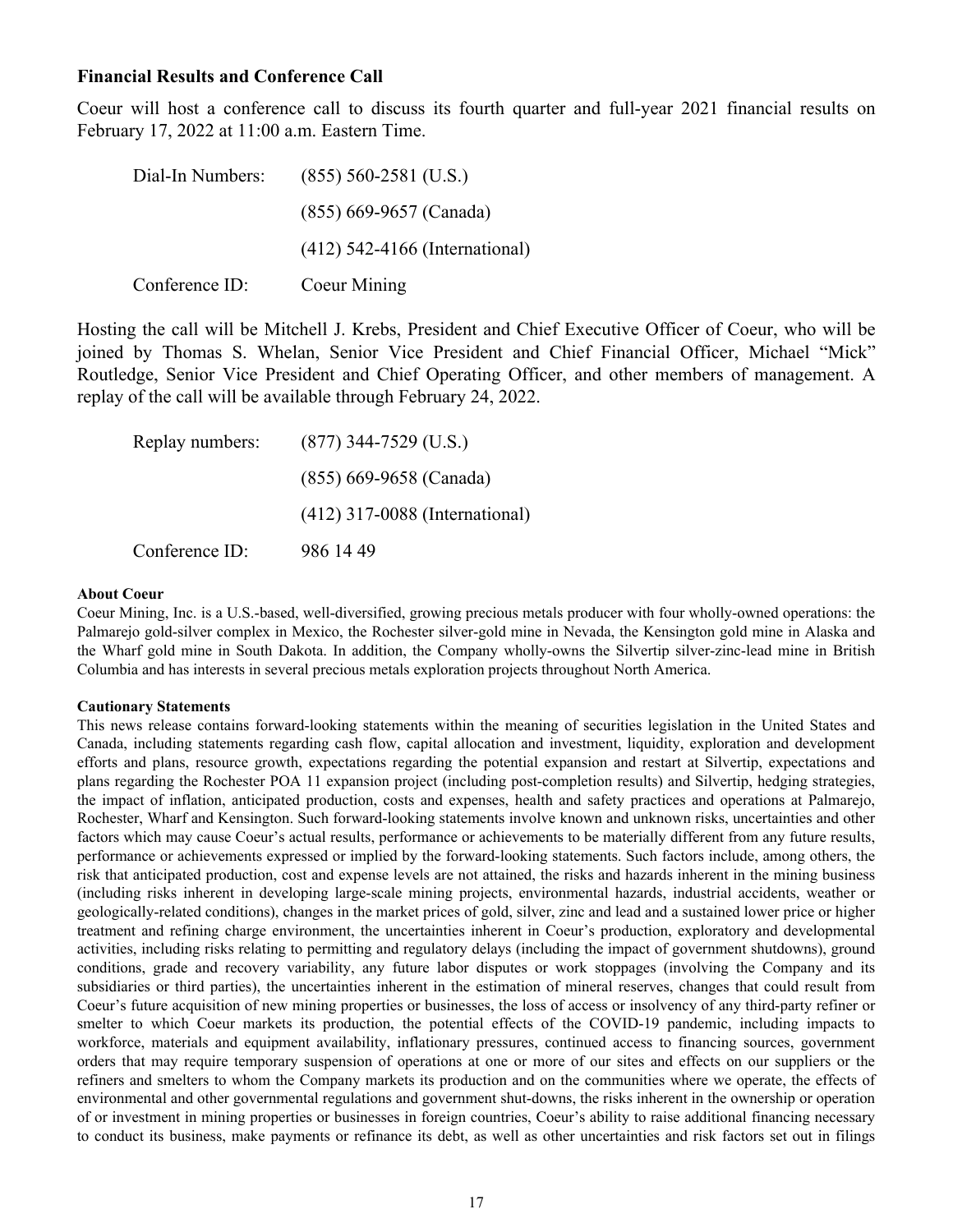made from time to time with the United States Securities and Exchange Commission, and the Canadian securities regulators, including, without limitation, Coeur's most recent report on Form 10-K. Actual results, developments and timetables could vary significantly from the estimates presented. Readers are cautioned not to put undue reliance on forward-looking statements. Coeur disclaims any intent or obligation to update publicly such forward-looking statements, whether as a result of new information, future events or otherwise. Additionally, Coeur undertakes no obligation to comment on analyses, expectations or statements made by third parties in respect of Coeur, its financial or operating results or its securities. This does not constitute an offer of any securities for sale.

The scientific and technical information concerning our mineral projects in this news release have been reviewed and approved by a "qualified person" under S-K 1300, namely our Director, Technical Services, Christopher Pascoe. For a description of the key assumptions, parameters and methods used to estimate mineral reserves and mineral resources included in this news release, as well as data verification procedures and a general discussion of the extent to which the estimates may be affected by any known environmental, permitting, legal, title, taxation, sociopolitical, marketing or other relevant factors, please review the Technical Report Summaries for each of the Company's material properties which are available at www.sec.gov.

#### **Non-U.S. GAAP Measures**

We supplement the reporting of our financial information determined under United States generally accepted accounting principles (U.S. GAAP) with certain non-U.S. GAAP financial measures, including EBITDA, adjusted EBITDA, adjusted EBITDA margin, free cash flow, adjusted net income (loss), operating cash flow before changes in working capital and adjusted costs applicable to sales per ounce (gold and silver) or pound (zinc or lead). We believe that these adjusted measures provide meaningful information to assist management, investors and analysts in understanding our financial results and assessing our prospects for future performance. We believe these adjusted financial measures are important indicators of our recurring operations because they exclude items that may not be indicative of, or are unrelated to our core operating results, and provide a better baseline for analyzing trends in our underlying businesses. We believe EBITDA, adjusted EBITDA, adjusted EBITDA margin, free cash flow, adjusted net income (loss) and adjusted costs applicable to sales per ounce (gold and silver) and pound (zinc and lead) are important measures in assessing the Company's overall financial performance. For additional explanation regarding our use of non-U.S. GAAP financial measures, please refer to our Form 10-K for the year ended December 31, 2021.

#### **Notes**

- 1. EBITDA, adjusted EBITDA, adjusted EBITDA margin, free cash flow, adjusted net income (loss), operating cash flow before changes in working capital and adjusted costs applicable to sales per ounce (gold and silver) or pound (lead and zinc) are non-GAAP measures. Please see tables in the Appendix for the reconciliation to U.S. GAAP. Free cash flow is defined as cash flow from operating activities less capital expenditures. Please see table in Appendix for the calculation of consolidated free cash flow.
- 2. Excludes amortization.
- 3. Includes capital leases. Net of debt issuance costs and premium received.
- 4. Reflects annual average for 2024 2034.
- 5. As of December 31, 2021, Coeur had \$35 million in outstanding letters of credit and \$65 million in borrowings under its RCF.

|                                     | 2021         | 4O 2021 |            | 30 2021    | <b>2O 2021</b> | 1O 2021    | 2020               | 4O 2020 |
|-------------------------------------|--------------|---------|------------|------------|----------------|------------|--------------------|---------|
| Average Gold Spot Price Per Ounce   | $1,799$   \$ |         | $1,795$ \$ | $1,781$ \$ | 1,816 \$       | $1.794$ \$ | 1.770 \$           | 1,874   |
| Average Silver Spot Price Per Ounce | $25.14$ S    |         | 23.33 \$   | 23.65 \$   | 26.69 \$       | 26.26 \$   | 20.55 \$           | 24.39   |
| Average Zinc Spot Price Per Pound   | $1.36$ S     |         | 1.52 S     | 1.37S      | 1.32S          | 1.25 S     | $1.03 \text{ }$ \$ | 1.19    |
| Average Lead Spot Price Per Pound   | 1.00 I \$    |         | 1.05 S     | 1.06 \$    | 0.97 \$        | 0.91       | 0.83               | 0.86    |

#### **Average Spot Prices**

#### **For Additional Information**

Coeur Mining, Inc. 104 S. Michigan Avenue, Suite 900 Chicago, IL 60603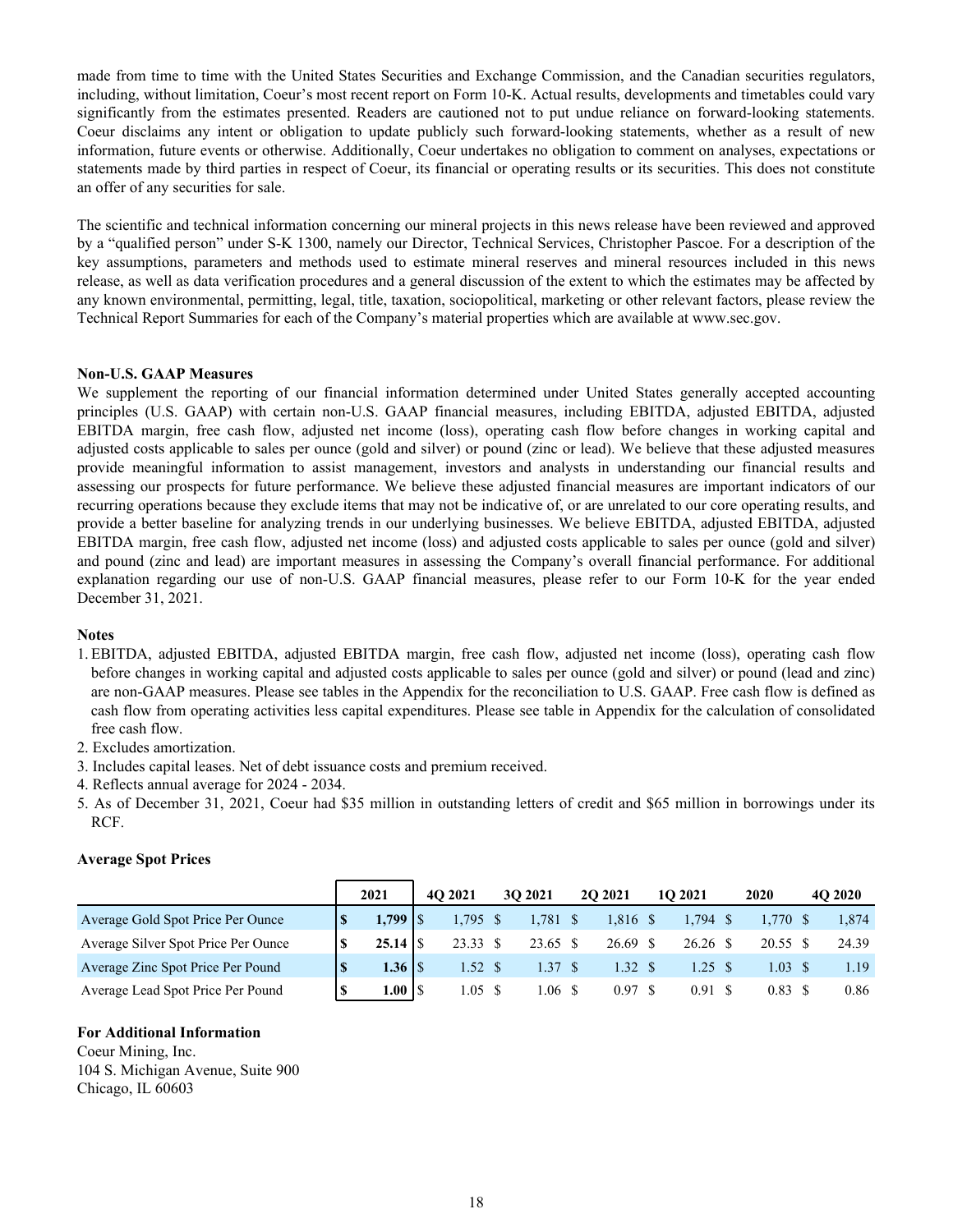Attention: Jeff Wilhoit, Director, Investor Relations Phone: (312) 489-5800 www.coeur.com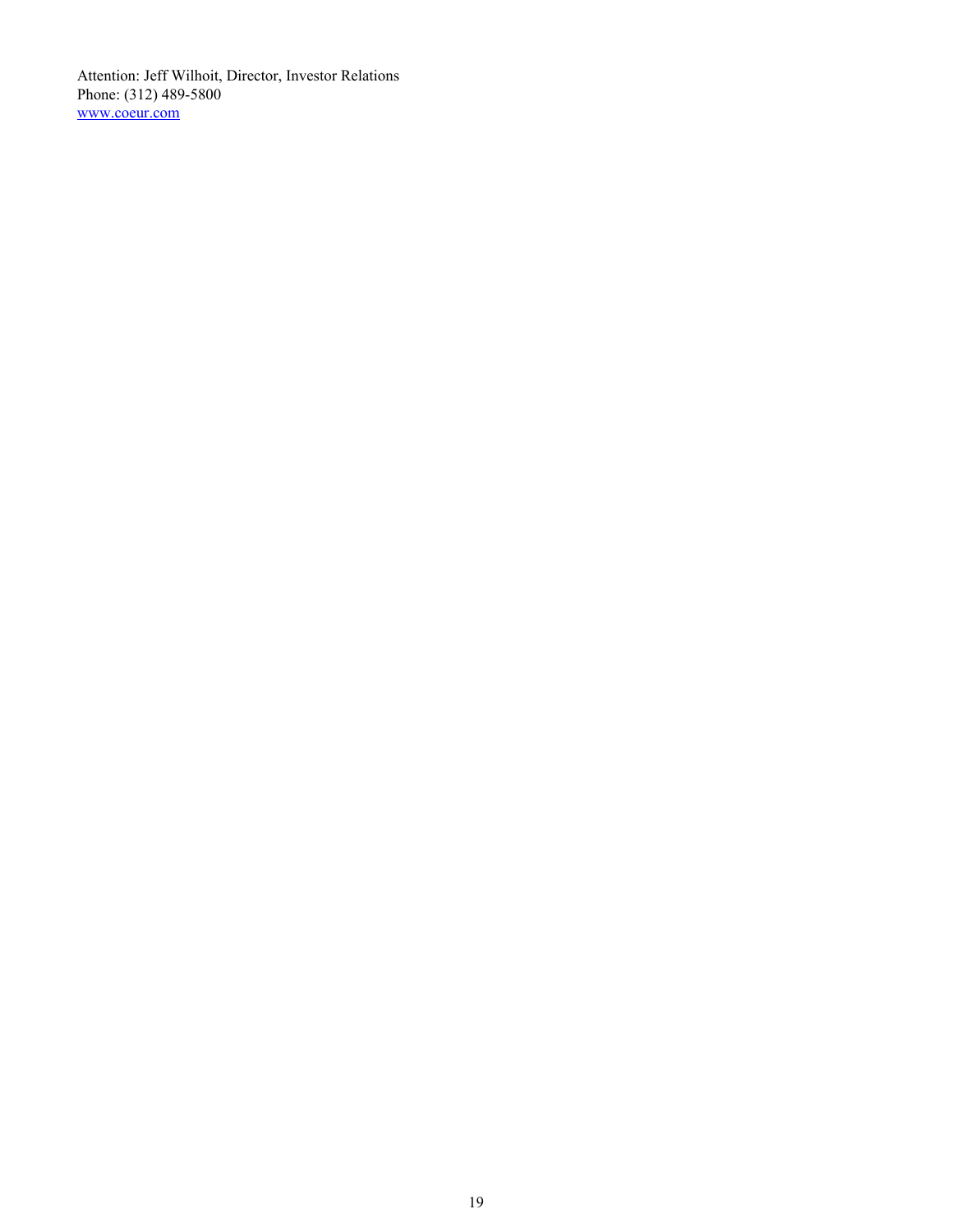#### **COEUR MINING, INC. AND SUBSIDIARIES CONSOLIDATED BALANCE SHEETS**

| In thousands, except share data<br><b>ASSETS</b><br><b>CURRENT ASSETS</b><br>Cash and cash equivalents<br>\$<br>56,664<br>\$<br>92,794<br>Receivables<br>32,417<br>23,484<br>Inventory<br>51,281<br>51,210<br>Ore on leach pads<br>74,866<br>81,128<br>Prepaid expenses and other<br>13,847<br>27,254<br>Assets held for sale<br>54,240<br>269,608<br>289,577<br>NON-CURRENT ASSETS<br>Property, plant and equipment, net<br>319,967<br>230,139<br>Mining properties, net<br>852,799<br>716,790<br>Ore on leach pads<br>73,495<br>81,963<br>Restricted assets<br>9,138<br>9,492<br><b>Equity securities</b><br>132,197<br>12,943<br>Receivables<br>26,447 |       | December 31, 2021<br>December 31, 2020 |        |  |        |  |  |  |
|-----------------------------------------------------------------------------------------------------------------------------------------------------------------------------------------------------------------------------------------------------------------------------------------------------------------------------------------------------------------------------------------------------------------------------------------------------------------------------------------------------------------------------------------------------------------------------------------------------------------------------------------------------------|-------|----------------------------------------|--------|--|--------|--|--|--|
|                                                                                                                                                                                                                                                                                                                                                                                                                                                                                                                                                                                                                                                           |       |                                        |        |  |        |  |  |  |
|                                                                                                                                                                                                                                                                                                                                                                                                                                                                                                                                                                                                                                                           |       |                                        |        |  |        |  |  |  |
|                                                                                                                                                                                                                                                                                                                                                                                                                                                                                                                                                                                                                                                           |       |                                        |        |  |        |  |  |  |
|                                                                                                                                                                                                                                                                                                                                                                                                                                                                                                                                                                                                                                                           |       |                                        |        |  |        |  |  |  |
|                                                                                                                                                                                                                                                                                                                                                                                                                                                                                                                                                                                                                                                           |       |                                        |        |  |        |  |  |  |
|                                                                                                                                                                                                                                                                                                                                                                                                                                                                                                                                                                                                                                                           |       |                                        |        |  |        |  |  |  |
|                                                                                                                                                                                                                                                                                                                                                                                                                                                                                                                                                                                                                                                           |       |                                        |        |  |        |  |  |  |
|                                                                                                                                                                                                                                                                                                                                                                                                                                                                                                                                                                                                                                                           |       |                                        |        |  |        |  |  |  |
|                                                                                                                                                                                                                                                                                                                                                                                                                                                                                                                                                                                                                                                           |       |                                        |        |  |        |  |  |  |
|                                                                                                                                                                                                                                                                                                                                                                                                                                                                                                                                                                                                                                                           |       |                                        |        |  |        |  |  |  |
|                                                                                                                                                                                                                                                                                                                                                                                                                                                                                                                                                                                                                                                           |       |                                        |        |  |        |  |  |  |
|                                                                                                                                                                                                                                                                                                                                                                                                                                                                                                                                                                                                                                                           |       |                                        |        |  |        |  |  |  |
|                                                                                                                                                                                                                                                                                                                                                                                                                                                                                                                                                                                                                                                           |       |                                        |        |  |        |  |  |  |
|                                                                                                                                                                                                                                                                                                                                                                                                                                                                                                                                                                                                                                                           |       |                                        |        |  |        |  |  |  |
|                                                                                                                                                                                                                                                                                                                                                                                                                                                                                                                                                                                                                                                           |       |                                        |        |  |        |  |  |  |
|                                                                                                                                                                                                                                                                                                                                                                                                                                                                                                                                                                                                                                                           |       |                                        |        |  |        |  |  |  |
|                                                                                                                                                                                                                                                                                                                                                                                                                                                                                                                                                                                                                                                           | Other |                                        | 57,249 |  | 56,595 |  |  |  |
| <b>TOTAL ASSETS</b><br>$\mathbb{S}$<br>1,734,422<br>$\mathbb{S}$<br>1,403,977                                                                                                                                                                                                                                                                                                                                                                                                                                                                                                                                                                             |       |                                        |        |  |        |  |  |  |
| <b>LIABILITIES AND STOCKHOLDERS' EQUITY</b>                                                                                                                                                                                                                                                                                                                                                                                                                                                                                                                                                                                                               |       |                                        |        |  |        |  |  |  |
| <b>CURRENT LIABILITIES</b>                                                                                                                                                                                                                                                                                                                                                                                                                                                                                                                                                                                                                                |       |                                        |        |  |        |  |  |  |
| Accounts payable<br>\$<br>\$<br>103,901<br>90,577                                                                                                                                                                                                                                                                                                                                                                                                                                                                                                                                                                                                         |       |                                        |        |  |        |  |  |  |
| Accrued liabilities and other<br>87,946<br>119,158                                                                                                                                                                                                                                                                                                                                                                                                                                                                                                                                                                                                        |       |                                        |        |  |        |  |  |  |
| Debt<br>29,821<br>22,074                                                                                                                                                                                                                                                                                                                                                                                                                                                                                                                                                                                                                                  |       |                                        |        |  |        |  |  |  |
| Reclamation<br>2,931<br>2,299                                                                                                                                                                                                                                                                                                                                                                                                                                                                                                                                                                                                                             |       |                                        |        |  |        |  |  |  |
| Liabilities held for sale<br>11,269                                                                                                                                                                                                                                                                                                                                                                                                                                                                                                                                                                                                                       |       |                                        |        |  |        |  |  |  |
| 234,108<br>235,868                                                                                                                                                                                                                                                                                                                                                                                                                                                                                                                                                                                                                                        |       |                                        |        |  |        |  |  |  |
| NON-CURRENT LIABILITIES                                                                                                                                                                                                                                                                                                                                                                                                                                                                                                                                                                                                                                   |       |                                        |        |  |        |  |  |  |
| Debt<br>253,427<br>457,680                                                                                                                                                                                                                                                                                                                                                                                                                                                                                                                                                                                                                                |       |                                        |        |  |        |  |  |  |
| Reclamation<br>178,957<br>136,975                                                                                                                                                                                                                                                                                                                                                                                                                                                                                                                                                                                                                         |       |                                        |        |  |        |  |  |  |
| Deferred tax liabilities<br>21,969<br>34,202                                                                                                                                                                                                                                                                                                                                                                                                                                                                                                                                                                                                              |       |                                        |        |  |        |  |  |  |
| Other long-term liabilities<br>39,686<br>51,786                                                                                                                                                                                                                                                                                                                                                                                                                                                                                                                                                                                                           |       |                                        |        |  |        |  |  |  |
| 698,292<br>476,390                                                                                                                                                                                                                                                                                                                                                                                                                                                                                                                                                                                                                                        |       |                                        |        |  |        |  |  |  |
| COMMITMENTS AND CONTINGENCIES                                                                                                                                                                                                                                                                                                                                                                                                                                                                                                                                                                                                                             |       |                                        |        |  |        |  |  |  |
| STOCKHOLDERS' EQUITY                                                                                                                                                                                                                                                                                                                                                                                                                                                                                                                                                                                                                                      |       |                                        |        |  |        |  |  |  |
| Common stock, par value \$0.01 per share; authorized 300,000,000 shares,<br>256,919,803 issued and outstanding at December 31, 2021 and<br>243,751,283 at December 31, 2020<br>2,569<br>2,438                                                                                                                                                                                                                                                                                                                                                                                                                                                             |       |                                        |        |  |        |  |  |  |
| Additional paid-in capital<br>3,738,347<br>3,610,297                                                                                                                                                                                                                                                                                                                                                                                                                                                                                                                                                                                                      |       |                                        |        |  |        |  |  |  |
| Accumulated other comprehensive income (loss)<br>(1,212)<br>(11, 136)                                                                                                                                                                                                                                                                                                                                                                                                                                                                                                                                                                                     |       |                                        |        |  |        |  |  |  |
| Accumulated deficit<br>(2,939,442)<br>(2,908,120)                                                                                                                                                                                                                                                                                                                                                                                                                                                                                                                                                                                                         |       |                                        |        |  |        |  |  |  |
| 800,262<br>693,479                                                                                                                                                                                                                                                                                                                                                                                                                                                                                                                                                                                                                                        |       |                                        |        |  |        |  |  |  |
| TOTAL LIABILITIES AND STOCKHOLDERS' EQUITY<br>$\$$<br>1,734,422<br>$\mathcal{S}$<br>1,403,977                                                                                                                                                                                                                                                                                                                                                                                                                                                                                                                                                             |       |                                        |        |  |        |  |  |  |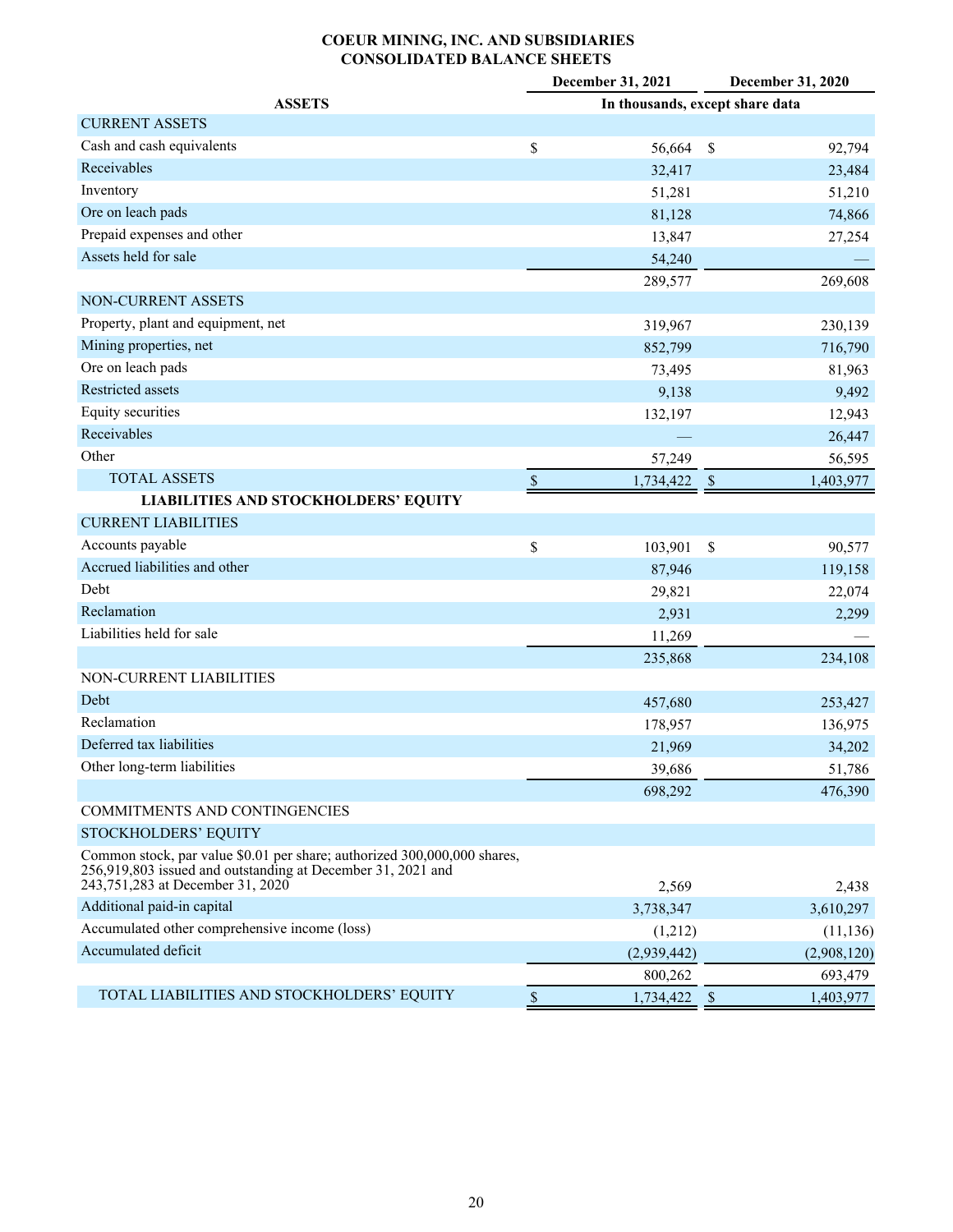#### **COEUR MINING, INC. AND SUBSIDIARIES CONSOLIDATED STATEMENTS OF COMPREHENSIVE INCOME (LOSS)**

|                                                                                |               | <b>Year Ended December 31,</b> |                                 |                           |            |  |  |  |
|--------------------------------------------------------------------------------|---------------|--------------------------------|---------------------------------|---------------------------|------------|--|--|--|
|                                                                                |               | 2021                           | 2020                            |                           | 2019       |  |  |  |
|                                                                                |               |                                | In thousands, except share data |                           |            |  |  |  |
| Revenue                                                                        | \$            | 832,828                        | \$<br>785,461                   | $\mathcal{S}$             | 711,502    |  |  |  |
| <b>COSTS AND EXPENSES</b>                                                      |               |                                |                                 |                           |            |  |  |  |
| Costs applicable to sales <sup>(1)</sup>                                       |               | 511,539                        | 440,335                         |                           | 551,181    |  |  |  |
| Amortization                                                                   |               | 128,315                        | 131,387                         |                           | 178,876    |  |  |  |
| General and administrative                                                     |               | 40,399                         | 33,722                          |                           | 34,493     |  |  |  |
| Exploration                                                                    |               | 51,169                         | 42,643                          |                           | 22,527     |  |  |  |
| Impairment of long-lived assets                                                |               |                                |                                 |                           | 250,814    |  |  |  |
| Pre-development, reclamation, and other                                        |               | 48,678                         | 55,654                          |                           | 18,421     |  |  |  |
| Total costs and expenses                                                       |               | 780,100                        | 703,741                         |                           | 1,056,312  |  |  |  |
| OTHER INCOME (EXPENSE), NET                                                    |               |                                |                                 |                           |            |  |  |  |
| Loss on debt extinguishment                                                    |               | (9,173)                        |                                 |                           | (1,281)    |  |  |  |
| Fair value adjustments, net                                                    |               | (543)                          | 7,601                           |                           | 16,030     |  |  |  |
| Interest expense, net of capitalized interest                                  |               | (16, 451)                      | (20,708)                        |                           | (24, 771)  |  |  |  |
| Other, net                                                                     |               | (22, 925)                      | (5,941)                         |                           | (3,193)    |  |  |  |
| Total other income (expense), net                                              |               | (49,092)                       | (19,048)                        |                           | (13,215)   |  |  |  |
| Income (loss) before income and mining taxes                                   |               | 3,636                          | 62,672                          |                           | (358, 025) |  |  |  |
| Income and mining tax (expense) benefit                                        |               | (34,958)                       | (37, 045)                       |                           | 11,129     |  |  |  |
| Income (loss) from continuing operations                                       | \$            | $(31,322)$ \$                  | 25,627                          | \$                        | (346, 896) |  |  |  |
| Income (loss) from discontinued operations                                     |               |                                |                                 |                           | 5,693      |  |  |  |
| NET INCOME (LOSS)                                                              | $\$$          | (31, 322)                      | \$<br>25,627                    | $\boldsymbol{\mathsf{S}}$ | (341, 203) |  |  |  |
| OTHER COMPREHENSIVE INCOME (LOSS):                                             |               |                                |                                 |                           |            |  |  |  |
| Change in fair value of derivative contracts designated as cash flow<br>hedges |               | 22,783                         | (12, 434)                       |                           | (136)      |  |  |  |
| Reclassification adjustments for realized (gain) loss on cash flow<br>hedges   |               | (12, 859)                      | 1,434                           |                           |            |  |  |  |
| Unrealized gain (loss) on debt and equity securities                           |               |                                |                                 |                           | 59         |  |  |  |
| Other comprehensive income (loss)                                              |               | 9,924                          | (11,000)                        |                           | (77)       |  |  |  |
| <b>COMPREHENSIVE INCOME (LOSS)</b>                                             | \$            | (21, 398)                      | \$<br>14,627                    | \$                        | (341, 280) |  |  |  |
| NET INCOME (LOSS) PER SHARE                                                    |               |                                |                                 |                           |            |  |  |  |
| Basic income (loss) per share:                                                 |               |                                |                                 |                           |            |  |  |  |
| Net income (loss) from continuing operations                                   | $\mathsf{\$}$ | $(0.13)$ \$                    | 0.11                            | $\boldsymbol{\mathsf{S}}$ | (1.59)     |  |  |  |
| Net income (loss) from discontinued operations                                 |               |                                |                                 |                           | 0.03       |  |  |  |
| <b>Basic</b>                                                                   | \$            | $(0.13)$ \$                    | 0.11                            | $\$$                      | (1.56)     |  |  |  |
| Diluted income (loss) per share:                                               |               |                                |                                 |                           |            |  |  |  |
| Net income (loss) from continuing operations                                   | $\$$          | $(0.13)$ \$                    | 0.11                            | \$                        | (1.59)     |  |  |  |
| Net income (loss) from discontinued operations                                 |               |                                |                                 |                           | 0.03       |  |  |  |
| Diluted                                                                        | \$            | $(0.13)$ \$                    | 0.11                            | \$                        | (1.56)     |  |  |  |
| (1) Excludes amortization.                                                     |               |                                |                                 |                           |            |  |  |  |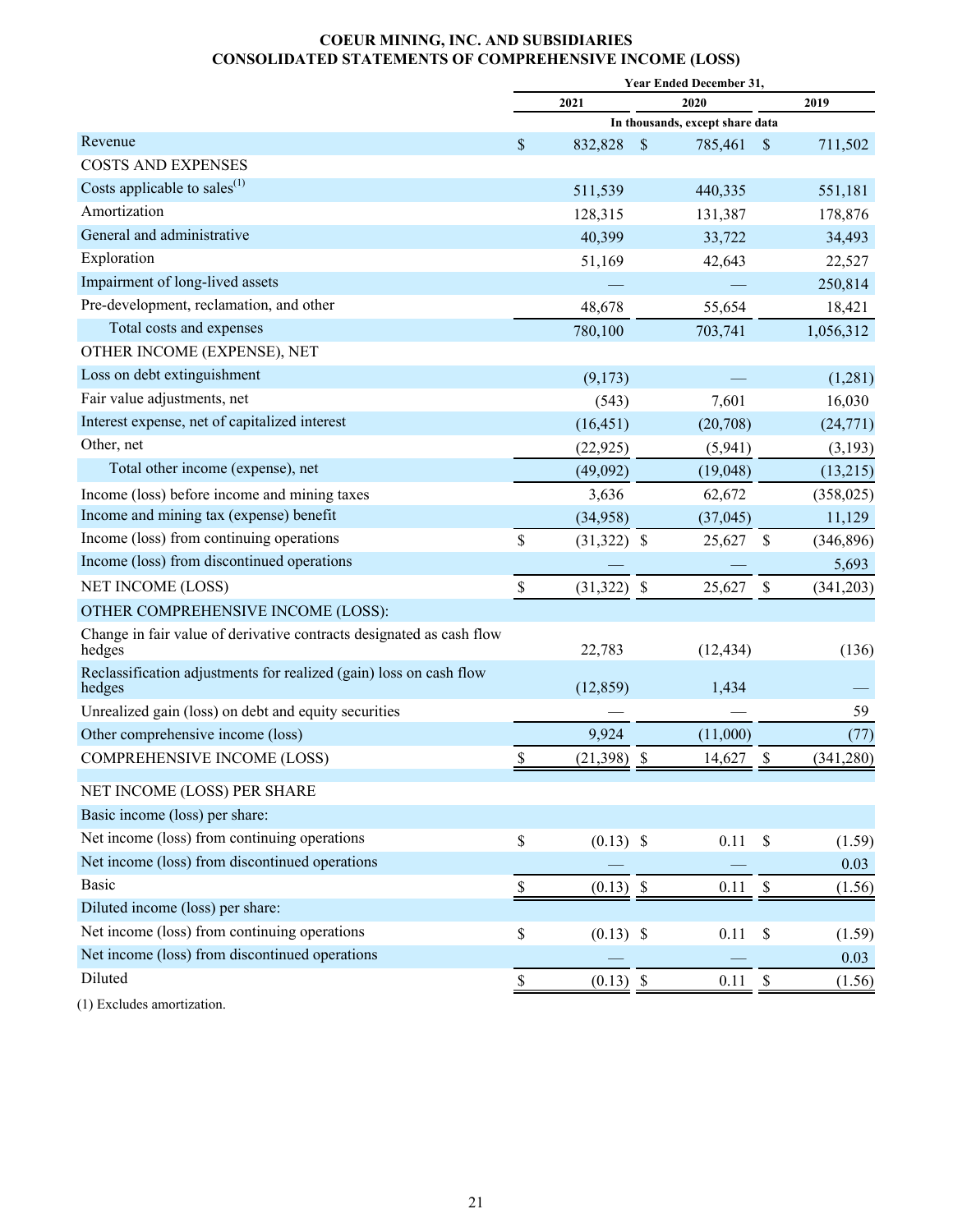#### **COEUR MINING, INC. AND SUBSIDIARIES CONSOLIDATED STATEMENTS OF CASH FLOWS**

|                                                                             |                     | <b>Year Ended December 31,</b> |               |            |
|-----------------------------------------------------------------------------|---------------------|--------------------------------|---------------|------------|
|                                                                             | 2021                | 2020                           |               | 2019       |
|                                                                             |                     | In thousands                   |               |            |
| CASH FLOWS FROM OPERATING ACTIVITIES:                                       |                     |                                |               |            |
| Net income (loss)                                                           | \$<br>$(31,322)$ \$ | 25,627                         | <sup>\$</sup> | (341,203)  |
| (Income) loss from discontinued operations                                  |                     |                                |               | (5,693)    |
| Adjustments:                                                                |                     |                                |               |            |
| Amortization                                                                | 128,315             | 131,387                        |               | 178,876    |
| Accretion                                                                   | 12,897              | 11,984                         |               | 12,147     |
| Deferred taxes                                                              | (10, 932)           | (7,283)                        |               | (36, 817)  |
| Loss on debt extinguishment                                                 | 9,173               |                                |               | 1,281      |
| Fair value adjustments, net                                                 | 543                 | (7,634)                        |               | (16,030)   |
| Stock-based compensation                                                    | 13,660              | 8,548                          |               | 9,189      |
| Gain on modification of right of use lease                                  |                     | (4,051)                        |               |            |
| Impairment of long-lived assets                                             |                     |                                |               | 250,814    |
| Write-downs                                                                 | 38,596              | 16,821                         |               | 69,246     |
| Deferred revenue recognition                                                | (16, 226)           | (16,702)                       |               | (1, 857)   |
| Other                                                                       | 911                 | 3,737                          |               | 14,281     |
| Changes in operating assets and liabilities:                                |                     |                                |               |            |
| Receivables                                                                 | (983)               | (9, 463)                       |               | (2,739)    |
| Prepaid expenses and other current assets                                   | 489                 | (2,621)                        |               | 280        |
| Inventory and ore on leach pads                                             | (27, 628)           | (34, 538)                      |               | (62,998)   |
| Accounts payable and accrued liabilities                                    | (7,011)             | 32,897                         |               | 23,103     |
| CASH PROVIDED BY (USED IN) OPERATING ACTIVITIES                             | 110,482             | 148,709                        |               | 91,880     |
| CASH FLOWS FROM INVESTING ACTIVITIES:                                       |                     |                                |               |            |
| Capital expenditures                                                        | (309, 781)          | (99,279)                       |               | (99, 772)  |
| Proceeds from the sale of assets                                            | 6,824               | 5,529                          |               | 1,033      |
| Purchase of investments                                                     | (1,955)             | (2,500)                        |               | (5,023)    |
| Sale of investments                                                         | 935                 | 30,831                         |               | 2,109      |
| Proceeds from notes receivable                                              |                     |                                |               | 7,168      |
| Other                                                                       | (99)                | (252)                          |               | 1,919      |
| CASH PROVIDED BY (USED IN) INVESTING ACTIVITIES                             | (304, 076)          | (65, 671)                      |               | (92, 566)  |
| CASH FLOWS FROM FINANCING ACTIVITIES:                                       |                     |                                |               |            |
| Issuance of common stock                                                    |                     |                                |               | 123,059    |
| Issuance of notes and bank borrowings, net of issuance costs                | 592,493             | 150,000                        |               | 60,000     |
| Payments on debt, finance leases, and associated costs                      | (430, 101)          | (175,984)                      |               | (221, 854) |
| Silvertip contingent consideration                                          |                     | (18,750)                       |               | (18,697)   |
| Other                                                                       | (4,256)             | (1, 801)                       |               | (3, 404)   |
| CASH PROVIDED BY (USED IN) FINANCING ACTIVITIES                             | 158,136             | (46, 535)                      |               | (60, 896)  |
| Effect of exchange rate changes on cash and cash equivalents                | (423)               | 649                            |               | 531        |
| INCREASE (DECREASE) IN CASH, CASH EQUIVALENTS AND<br><b>RESTRICTED CASH</b> | (35, 881)           | 37,152                         |               | (61, 051)  |
| Cash, cash equivalents and restricted cash at beginning of period           |                     |                                |               |            |
|                                                                             | 94,170              | 57,018                         |               | 118,069    |
| Cash, cash equivalents and restricted cash at end of period                 | \$<br>58,289        | $\mathbb{S}$<br>94,170         | $\mathcal{S}$ | 57,018     |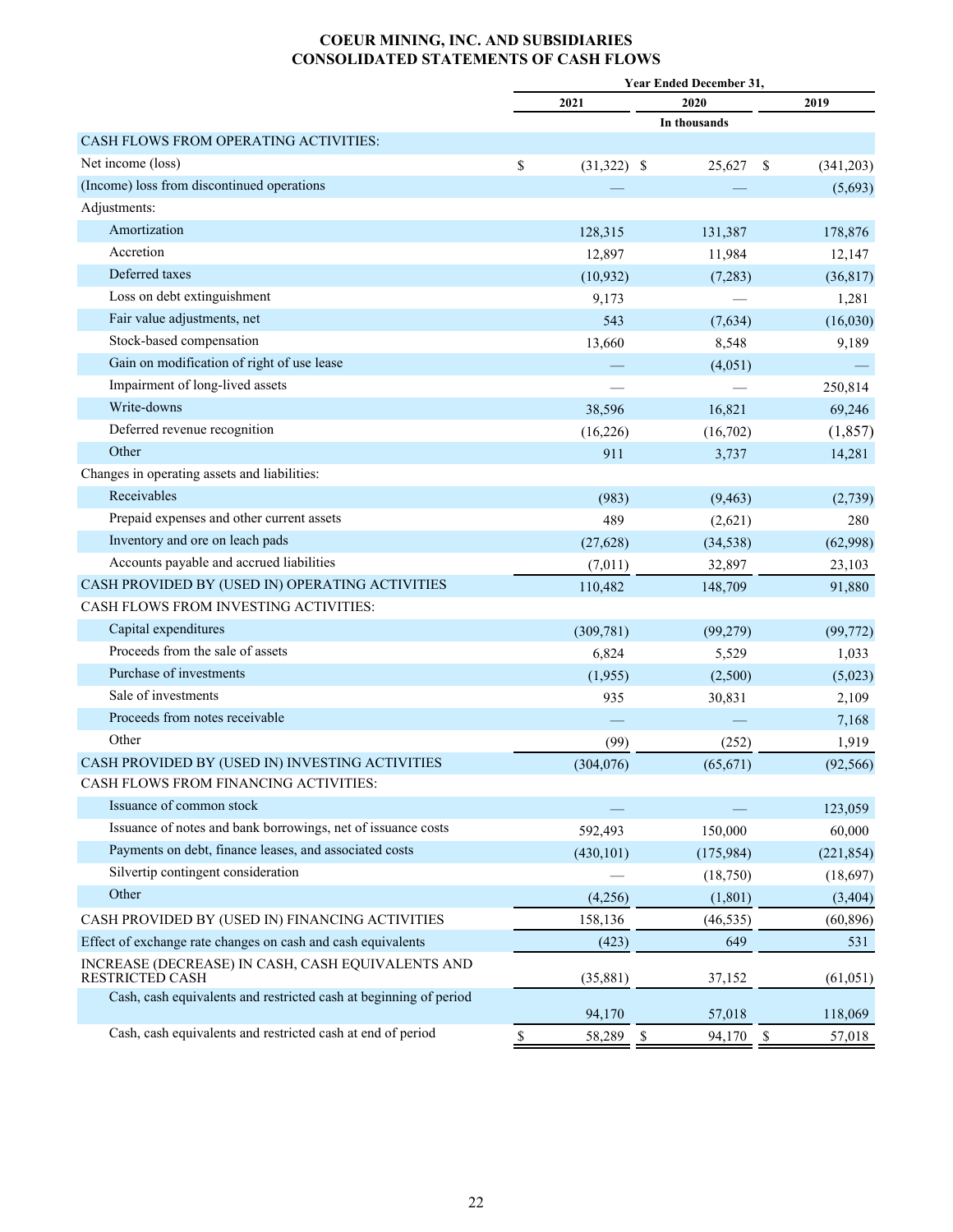## **Adjusted EBITDA Reconciliation**

| (Dollars in thousands except per share amounts) | 2021       | 4Q 2021    | 3Q 2021    | 2Q 2021   | 1Q 2021                        | 2020      | 4Q 2020   |
|-------------------------------------------------|------------|------------|------------|-----------|--------------------------------|-----------|-----------|
| Net income (loss)                               | \$(31,322) | \$(10,760) | \$(54,768) | \$32,146  | \$2,060                        | \$25,627  | \$11,880  |
| Interest expense, net of capitalized interest   | 16,451     | 3,211      | 3,237      | 5,093     | 4,910                          | 20,708    | 4,719     |
| Income tax provision (benefit)                  | 34,958     | 432        | 6,400      | 15,340    | 12,786                         | 37,045    | 25,027    |
| Amortization                                    | 128,315    | 35,443     | 30,962     | 31,973    | 29,937                         | 131,387   | 35,133    |
| <b>EBITDA</b>                                   | 148,402    | 28,326     | (14, 169)  | 84,552    | 49,693                         | 214,767   | 76,759    |
| Fair value adjustments, net                     | 543        | 7,543      | 26,440     | (37, 239) | 3,799                          | (7,601)   | (4, 110)  |
| Foreign exchange (gain) loss                    | 2,779      | 479        | 1,028      | 499       | 773                            | 2,245     | 1,581     |
| Asset retirement obligation accretion           | 11,988     | 3,091      | 3,027      | 2,965     | 2,905                          | 11,754    | 3,031     |
| Inventory adjustments and write-downs           | 9,471      | 8,109      | 5,790      | 267       | 572                            | 1,144     | 105       |
| (Gain) loss on sale of assets and securities    | (4, 111)   | 471        | 92         | (621)     | (4,053)                        | 2,484     | 391       |
| Value-added tax write-off                       | 25,982     |            | 25,982     |           |                                |           |           |
| Loss on debt extinguishment                     | 9,173      |            |            |           | 9,173                          |           |           |
| Silvertip inventory write-down                  |            |            |            |           | $\qquad \qquad \longleftarrow$ | 13,717    |           |
| Silvertip suspension costs                      |            |            |            |           |                                | 7,164     | 1,092     |
| Silvertip lease modification                    |            |            |            |           | $\qquad \qquad \longleftarrow$ | (4,051)   |           |
| Silvertip gain on contingent consideration      |            |            |            |           |                                | (955)     |           |
| COVID-19 costs                                  | 6,618      | 681        | 617        | 2,315     | 3,005                          | 15,555    | 5,138     |
| Novation                                        |            |            |            |           |                                | 3,819     |           |
| Wharf inventory write-down                      |            |            |            |           |                                | 3,323     |           |
| <b>Adjusted EBITDA</b>                          | \$210,845  | \$48,700   | \$48,807   | \$52,738  | \$65,867                       | \$263,365 | \$83,987  |
| Revenue                                         | \$832,828  | \$207,884  | \$207,969  | \$214,858 | \$202,117                      | \$785,461 | \$228,317 |
| <b>Adjusted EBITDA Margin</b>                   | $25\%$     | 23 %       | 23 %       | 25 %      | 33 %                           | 34 %      | 37 %      |

## **Adjusted Net Income (Loss) Reconciliation**

| (Dollars in thousands except per share amounts) | 2021              | 4Q 2021           | 30 2021                       | 2Q 2021    | 1Q 2021             | 2020                   | 4Q 2020                |
|-------------------------------------------------|-------------------|-------------------|-------------------------------|------------|---------------------|------------------------|------------------------|
| Net income (loss)                               | \$ (31,322)       | \$(10,760)        | \$ (54,768)                   | \$32,146   | 2,060<br>S.         | 25,627<br>$\mathbb{S}$ | $\mathbb{S}$<br>11,880 |
| Fair value adjustments, net                     | 543               | 7,543             | 26,440                        | (37,239)   | 3,799               | (7,601)                | (4,110)                |
| Foreign exchange loss (gain)                    | 1,994             | 146               | 388                           | 1,503      | (43)                | (69)                   | 4,692                  |
| (Gain) loss on sale of assets and securities    | (4, 111)          | 471               | 92                            | (621)      | (4,053)             | 2,484                  | 391                    |
| Value-added tax write-off                       | 25,982            |                   | 25,982                        |            |                     |                        |                        |
| Loss on debt extinguishment                     | 9,173             |                   |                               |            | 9,173               |                        |                        |
| Silvertip inventory write-down                  |                   |                   |                               |            |                     | 13,717                 |                        |
| Silvertip suspension costs                      |                   |                   |                               |            |                     | 7,164                  | 1,092                  |
| Silvertip lease modification                    |                   |                   |                               |            |                     | (4,051)                |                        |
| Silvertip gain on contingent consideration      |                   |                   |                               |            |                     | (955)                  |                        |
| COVID-19 costs                                  | 6,618             | 681               | 617                           | 2,315      | 3,005               | 15,555                 | 5,138                  |
| Novation                                        |                   |                   |                               |            |                     | 3,819                  |                        |
| Wharf inventory write-down                      |                   |                   |                               |            |                     | 3,323                  |                        |
| Tax effect of adjustments                       | (10, 270)         | (9,696)           | (1,630)                       | 1,056      |                     |                        |                        |
| <b>Adjusted net income (loss)</b>               | (1,393)           | \$(11,615)        | $(2,879)$ \$<br><sup>\$</sup> | $(840)$ \$ | 13,941              | \$59,013               | 19,083<br><sup>S</sup> |
|                                                 |                   |                   |                               |            |                     |                        |                        |
| Adjusted net income (loss) per share - Basic    | \$<br>$(0.01)$ \$ | $(0.05)$ \$       | $(0.01)$ \$                   | 0.00       | $\mathbf S$<br>0.06 | 0.25<br>$\mathbb{S}$   | $\mathbf S$<br>0.08    |
| Adjusted net income (loss) per share - Diluted  | \$<br>(0.01)      | \$<br>$(0.05)$ \$ | $(0.01)$ \$                   | 0.00       | \$<br>0.06          | \$<br>0.24             | \$<br>0.08             |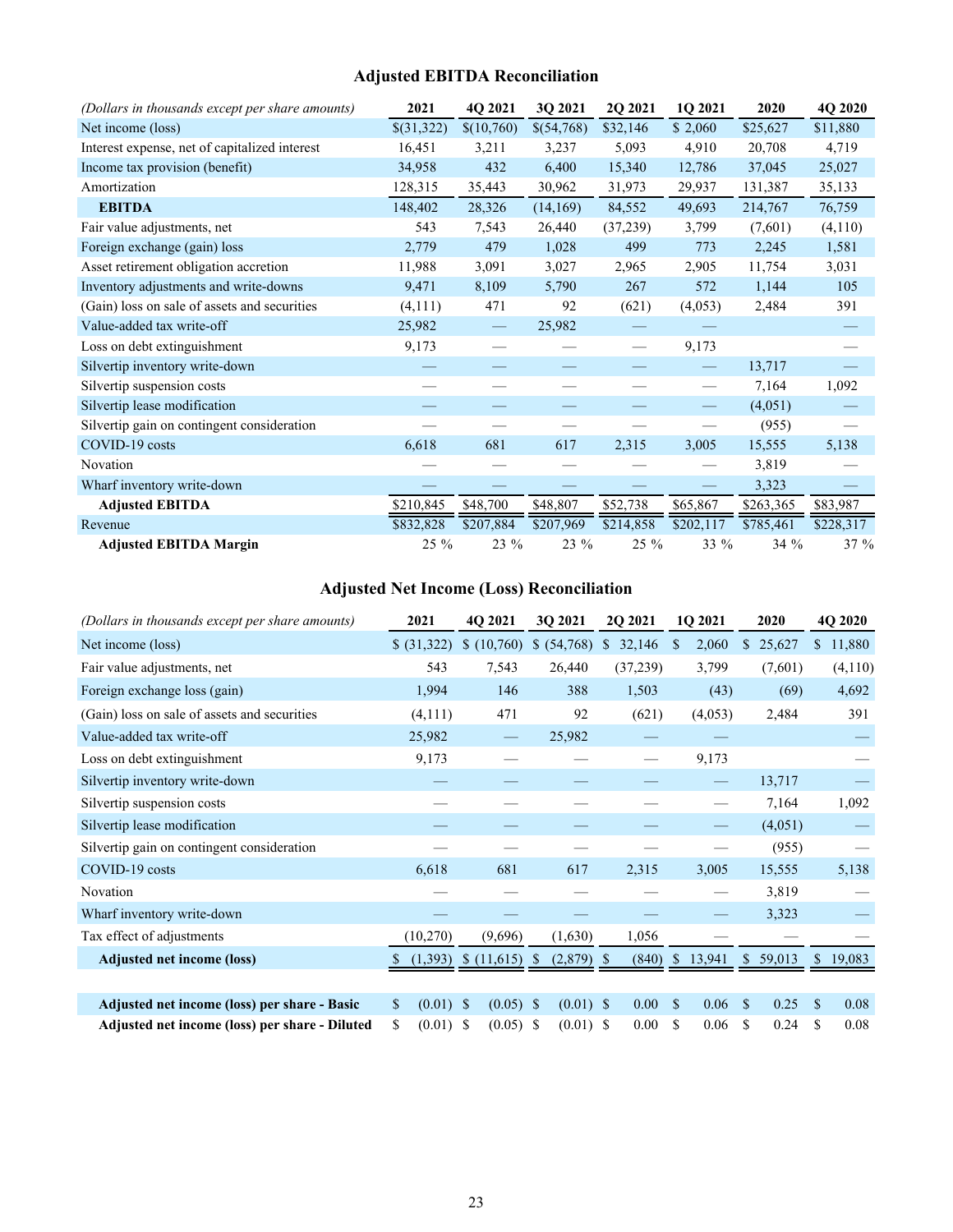#### **Consolidated Free Cash Flow Reconciliation**

| (Dollars in thousands)    | 2021    | 4O 2021 | <b>3O 2021</b> | <b>2O 2021</b> | <b>10 2021</b>                                                                                     | 2020   | 4O 2020 |
|---------------------------|---------|---------|----------------|----------------|----------------------------------------------------------------------------------------------------|--------|---------|
| Cash flow from operations |         |         |                |                | \$110,482 \$34,936 \$21,846 \$58,059 \$ (4,359) \$148,709 \$67,289                                 |        |         |
| Capital expenditures      | 309.781 | 100.868 | 71.266         | 78.223         | 59.424                                                                                             | 99.279 | 37,393  |
| Free cash flow            |         |         |                |                | $\{(199,299) \$ (65,932) \ \ $(49,420) \$ \ $(20,164) \$ \ $(63,783) \$ \ $(49,430 \)$ \ $(29,896$ |        |         |

### **Consolidated Operating Cash Flow Before Changes in Working Capital Reconciliation**

| (Dollars in thousands)                                | 2021      | 4O 2021   | <b>3O 2021</b> | <b>2O 2021</b> | 1O 2021      | 2020                | 4O 2020                 |
|-------------------------------------------------------|-----------|-----------|----------------|----------------|--------------|---------------------|-------------------------|
| Cash provided by (used in) operating activities       | \$110.482 | \$34,936  | \$21.846       | \$58,059       | S.           | $(4,359)$ \$148,709 | \$67,289                |
| Changes in operating assets and liabilities:          |           |           |                |                |              |                     |                         |
| Receivables                                           | 983       | 1.999     | 944            | (961)          | (999)        | 9,463               | 5,617                   |
| Prepaid expenses and other                            | (489)     | 104       | 80             | (1,328)        | 655          | 2.621               | 1.435                   |
| Inventories                                           | 27,628    | 9,581     | 3,820          | (3,259)        | 17.486       | 34,538              | 1.491                   |
| Accounts payable and accrued liabilities              | 7,011     | (8, 831)  | 8.114          | (21,069)       | 28,797       | (32, 897)           | (17, 331)               |
| Operating cash flow before changes in working capital | \$145,615 | \$ 37,789 | 34,804<br>S.   | \$31,442       | 41.580<br>S. | \$162,434           | 58.501<br><sup>\$</sup> |

### **Reconciliation of Costs Applicable to Sales for Year Ended December 31, 2021**

| In thousands (except metal sales, per ounce or per pound<br>amounts) |               | Palmarejo |              | Rochester |              | Kensington |              | Wharf    |              | Silvertip         |              | <b>Total</b> |
|----------------------------------------------------------------------|---------------|-----------|--------------|-----------|--------------|------------|--------------|----------|--------------|-------------------|--------------|--------------|
| Costs applicable to sales, including amortization (U.S. GAAP)        | <sup>\$</sup> | 189,717   | $\mathbb{S}$ | 151,427   | $\mathbb{S}$ | 187,998    | $\mathbb{S}$ | 104,617  | $\mathbb{S}$ | 4,797             | $\mathbb{S}$ | 638,556      |
| Amortization                                                         |               | (36,062)  |              | (20, 187) |              | (54, 933)  |              | (11,038) |              | (4,797)           |              | (127, 017)   |
| <b>Costs applicable to sales</b>                                     | $\mathbf{s}$  | 153,655   | $\mathbb{S}$ | 131,240   | $\mathbb{S}$ | 133,065    | $\mathbb{S}$ | 93,579   | $\mathbb{S}$ |                   | $\mathbb{S}$ | 511,539      |
| <b>Inventory Adjustments</b>                                         |               | (203)     |              | (8,015)   |              | (512)      |              | (256)    |              |                   |              | (8,986)      |
| <b>By-product credit</b>                                             |               |           |              |           |              | (370)      |              | (2,208)  |              |                   |              | (2,578)      |
| Adjusted costs applicable to sales                                   | \$            | 153,452   | \$           | 123,225   | \$           | 132,183    | \$           | 91,115   | \$           |                   | \$           | 499,975      |
|                                                                      |               |           |              |           |              |            |              |          |              |                   |              |              |
| <b>Metal Sales</b>                                                   |               |           |              |           |              |            |              |          |              |                   |              |              |
| <b>Gold ounces</b>                                                   |               | 108,806   |              | 27,697    |              | 122,181    |              | 91,663   |              |                   |              | 350,347      |
| <b>Silver ounces</b>                                                 |               | 6,805,816 |              | 3,241,624 |              |            |              | 86,397   |              |                   |              | 10,133,837   |
| <b>Zinc</b> pounds                                                   |               |           |              |           |              |            |              |          |              |                   |              |              |
| <b>Lead pounds</b>                                                   |               |           |              |           |              |            |              |          |              |                   |              |              |
|                                                                      |               |           |              |           |              |            |              |          |              |                   |              |              |
| <b>Revenue Split</b>                                                 |               |           |              |           |              |            |              |          |              |                   |              |              |
| Gold                                                                 |               | 47 %      |              | 38 %      |              | 100 %      |              | 100 %    |              |                   |              |              |
| <b>Silver</b>                                                        |               | 53 %      |              | 62 %      |              |            |              |          |              | $-$ %             |              |              |
| Zinc                                                                 |               |           |              |           |              |            |              |          |              | $-$ %             |              |              |
| Lead                                                                 |               |           |              |           |              |            |              |          |              | $-$ %             |              |              |
|                                                                      |               |           |              |           |              |            |              |          |              |                   |              |              |
| Adjusted costs applicable to sales                                   |               |           |              |           |              |            |              |          |              |                   |              |              |
| Gold(S/oz)                                                           | $\mathbb{S}$  | 663       | $\mathbb S$  | 1,691     | $\mathbb{S}$ | 1,082      | $\mathbb{S}$ | 994      |              |                   |              |              |
| Silver (\$/oz)                                                       | \$            | 11.95     | \$           | 23.57     |              |            |              |          | \$           | $\hspace{0.05cm}$ |              |              |
| $\text{Zinc}(\S/\text{lb})$                                          |               |           |              |           |              |            |              |          | \$           |                   |              |              |
| Lead $(S/lb)$                                                        |               |           |              |           |              |            |              |          | \$           |                   |              |              |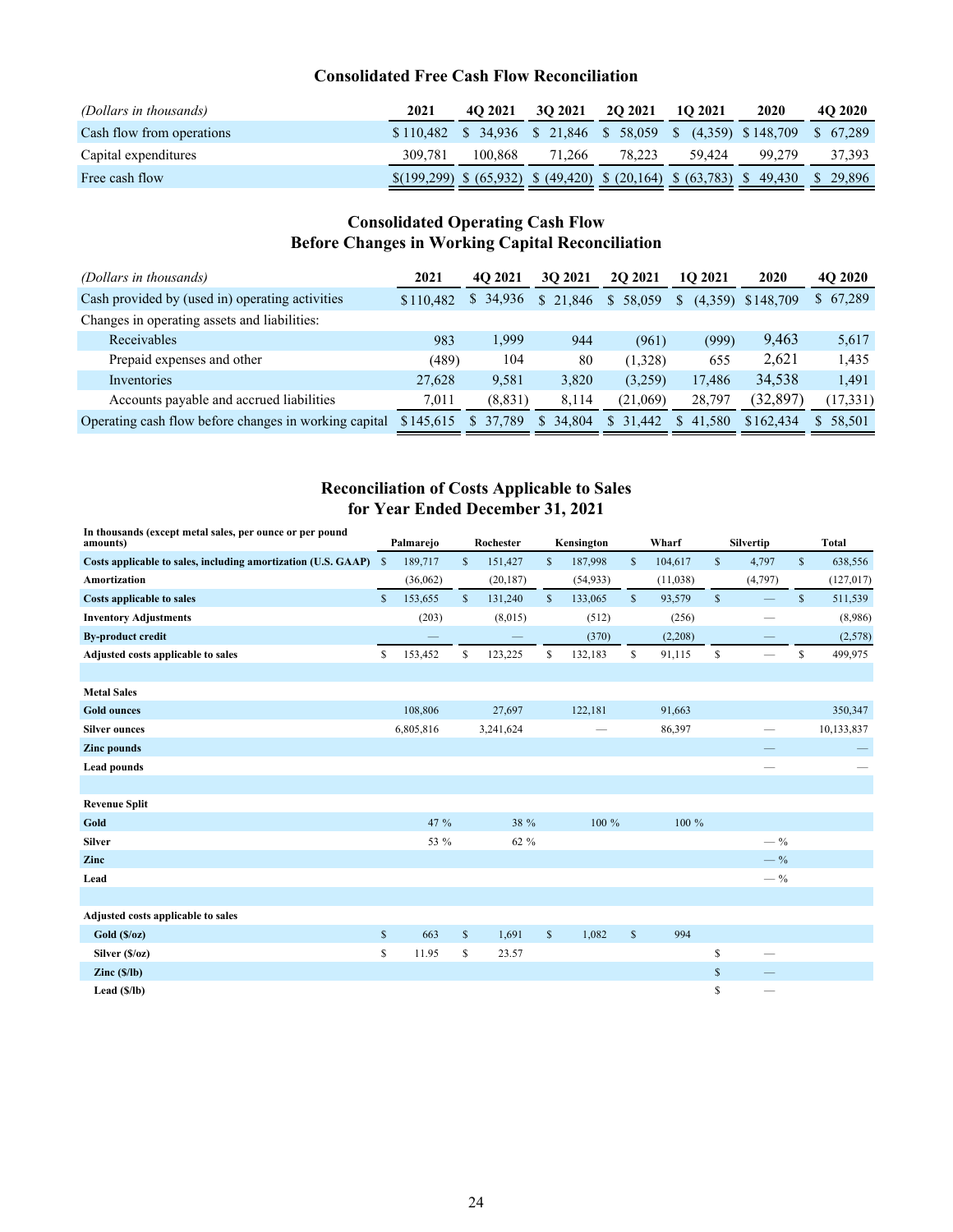## **Reconciliation of Costs Applicable to Sales for Three Months Ended December 31, 2021**

| In thousands (except metal sales, per ounce or per pound<br>amounts) |               | Palmarejo |              | Rochester |              | Kensington |              | Wharf   |              | Silvertip         |              | <b>Total</b> |
|----------------------------------------------------------------------|---------------|-----------|--------------|-----------|--------------|------------|--------------|---------|--------------|-------------------|--------------|--------------|
| Costs applicable to sales, including amortization (U.S. GAAP)        | $\mathcal{S}$ | 48,719    | $\mathbb{S}$ | 42,939    | \$           | 53,884     | $\mathbb{S}$ | 24,735  | $\mathbb{S}$ | 1,268             | $\mathbb{S}$ | 171,545      |
| <b>Amortization</b>                                                  |               | (9,985)   |              | (5, 433)  |              | (15,992)   |              | (2,411) |              | (1, 268)          |              | (35,089)     |
| <b>Costs applicable to sales</b>                                     | $\mathbb{S}$  | 38,734    | $\mathbb{S}$ | 37,506    | $\mathbb{S}$ | 37,892     | $\mathbb{S}$ | 22,324  | $\mathbb{S}$ |                   | $\mathbb{S}$ | 136,456      |
| <b>Inventory Adjustments</b>                                         |               | (242)     |              | (7, 483)  |              | (118)      |              | (53)    |              | -                 |              | (7,896)      |
| <b>By-product credit</b>                                             |               |           |              |           |              | (123)      |              | (241)   |              |                   |              | (364)        |
| Adjusted costs applicable to sales                                   | \$            | 38,492    | \$           | 30,023    | \$           | 37,651     | \$           | 22,030  | \$           | $\hspace{0.05cm}$ | \$           | 128,196      |
|                                                                      |               |           |              |           |              |            |              |         |              |                   |              |              |
| <b>Metal Sales</b>                                                   |               |           |              |           |              |            |              |         |              |                   |              |              |
| <b>Gold ounces</b>                                                   |               | 27,706    |              | 7,385     |              | 33,889     |              | 19,950  |              |                   |              | 88,930       |
| <b>Silver ounces</b>                                                 |               | 1,813,884 |              | 800,195   |              |            |              |         |              |                   |              | 2,614,079    |
| <b>Zinc</b> pounds                                                   |               |           |              |           |              |            |              |         |              |                   |              |              |
| <b>Lead pounds</b>                                                   |               |           |              |           |              |            |              |         |              |                   |              |              |
|                                                                      |               |           |              |           |              |            |              |         |              |                   |              |              |
| <b>Revenue Split</b>                                                 |               |           |              |           |              |            |              |         |              |                   |              |              |
| Gold                                                                 |               | 47 %      |              | 42 %      |              | 100 %      |              | 100 %   |              |                   |              |              |
| <b>Silver</b>                                                        |               | 53 %      |              | 58 %      |              |            |              |         |              | $-$ %             |              |              |
| Zinc                                                                 |               |           |              |           |              |            |              |         |              | $-$ %             |              |              |
| Lead                                                                 |               |           |              |           |              |            |              |         |              | $-$ %             |              |              |
|                                                                      |               |           |              |           |              |            |              |         |              |                   |              |              |
| Adjusted costs applicable to sales                                   |               |           |              |           |              |            |              |         |              |                   |              |              |
| Gold(S/oz)                                                           | $\mathbb S$   | 653       | $\mathbb S$  | 1,707     | $\mathbb{S}$ | 1,111      | $\mathbb{S}$ | 1,104   |              |                   |              |              |
| Silver (\$/oz)                                                       | \$            | 11.25     | \$           | 21.76     |              |            |              |         | \$           |                   |              |              |
| $\text{Zinc}(\frac{\mathsf{S}}{\mathsf{I}})\text{b}$                 |               |           |              |           |              |            |              |         | \$           |                   |              |              |
| Lead $(S/lb)$                                                        |               |           |              |           |              |            |              |         | \$           |                   |              |              |

#### **Reconciliation of Costs Applicable to Sales for Three Months Ended September 30, 2021**

| In thousands (except metal sales, per ounce or per pound<br>amounts) |               | Palmarejo |              | Rochester |              | Kensington |              | Wharf   |              | Silvertip                |              | <b>Total</b> |
|----------------------------------------------------------------------|---------------|-----------|--------------|-----------|--------------|------------|--------------|---------|--------------|--------------------------|--------------|--------------|
| Costs applicable to sales, including amortization (U.S. GAAP)        | $\mathcal{S}$ | 47,763    | \$           | 36,340    | \$           | 47,362     | \$           | 32,237  | \$           | 1,258                    | $\mathbb{S}$ | 164,960      |
| <b>Amortization</b>                                                  |               | (8,747)   |              | (4,671)   |              | (12,786)   |              | (3,158) |              | (1,258)                  |              | (30,620)     |
| <b>Costs applicable to sales</b>                                     | $\mathbb{S}$  | 39,016    | $\mathbb{S}$ | 31,669    | $\mathbb{S}$ | 34,576     | $\mathbb{S}$ | 29,079  | $\mathbb{S}$ | $\equiv$                 | $\mathbb{S}$ | 134,340      |
| <b>Inventory Adjustments</b>                                         |               | (57)      |              | (5,217)   |              | (186)      |              | (61)    |              | -                        |              | (5, 521)     |
| <b>By-product credit</b>                                             |               |           |              |           |              |            |              | (428)   |              |                          |              | (428)        |
| Adjusted costs applicable to sales                                   | \$            | 38,959    | \$           | 26,452    | \$           | 34,390     | \$           | 28,590  | \$           | $\overline{\phantom{a}}$ | \$           | 128,391      |
|                                                                      |               |           |              |           |              |            |              |         |              |                          |              |              |
| <b>Metal Sales</b>                                                   |               |           |              |           |              |            |              |         |              |                          |              |              |
| <b>Gold ounces</b>                                                   |               | 24,897    |              | 5,559     |              | 29,902     |              | 29,446  |              |                          |              | 89,804       |
| <b>Silver ounces</b>                                                 |               | 1,714,617 |              | 758,214   |              |            |              | 18,172  |              |                          |              | 2,491,003    |
| <b>Zinc</b> pounds                                                   |               |           |              |           |              |            |              |         |              |                          |              |              |
| <b>Lead pounds</b>                                                   |               |           |              |           |              |            |              |         |              |                          |              |              |
|                                                                      |               |           |              |           |              |            |              |         |              |                          |              |              |
| <b>Revenue Split</b>                                                 |               |           |              |           |              |            |              |         |              |                          |              |              |
| Gold                                                                 |               | 45 %      |              | 35 %      |              | 100 %      |              | 100 %   |              |                          |              |              |
| <b>Silver</b>                                                        |               | 55 %      |              | 65 %      |              |            |              |         |              | $-$ %                    |              |              |
| Zinc                                                                 |               |           |              |           |              |            |              |         |              | $-$ %                    |              |              |
| Lead                                                                 |               |           |              |           |              |            |              |         |              | $-$ %                    |              |              |
|                                                                      |               |           |              |           |              |            |              |         |              |                          |              |              |
| Adjusted costs applicable to sales                                   |               |           |              |           |              |            |              |         |              |                          |              |              |
| Gold(S/oz)                                                           | $\mathbb{S}$  | 704       | $\mathbb{S}$ | 1,665     | $\mathbb{S}$ | 1,150      | $\mathbb{S}$ | 971     |              |                          |              |              |
| Silver (\$/oz)                                                       | \$            | 12.50     | \$           | 22.68     |              |            |              |         | \$           | $\overline{\phantom{0}}$ |              |              |
| $\text{Zinc}(\frac{\mathsf{S}}{\mathsf{I}})\text{b}$                 |               |           |              |           |              |            |              |         | \$           |                          |              |              |
| Lead $(S/Ib)$                                                        |               |           |              |           |              |            |              |         | \$           |                          |              |              |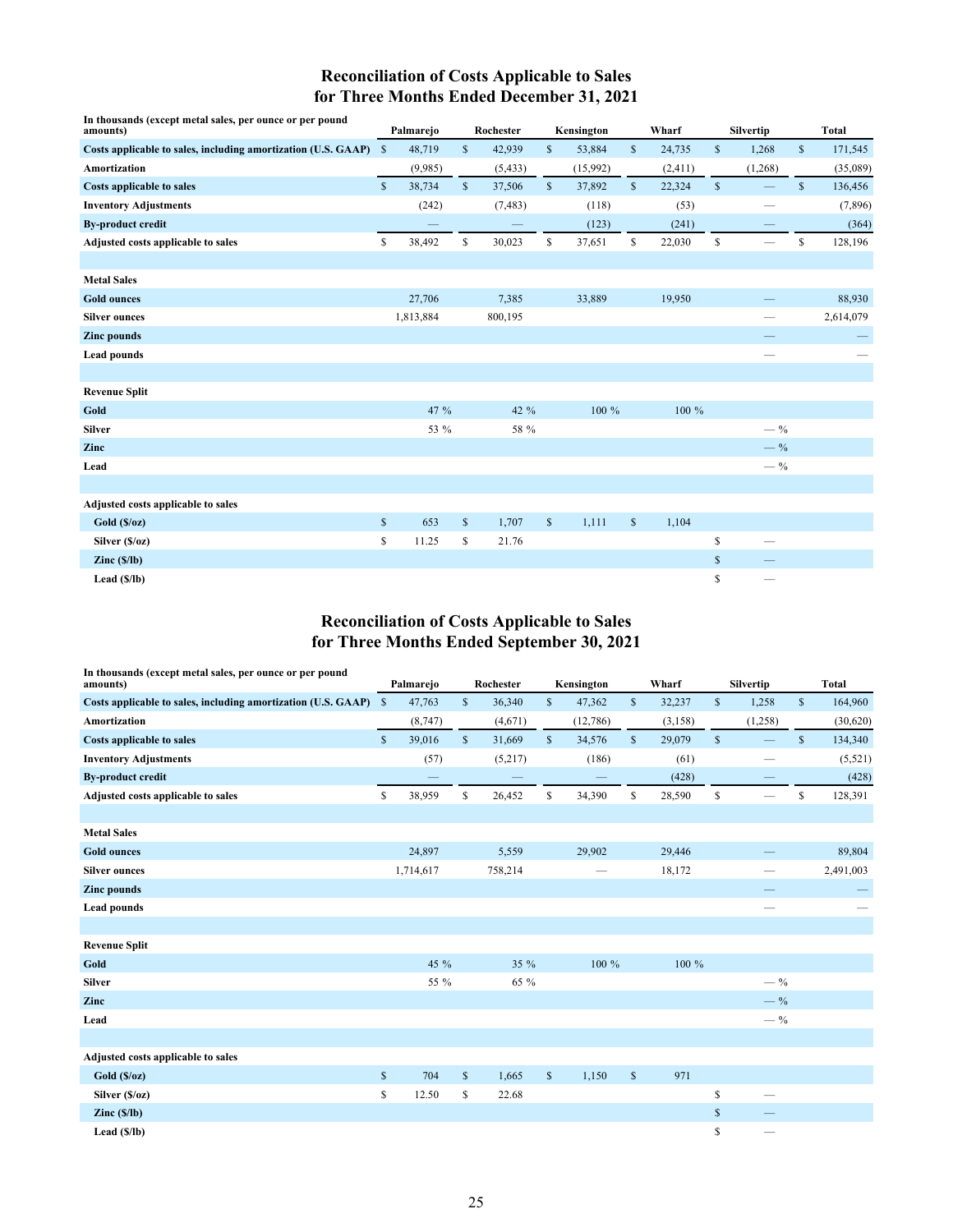## **Reconciliation of Costs Applicable to Sales for Three Months Ended June 30, 2021**

| In thousands (except metal sales, per ounce or per pound<br>amounts) | Palmarejo    |           | Rochester    |         |              | Kensington        |              | Wharf   | <b>Silvertip</b>               |              | <b>Total</b> |
|----------------------------------------------------------------------|--------------|-----------|--------------|---------|--------------|-------------------|--------------|---------|--------------------------------|--------------|--------------|
| Costs applicable to sales, including amortization (U.S. GAAP) \$     |              | 50,189    | $\mathbb{S}$ | 44,537  | \$           | 41,913            | $\mathbb{S}$ | 26,437  | \$<br>1,185                    | $\mathbb{S}$ | 164,261      |
| Amortization                                                         |              | (8,271)   |              | (6,506) |              | (12,710)          |              | (2,994) | (1, 185)                       |              | (31,666)     |
| <b>Costs applicable to sales</b>                                     | $\mathbb{S}$ | 41,918    | $\mathbb{S}$ | 38,031  | $\mathbb{S}$ | 29,203            | $\mathbb{S}$ | 23,443  | \$<br>$\overline{\phantom{0}}$ | \$           | 132,595      |
| <b>Inventory Adjustments</b>                                         |              | 155       |              | (272)   |              | (57)              |              | (91)    | $\qquad \qquad$                |              | (265)        |
| <b>By-product credit</b>                                             |              |           |              |         |              |                   |              | (839)   |                                |              | (839)        |
| Adjusted costs applicable to sales                                   | \$           | 42,073    | \$           | 37,759  | \$           | 29,146            | \$           | 22,513  | \$<br>$\overline{\phantom{m}}$ | \$           | 131,491      |
|                                                                      |              |           |              |         |              |                   |              |         |                                |              |              |
| <b>Metal Sales</b>                                                   |              |           |              |         |              |                   |              |         |                                |              |              |
| <b>Gold ounces</b>                                                   |              | 30,516    |              | 7,818   |              | 26,796            |              | 23,371  |                                |              | 88,501       |
| <b>Silver ounces</b>                                                 |              | 1,639,620 |              | 911,861 |              | $\hspace{0.05cm}$ |              | 31,421  | $\qquad \qquad$                |              | 2,582,902    |
| <b>Zinc</b> pounds                                                   |              |           |              |         |              |                   |              |         |                                |              |              |
| <b>Lead pounds</b>                                                   |              |           |              |         |              |                   |              |         | $\overline{\phantom{0}}$       |              |              |
|                                                                      |              |           |              |         |              |                   |              |         |                                |              |              |
| <b>Revenue Split</b>                                                 |              |           |              |         |              |                   |              |         |                                |              |              |
| Gold                                                                 |              | 48 %      |              | 37 %    |              | 100 %             |              | 100 %   |                                |              |              |
| <b>Silver</b>                                                        |              | 52 %      |              | 63 %    |              |                   |              |         | $-$ %                          |              |              |
| Zinc                                                                 |              |           |              |         |              |                   |              |         | $-$ %                          |              |              |
| Lead                                                                 |              |           |              |         |              |                   |              |         | $-$ %                          |              |              |
|                                                                      |              |           |              |         |              |                   |              |         |                                |              |              |
| Adjusted costs applicable to sales                                   |              |           |              |         |              |                   |              |         |                                |              |              |
| Gold(S/oz)                                                           | $\mathbb{S}$ | 662       | $\mathbb{S}$ | 1,787   | $\mathbb{S}$ | 1,088             | $\mathbb{S}$ | 963     |                                |              |              |
| Silver (\$/oz)                                                       | \$           | 13.34     | \$           | 26.09   |              |                   |              |         | \$<br>$\overline{\phantom{0}}$ |              |              |
| $\text{Zinc}(\frac{\mathsf{S}}{\mathsf{I}})$                         |              |           |              |         |              |                   |              |         | \$                             |              |              |
| Lead $(S/lb)$                                                        |              |           |              |         |              |                   |              |         | \$<br>$\qquad \qquad$          |              |              |

#### **Reconciliation of Costs Applicable to Sales for Three Months Ended March 31, 2021**

| In thousands (except metal sales, per ounce or per pound<br>amounts) | Palmarejo    |           |              | Rochester | Kensington   |           |              | Wharf    |              | Silvertip | <b>Total</b> |           |  |
|----------------------------------------------------------------------|--------------|-----------|--------------|-----------|--------------|-----------|--------------|----------|--------------|-----------|--------------|-----------|--|
| Costs applicable to sales, including amortization (U.S. GAAP) \$     |              | 43,047    | $\mathbb{S}$ | 27,610    | $\mathbb{S}$ | 44,839    | $\mathbb{S}$ | 21,207   | $\mathbb{S}$ | 1,086     | $\mathbb{S}$ | 137,789   |  |
| <b>Amortization</b>                                                  |              | (9,059)   |              | (3,577)   |              | (13, 445) |              | (2, 475) |              | (1,086)   |              | (29, 642) |  |
| <b>Costs applicable to sales</b>                                     | $\mathbb{S}$ | 33,988    | $\mathbb{S}$ | 24,033    | $\mathbb{S}$ | 31,394    | $\mathbb{S}$ | 18,732   | $\mathbb{S}$ |           | $\mathbb{S}$ | 108,147   |  |
| <b>Inventory Adjustments</b>                                         |              | (57)      |              | (313)     |              | (151)     |              | (52)     |              |           |              | (573)     |  |
| <b>By-product credit</b>                                             |              |           |              | -         |              |           |              | (700)    |              |           |              | (700)     |  |
| Adjusted costs applicable to sales                                   | \$           | 33,931    | \$           | 23,720    | \$           | 31,243    | \$           | 17,980   | \$           |           | \$           | 106,874   |  |
| <b>Metal Sales</b>                                                   |              |           |              |           |              |           |              |          |              |           |              |           |  |
| <b>Gold ounces</b>                                                   |              | 25,687    |              | 6,934     |              | 31,595    |              | 18,896   |              |           |              | 83,112    |  |
| <b>Silver ounces</b>                                                 |              | 1,637,695 |              | 771,354   |              |           |              | 26,455   |              |           |              | 2,435,504 |  |
| <b>Zinc</b> pounds                                                   |              |           |              |           |              |           |              |          |              |           |              |           |  |
| <b>Lead pounds</b>                                                   |              |           |              |           |              |           |              |          |              |           |              |           |  |
| <b>Revenue Split</b>                                                 |              |           |              |           |              |           |              |          |              |           |              |           |  |
| Gold                                                                 |              | 47 %      |              | 38 %      |              | 100 %     |              | 100 %    |              |           |              |           |  |
| <b>Silver</b>                                                        |              | 53 %      |              | 62 %      |              |           |              |          |              | $-$ %     |              |           |  |
| Zinc                                                                 |              |           |              |           |              |           |              |          |              | $-$ %     |              |           |  |
| Lead                                                                 |              |           |              |           |              |           |              |          |              | $-$ %     |              |           |  |
|                                                                      |              |           |              |           |              |           |              |          |              |           |              |           |  |
| Adjusted costs applicable to sales                                   |              |           |              |           |              |           |              |          |              |           |              |           |  |
| Gold(S/oz)                                                           | \$           | 621       | $\mathbb{S}$ | 1,300     | $\mathbb{S}$ | 989       | $\mathbb{S}$ | 952      |              |           |              |           |  |
| Silver (\$/oz)                                                       | \$           | 10.98     | \$           | 19.07     |              |           |              |          | \$           |           |              |           |  |
| $\text{Zinc}(\S/\text{lb})$                                          |              |           |              |           |              |           |              |          | \$           |           |              |           |  |
| Lead $(S/lb)$                                                        |              |           |              |           |              |           |              |          | \$           |           |              |           |  |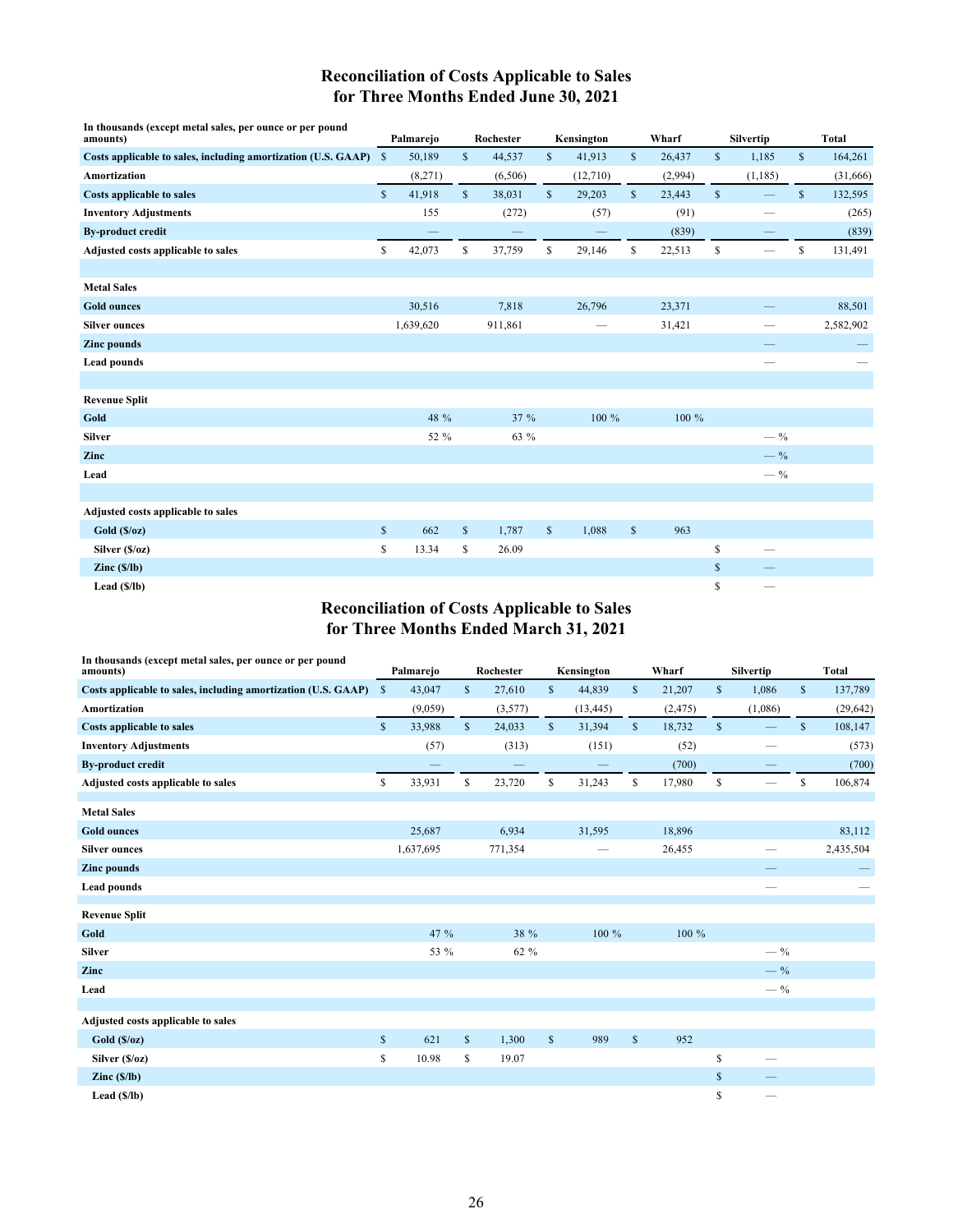## **Reconciliation of Costs Applicable to Sales for Year Ended December 31 2020**

| In thousands (except metal sales, per ounce or per pound<br>amounts) |               | Palmarejo |              | Rochester |              | Kensington |              | Wharf     | Silvertip    |           |              | <b>Total</b> |  |
|----------------------------------------------------------------------|---------------|-----------|--------------|-----------|--------------|------------|--------------|-----------|--------------|-----------|--------------|--------------|--|
| Costs applicable to sales, including amortization (U.S. GAAP)        | <sup>\$</sup> | 170,077   | $\mathbb{S}$ | 100,418   | $\mathbb{S}$ | 171,204    | $\mathbb{S}$ | 102,108   | $\mathbb{S}$ | 26,580    | $\mathbb{S}$ | 570,387      |  |
| Amortization                                                         |               | (44, 873) |              | (14,306)  |              | (49, 477)  |              | (12, 473) |              | (8,923)   |              | (130, 052)   |  |
| <b>Costs applicable to sales</b>                                     | $\mathbb{S}$  | 125,204   | $\mathbb{S}$ | 86,112    | $\mathbb{S}$ | 121,727    | $\mathbb{S}$ | 89,635    | \$           | 17,657    | $\mathbf{s}$ | 440,335      |  |
| <b>Inventory Adjustments</b>                                         |               | (158)     |              | (447)     |              | (438)      |              | (3, 424)  |              |           |              | (4, 467)     |  |
| <b>By-product credit</b>                                             |               |           |              |           |              |            |              | (2,503)   |              |           |              | (2,503)      |  |
| Adjusted costs applicable to sales                                   | \$            | 125,046   | \$           | 85,665    | \$           | 121,289    | \$           | 83,708    | \$           | 17,657    | \$           | 433,365      |  |
| <b>Metal Sales</b>                                                   |               |           |              |           |              |            |              |           |              |           |              |              |  |
| <b>Gold ounces</b>                                                   |               | 110,822   |              | 26,257    |              | 124,793    |              | 94,379    |              |           |              | 356,251      |  |
| <b>Silver ounces</b>                                                 |               | 6,301,516 |              | 3,054,139 |              |            |              | 113,790   |              | 158,984   |              | 9,628,429    |  |
| <b>Zinc</b> pounds                                                   |               |           |              |           |              |            |              |           |              | 3,203,446 |              | 3,203,446    |  |
| <b>Lead pounds</b>                                                   |               |           |              |           |              |            |              |           |              | 2,453,485 |              | 2,453,485    |  |
| <b>Revenue Split</b>                                                 |               |           |              |           |              |            |              |           |              |           |              |              |  |
| Gold                                                                 |               | 54 %      |              | 42 %      |              | 100 %      |              | 100 %     |              |           |              |              |  |
| <b>Silver</b>                                                        |               | 46 %      |              | 58 %      |              |            |              |           |              | NM        |              |              |  |
| Zinc                                                                 |               |           |              |           |              |            |              |           |              | <b>NM</b> |              |              |  |
| Lead                                                                 |               |           |              |           |              |            |              |           |              | NM        |              |              |  |
|                                                                      |               |           |              |           |              |            |              |           |              |           |              |              |  |
| Adjusted costs applicable to sales                                   |               |           |              |           |              |            |              |           |              |           |              |              |  |
| Gold(S/oz)                                                           | $\mathbb{S}$  | 609       | $\mathbb{S}$ | 1,370     | $\mathbb{S}$ | 972        | $\mathbb{S}$ | 887       |              |           |              |              |  |
| Silver (\$/oz)                                                       | \$            | 9.13      | \$           | 16.27     |              |            |              |           |              | NM        |              |              |  |
| $\text{Zinc}(\frac{\mathsf{S}}{\mathsf{I}})$                         |               |           |              |           |              |            |              |           |              | <b>NM</b> |              |              |  |
| Lead $(S/lb)$                                                        |               |           |              |           |              |            |              |           |              | NM        |              |              |  |

Note: "NM" means not meaningful.

## **Reconciliation of Costs Applicable to Sales for Three Months Ended December 31, 2020**

| In thousands (except metal sales, per ounce or per pound<br>amounts) | Palmarejo     |           |              | Rochester | Kensington   |           |              | Wharf   |              | Silvertip                      |              | <b>Total</b> |
|----------------------------------------------------------------------|---------------|-----------|--------------|-----------|--------------|-----------|--------------|---------|--------------|--------------------------------|--------------|--------------|
| Costs applicable to sales, including amortization (U.S. GAAP)        | $\mathbb{S}$  | 48,672    | $\mathbb{S}$ | 36,828    | \$           | 42,486    | $\mathbb{S}$ | 24,300  | \$           |                                | \$           | 152,286      |
| Amortization                                                         |               | (12, 516) |              | (5,112)   |              | (13, 179) |              | (2,848) |              |                                |              | (33, 655)    |
| Costs applicable to sales                                            | $\mathsf{\$}$ | 36,156    | $\mathbb{S}$ | 31,716    | $\mathbb{S}$ | 29,307    | $\mathbb{S}$ | 21,452  | $\mathbb{S}$ | $\qquad \qquad \longleftarrow$ | $\mathbb{S}$ | 118,631      |
| <b>Inventory Adjustments</b>                                         |               | (24)      |              | 24        |              | (56)      |              | (49)    |              | -                              |              | (105)        |
| <b>By-product credit</b>                                             |               |           |              |           |              |           |              | (864)   |              |                                |              | (864)        |
| Adjusted costs applicable to sales                                   | \$            | 36,132    | \$           | 31,740    | \$           | 29,251    | \$           | 20,539  | \$           |                                | \$           | 117,662      |
|                                                                      |               |           |              |           |              |           |              |         |              |                                |              |              |
| <b>Metal Sales</b>                                                   |               |           |              |           |              |           |              |         |              |                                |              |              |
| <b>Gold ounces</b>                                                   |               | 35,359    |              | 8,672     |              | 31,830    |              | 21,539  |              |                                |              | 97,400       |
| <b>Silver ounces</b>                                                 |               | 1,766,714 |              | 912,335   |              |           |              | 35,794  |              |                                |              | 2,714,843    |
| <b>Zinc</b> pounds                                                   |               |           |              |           |              |           |              |         |              |                                |              |              |
| <b>Lead pounds</b>                                                   |               |           |              |           |              |           |              |         |              |                                |              |              |
|                                                                      |               |           |              |           |              |           |              |         |              |                                |              |              |
| <b>Revenue Split</b>                                                 |               |           |              |           |              |           |              |         |              |                                |              |              |
| Gold                                                                 |               | 53 %      |              | 42 %      |              | 100 %     |              | 100 %   |              |                                |              |              |
| <b>Silver</b>                                                        |               | 47 %      |              | 58 %      |              |           |              |         |              | $-$ %                          |              |              |
| Zinc                                                                 |               |           |              |           |              |           |              |         |              | $-$ %                          |              |              |
| Lead                                                                 |               |           |              |           |              |           |              |         |              | $-$ %                          |              |              |
|                                                                      |               |           |              |           |              |           |              |         |              |                                |              |              |
| Adjusted costs applicable to sales                                   |               |           |              |           |              |           |              |         |              |                                |              |              |
| Gold(S/oz)                                                           | \$            | 542       | $\mathbb{S}$ | 1,537     | $\mathbb{S}$ | 919       | $\mathbb{S}$ | 954     |              |                                |              |              |
| Silver (\$/oz)                                                       | \$            | 9.61      | \$           | 20.18     |              |           |              |         | \$           | $\overline{\phantom{m}}$       |              |              |
| $\text{Zinc}(\frac{\mathsf{S}}{\mathsf{I}})$                         |               |           |              |           |              |           |              |         | \$           |                                |              |              |
| Lead $(S/lb)$                                                        |               |           |              |           |              |           |              |         | \$           | $\hspace{0.05cm}$              |              |              |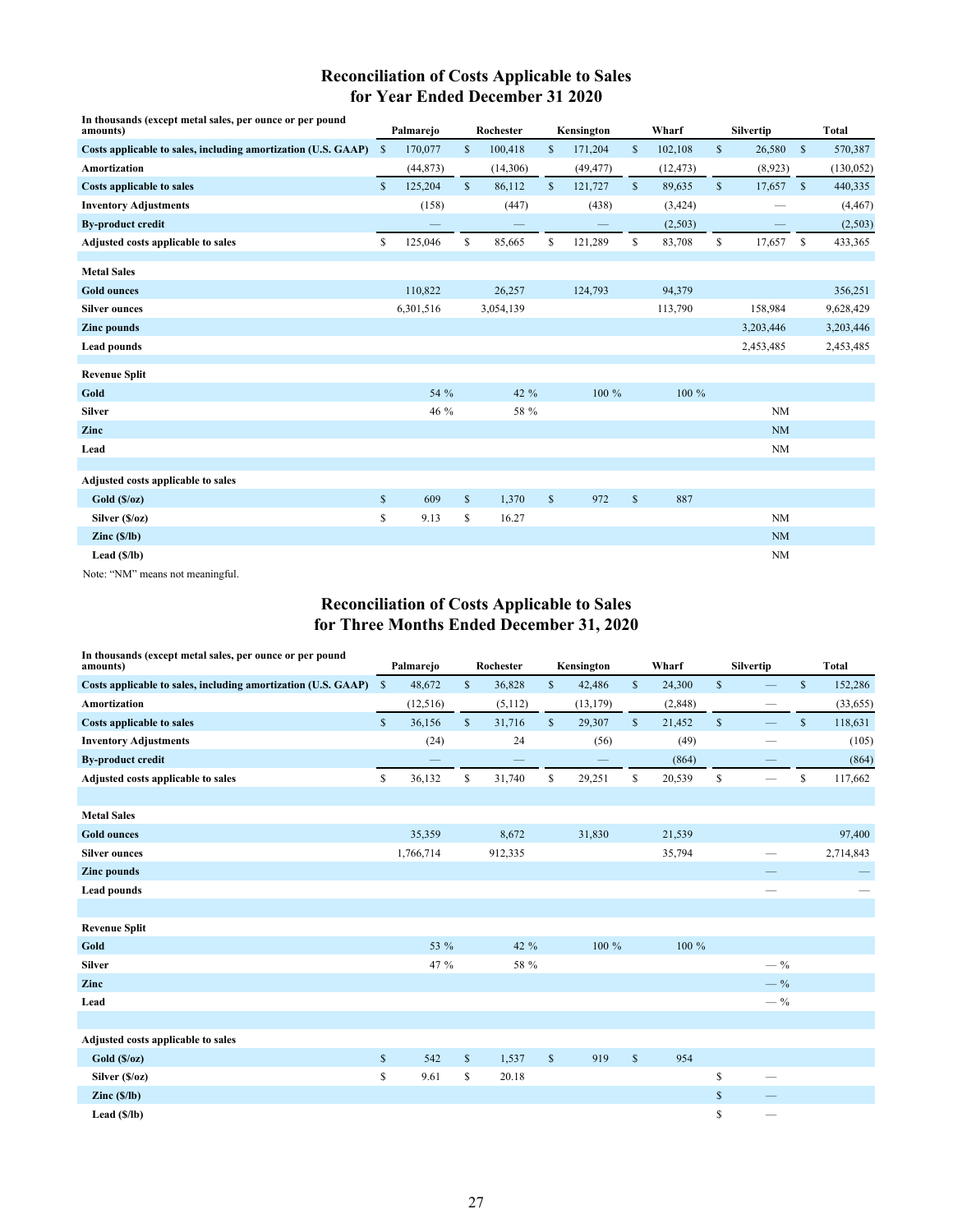### **Reconciliation of Costs Applicable to Sales Adjusted for Recovery Rate Adjustment for Year Ended December 31, 2021**

| In thousands (except metal sales, per ounce or per pound<br>amounts) | Palmarejo    |           |              | Rochester |              | Kensington                     |              | Wharf                    |              | Silvertip |              | <b>Total</b> |  |  |
|----------------------------------------------------------------------|--------------|-----------|--------------|-----------|--------------|--------------------------------|--------------|--------------------------|--------------|-----------|--------------|--------------|--|--|
| Costs applicable to sales, including amortization (U.S. GAAP)        | $\mathbb{S}$ | 189,717   | \$           | 151,427   | \$           | 187,998                        | $\mathbb{S}$ | 104,617                  | $\mathbb{S}$ | 4,797     | $\mathbb{S}$ | 638,556      |  |  |
| <b>Amortization</b>                                                  |              | (36,062)  |              | (20, 187) |              | (54, 933)                      |              | (11,038)                 |              | (4,797)   |              | (127, 017)   |  |  |
| <b>Costs applicable to sales</b>                                     | \$           | 153,655   | $\mathbb{S}$ | 131,240   | $\mathbb{S}$ | 133,065                        | $\mathbb{S}$ | 93,579                   | $\mathbb S$  |           | \$           | 511,539      |  |  |
| <b>Inventory Adjustments</b>                                         |              | (203)     |              | (8,015)   |              | (512)                          |              | (256)                    |              |           |              | (8,986)      |  |  |
| Rochester recovery rate adjustment                                   |              | —         |              | (8,628)   |              | $\qquad \qquad \longleftarrow$ |              | $\overline{\phantom{0}}$ |              | --        |              | (8,628)      |  |  |
| <b>By-product credit</b>                                             |              |           |              |           |              | (370)                          |              | (2,208)                  |              |           |              | (2,578)      |  |  |
| Adjusted costs applicable to sales                                   | $\mathbb{S}$ | 153,452   | $\mathbb{S}$ | 114,597   | $\mathbb{S}$ | 132,183                        | $\mathbb{S}$ | 91,115                   | $\mathbb{S}$ |           | $\mathbb{S}$ | 491,347      |  |  |
| <b>Metal Sales</b>                                                   |              |           |              |           |              |                                |              |                          |              |           |              |              |  |  |
| <b>Gold ounces</b>                                                   |              | 108,806   |              | 27,697    |              | 122,181                        |              | 91,663                   |              |           |              | 350,347      |  |  |
| <b>Silver ounces</b>                                                 |              | 6,805,816 |              | 3,241,624 |              |                                |              | 86,397                   |              |           |              | 10,133,837   |  |  |
| Zinc pounds                                                          |              |           |              |           |              |                                |              |                          |              |           |              |              |  |  |
| <b>Lead pounds</b>                                                   |              |           |              |           |              |                                |              |                          |              |           |              |              |  |  |
|                                                                      |              |           |              |           |              |                                |              |                          |              |           |              |              |  |  |
| <b>Revenue Split</b>                                                 |              |           |              |           |              |                                |              |                          |              |           |              |              |  |  |
| Gold                                                                 |              | 47 %      |              | 38 %      |              | 100 %                          |              | 100 %                    |              |           |              |              |  |  |
| <b>Silver</b>                                                        |              | 53 %      |              | 62 %      |              |                                |              |                          |              | $-$ %     |              |              |  |  |
| Zinc                                                                 |              |           |              |           |              |                                |              |                          |              | $-$ %     |              |              |  |  |
| Lead                                                                 |              |           |              |           |              |                                |              |                          |              | $-$ %     |              |              |  |  |
| Adjusted costs applicable to sales                                   |              |           |              |           |              |                                |              |                          |              |           |              |              |  |  |
| Gold(S/oz)                                                           | \$           | 663       | \$           | 1,572     | \$           | 1,082                          | \$           | 994                      |              |           |              |              |  |  |
| Silver $(S/oz)$                                                      | $\mathbb{S}$ | 11.95     | $\mathbb{S}$ | 21.92     |              |                                |              |                          | \$           | —         |              |              |  |  |
| $\text{Zinc}(\S/\text{lb})$                                          |              |           |              |           |              |                                |              |                          | \$           | —         |              |              |  |  |
| Lead $(S/lb)$                                                        |              |           |              |           |              |                                |              |                          | $\mathbb{S}$ |           |              |              |  |  |

## **Reconciliation of Costs Applicable to Sales for 2022 Guidance**

| In thousands (except metal sales, per ounce or per pound<br>amounts) |               | Palmarejo         |              | Rochester         |               | Kensington        |              | Wharf             |
|----------------------------------------------------------------------|---------------|-------------------|--------------|-------------------|---------------|-------------------|--------------|-------------------|
| Costs applicable to sales, including amortization (U.S. GAAP)        | $\mathbb{S}$  | 211,800           | $\mathbf{s}$ | 148,540           | <sup>\$</sup> | 185,494           | $\mathbb{S}$ | 106,175           |
| <b>Amortization</b>                                                  |               | (34, 183)         |              | (20,094)          |               | (48, 763)         |              | (8,378)           |
| Costs applicable to sales                                            | $\mathsf{\$}$ | 177,617           | $\mathbf{s}$ | 128,446           | <sup>\$</sup> | 136,731           | $\mathbb{S}$ | 97,797            |
| <b>By-product credit</b>                                             |               |                   |              |                   |               |                   |              | (1,802)           |
| Adjusted costs applicable to sales                                   | $\mathbb{S}$  | 177,617           | $\mathbf{s}$ | 128,446           | -S            | 136,731           | $\mathbb{S}$ | 95,995            |
|                                                                      |               |                   |              |                   |               |                   |              |                   |
| <b>Metal Sales</b>                                                   |               |                   |              |                   |               |                   |              |                   |
| <b>Gold ounces</b>                                                   |               | 105,255           |              | 38,912            |               | 116,502           |              | 75,261            |
| <b>Silver ounces</b>                                                 |               | 6,501,289         |              | 3,405,155         |               |                   |              | 75,093            |
|                                                                      |               |                   |              |                   |               |                   |              |                   |
| <b>Revenue Split</b>                                                 |               |                   |              |                   |               |                   |              |                   |
| Gold                                                                 |               | 49%               |              | 46%               |               | 100%              |              | 100%              |
| <b>Silver</b>                                                        |               | 51%               |              | 54%               |               |                   |              |                   |
|                                                                      |               |                   |              |                   |               |                   |              |                   |
| Adjusted costs applicable to sales                                   |               |                   |              |                   |               |                   |              |                   |
| Gold (S/oz)                                                          |               | $$750 - $850$     |              | $$1,490 - $1,590$ |               | $$1,150 - $1,250$ |              | $$1,225 - $1,325$ |
| Silver (\$/oz)                                                       |               | $$13.50 - $14.50$ |              | $$20.75 - $22.75$ |               |                   |              |                   |